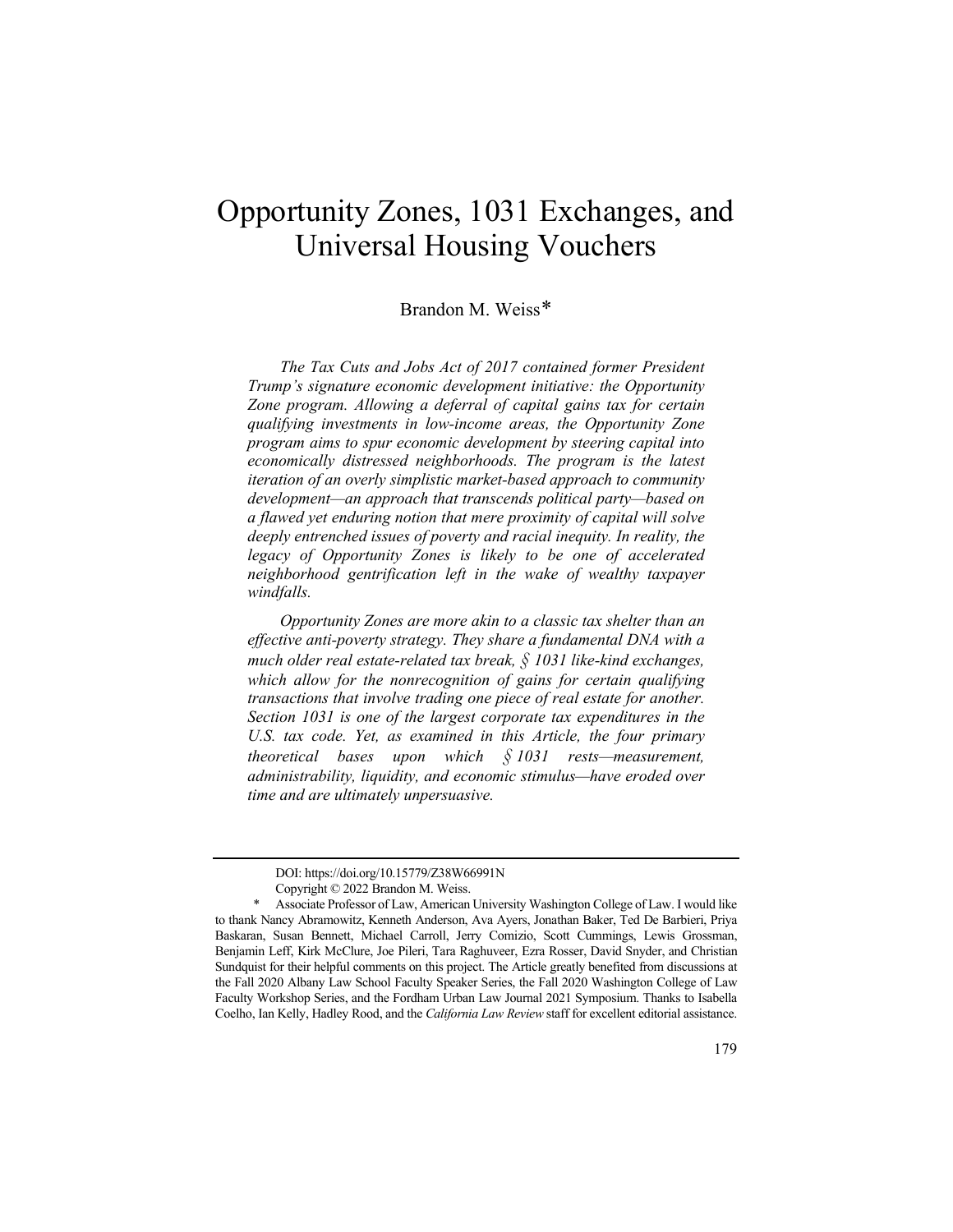*Redirecting the value of the Opportunity Zone program and § 1031 exchanges to the Housing Choice Voucher program could roughly double the number of housing vouchers available to extremely low-income households in the United States. I argue that this sort of intervention would have far greater impact in addressing the ills of poverty and racial inequality in the United States than the Opportunity Zone program. This argument is timely in light of President Biden's recent support for reforming Opportunity Zones, limiting § 1031, and expanding the Housing Choice Voucher program.*

|  | B. Comparison of Opportunity Zones and Section 1031202 |  |
|--|--------------------------------------------------------|--|
|  |                                                        |  |
|  |                                                        |  |
|  |                                                        |  |
|  | B. A Universal Housing Voucher for Extremely           |  |
|  |                                                        |  |
|  |                                                        |  |
|  |                                                        |  |
|  |                                                        |  |
|  |                                                        |  |

## **INTRODUCTION**

"My Admin has done more for the Black Community than any President since Abraham Lincoln. Passed Opportunity Zones with @SenatorTimScott, guaranteed funding for HBCU's, School Choice, passed Criminal Justice Reform, lowest Black unemployment, poverty, and crime rates in history. . . ."

—Donald Trump, Twitter, June 2, 2020[1](#page-1-0)

Among the achievements touted by former President Trump during his presidency, one of the most frequent was the passage of a relatively arcane

<span id="page-1-0"></span><sup>1.</sup> Donald Trump (@realDonaldTrump), TWITTER (June 2, 2020, 2:27 PM), [https://twitter.com/realdonald trump/status/1267885675338219520?lang=en](https://twitter.com/realdonald%20trump/status/1267885675338219520?lang=en) [https://perma.cc/2NBF-E8DB].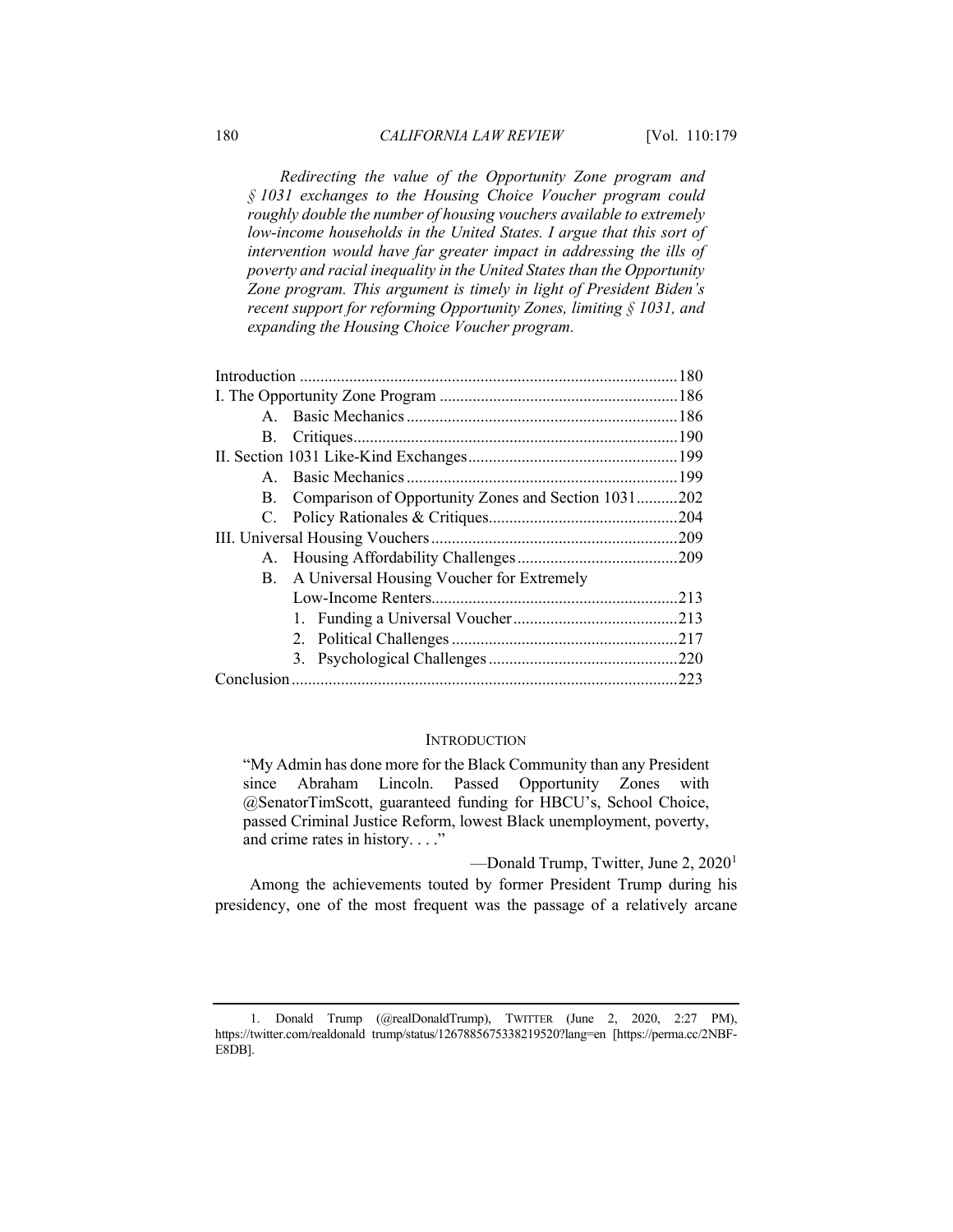addition to the U.S. tax code: the Opportunity Zone program.[2](#page-2-0) Held up as his signature economic development initiative, the program was intended to spur investment in economically distressed communities by providing a variety of incentives for taxpayers to invest capital gains in those neighborhoods. Estimates projected that the program could tap into more than \$6 trillion in unrealized gains.[3](#page-2-1) By September 2020, Opportunity Zone funds had already raised more than \$12 billion, approximately 96 percent of which went to investment in real estate projects. [4](#page-2-2) The unexpectedly strong investor demand led the Joint Committee on Taxation to revise its estimate of the program's cost to the federal treasury upward on multiple occasions. [5](#page-2-3)

<span id="page-2-7"></span><span id="page-2-6"></span>Trump received praise for the program from unlikely quarters<sup>[6](#page-2-4)</sup> and missed no opportunity to celebrate what it would mean for those living in low-income communities.[7](#page-2-5) To dramatize the point, he invited Tony Rankins, a formerly

<span id="page-2-1"></span>3*. Opportunity Zones: Tapping into a \$6 Trillion Market*, ECON. INNOVATION GRP. (Mar. 21, 2018), https://eig.org/news/opportunity-zones-tapping-6-trillion-market [https://perma.cc/7N8C-2994].

<span id="page-2-2"></span>4*. See* Michael Novogradac, *Novogradac Opportunity Funds List Surpasses \$12 Billion in Investment*, NOVOGRADAC (Sept. 1, 2020), https://www.novoco.com/notes-fromnovogradac/novogradac-opportunity-funds-list-surpasses-12-billion-investment [https://perma.cc/6PL7-N5FU].

<span id="page-2-0"></span><sup>2.</sup> The program was enacted as part of the Tax Cuts and Jobs Act of 2017. *See* Pub. L. No. 115-97, § 13823, 131 Stat. 2054, 2183–84 (codified at 26 U.S.C. §§ 1400Z-1, 1400Z-2). Trump frequently referenced Opportunity Zones throughout the 2020 presidential election cycle. *See, e.g.*, *Presidential Debate at Belmont University in Nashville, Tennessee*, COMM'N ON PRESIDENTIAL DEBATES (Oct. 22, 2020), https://www.debates.org/voter-education/debate-transcripts/october-22- 2020-debate-transcript/ [https://perma.cc/MG2V-SVXN] ("Nobody has done more for the Black community than Donald Trump ... with the ... possible exception ... of Abraham Lincoln.... Criminal justice reform, prison reform, opportunity zones with Tim Scott, a great senator from South Carolina. He came in with this incredible idea for opportunity zones. It's one of the most successful programs. People don't talk about it. Tremendous investment is being made. Biggest beneficiary, the Black and [Latinx] communities . . . .").

<span id="page-2-3"></span><sup>5</sup>*. Compare* STAFF OF JOINT COMM. ON TAXATION, 115TH CONG., ESTIMATED REVENUE EFFECTS OF THE "TAX CUTS AND JOBS ACT,"AS PASSED BY THE SENATE ON DECEMBER 2,2017,JCX-63-17, at 6 (2017) (estimating a cost of \$6.6 billion for the years 2019–2022, or approximately \$1.65 billion per year), *and* STAFF OF JOINT COMM. ON TAXATION, 115TH CONG., ESTIMATES OF FEDERAL TAX EXPENDITURES FOR FISCAL YEARS 2018–2022,JCX-81-18, at 27 (2018) (estimating a cost of \$7.9 billion for the years 2019–2022, or approximately \$1.98 billion per year), *with* STAFF OF JOINT COMM. ON TAXATION, 116TH CONG., ESTIMATES OF FEDERAL TAX EXPENDITURES FOR FISCAL YEARS 2019– 2023, JCX-55-19, at 26 (2019) [hereinafter 2019 JCT TAX EXPENDITURES ESTIMATES] (estimating a cost of \$13.7 billion for the years 2019–2022, or approximately \$3.43 billion per year).

<span id="page-2-4"></span><sup>6.</sup> For example, in late October 2020, Van Jones, former Special Advisor on Green Jobs to President Obama, could be seen on CNN praising Trump for Opportunity Zones as evidence that he has done "good stuff for the [B]lack community." *See* Anthony Leonardi, *Van Jones: Trump's 'Incendiary' Messaging on Race Prevents Him from Getting Credit for 'Good Stuff' He's Done for Black Community*, WASH. EXAM'R (Oct. 23, 2020), https://www.washingtonexaminer.com/news/van-jones-trumpsincendiary-messaging-on-race-prevents-him-from-getting-credit-for-good-stuff-hes-done-for-blackcommunity [https://perma.cc/Y7Y4-JV6T].

<span id="page-2-5"></span><sup>7.</sup> At an April 2019 meeting of the newly constituted White House Opportunity and Revitalization Council, Trump stated:

The Council will focus its efforts on economically distressed communities across the country,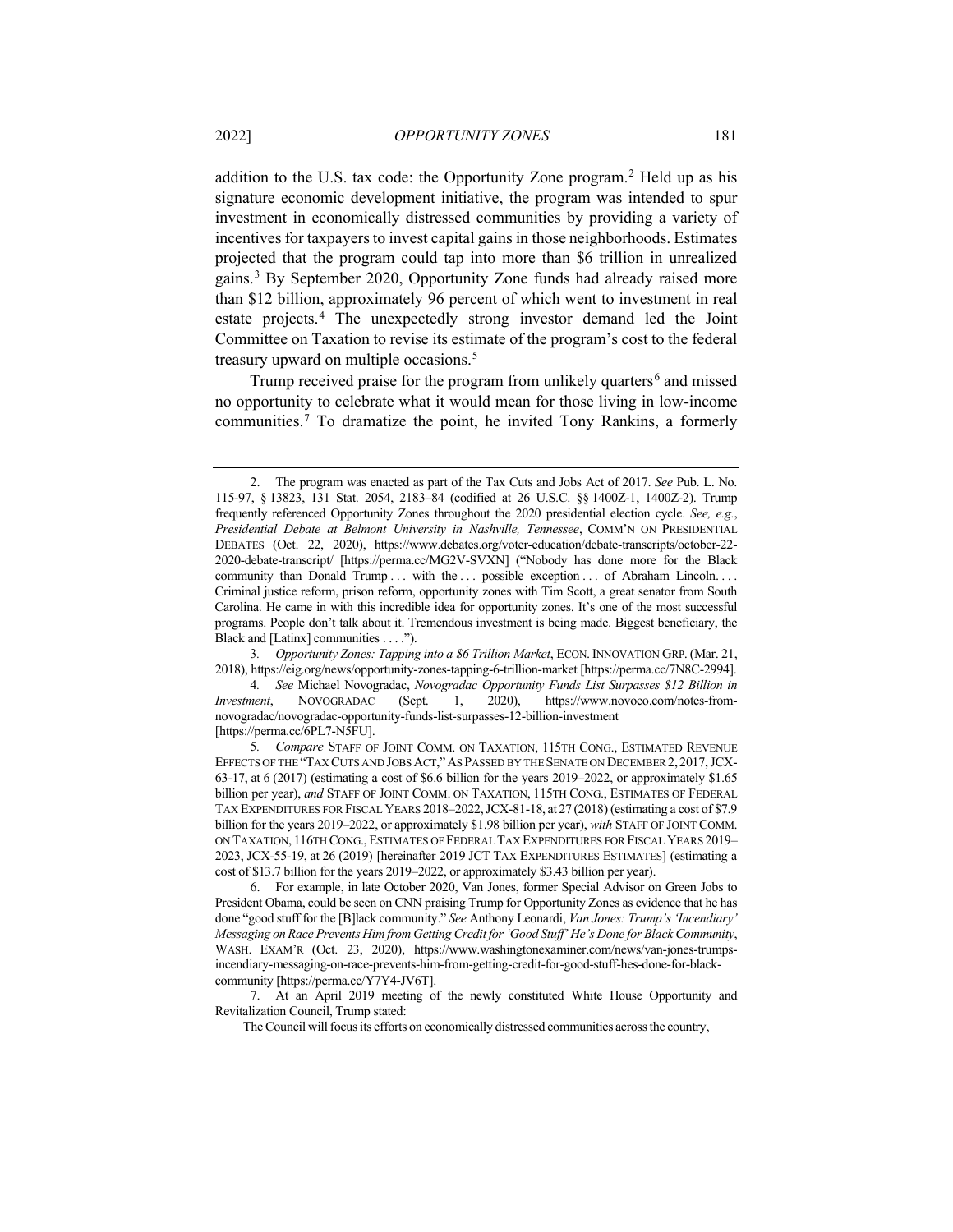<span id="page-3-0"></span>homeless African-American veteran, to the 2020 State of the Union Address.<sup>[8](#page-3-1)</sup> Rankins received a rousing standing ovation for reportedly turning around a life mired in drug addiction as a result of finding a construction job created by the Opportunity Zone program.[9](#page-3-2) Subsequent reporting revealed that Rankins had in fact started the job four months before Opportunity Zones were designated and that the location of his employment fell outside of any Opportunity Zone.<sup>[10](#page-3-3)</sup>

Anecdotal fudging, however, is not what is most problematic about the Opportunity Zone program. Nor is the primary problem the rampant instances of fraud, abuse, political favors, and lack of oversight and accountability that have plagued the program, as will be highlighted herein[.11](#page-3-4) This is not a story of bad apples. Rather, the core problem is that the Opportunity Zone program is based on a deeply flawed yet enduring notion that mere proximity of capital to lowincome neighborhoods alone will solve deeply entrenched issues of poverty and racial inequity. In reality, the legacy of Opportunity Zones is likely to be one of accelerated neighborhood gentrification with little public value gained in exchange for significant taxpayer windfalls.

I argue that at root the Opportunity Zone program is less akin to an effective anti-poverty strategy and rather shares a fundamental DNA with another provision of the Internal Revenue Code: § 1031 "like-kind exchanges."<sup>[12](#page-3-5)</sup> This one hundred-year-old feature of the tax code allows a taxpayer to defer

including Opportunity Zones—which are, as you know, up and running and doing incredibly well, beyond expectation—which we are [*sic*] designated by our nation's governors under a crucial provision of our new tax cuts. That was a part of what we got approved with the tax cut. And I don't know that people talk about it, but it was very important.

We're providing massive tax incentives for private investment in these areas to create jobs and opportunities where they are needed the most. This is all throughout the country. . . .

Our actions will directly improve the lives of countless low-income Americans. It's pretty much aimed at that.

Together we can lift up every forgotten community. And we talked about the forgotten men and women. And a lot of people were forgotten in this country. No longer. And unleash the boundless potential of our people.

Donald Trump, U.S. President, Remarks by President Trump at the White House Opportunity and Revitalization Council Meeting (Apr. 4, 2019), https://trumpwhitehouse.archives.gov/briefingsstatements/remarks-president-trump-white-house-opportunity-revitalization-council-meeting/ [https://perma.cc/J6NB-6M79].

<span id="page-3-1"></span><sup>8</sup>*. See* Bernard Condon, *Trump's Story About Veteran's Comeback Was Not Quite True*, ASSOCIATED PRESS (Feb. 13, 2020), https://apnews.com/article/donald-trump-us-news-ap-top-newsweekend-reads-oh-state-wire-2722fe07cc220914f6772272e15b0c6d [https://perma.cc/FNP2-8JJW]. Trump's introduction of Rankins: "Opportunity Zones are helping Americans like Army veteran Tony Rankins from Cincinnati, Ohio. After struggling with drug addiction, Tony lost his job, his house and his family. He was homeless. But then Tony found a construction company that invests in Opportunity Zones. He is now a top tradesman, drug-free, reunited with his family, and he is here tonight." *Full Transcript: Trump's 2020 State of the Union Address*, N.Y. TIMES (Feb. 5, 2020), https://www.nytimes.com/2020/02/05/us/politics/state-of-union-transcript.html [https://perma.cc/XDD5-9RPC].

<span id="page-3-3"></span><span id="page-3-2"></span><sup>9</sup>*. See* Condon, *supra* not[e 8.](#page-3-0)

<sup>10</sup>*. See id.* 

<sup>11</sup>*. See infra* Part I.B.

<span id="page-3-5"></span><span id="page-3-4"></span><sup>12</sup>*.* 26 U.S.C. § 1031.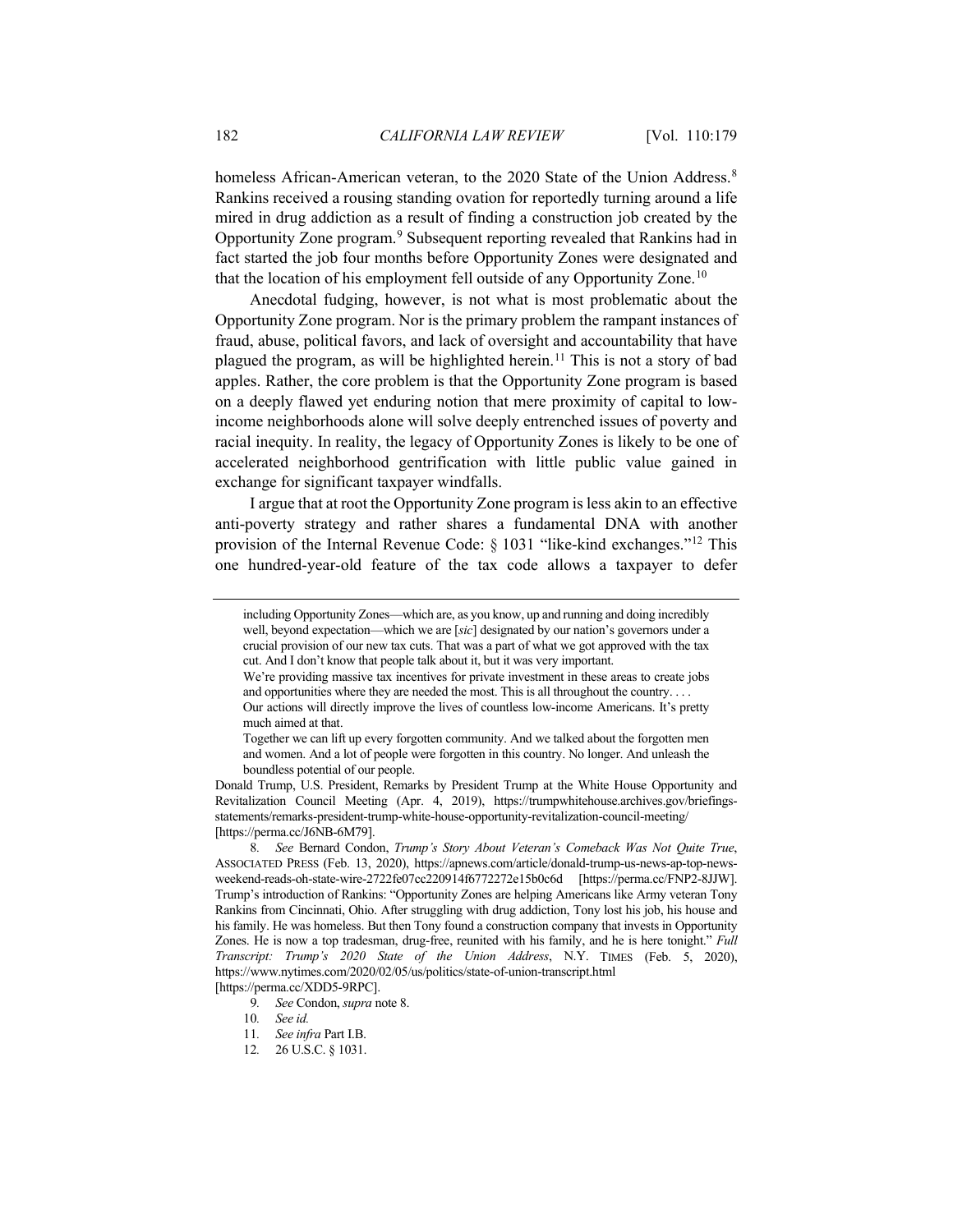recognition of gains associated with the exchange of real property for other real property of "like kind."[13](#page-4-0) A side-by-side comparison of Opportunity Zones and § 1031 exchanges is revealing. While adorned in the ornamental language of economic development, the Opportunity Zone program is in many respects simply a dressed-up cousin of the  $\S$  1031 provision: a tax shelter with various economic pros and cons to be analyzed by the taxpayer. Nothing in this analysis, or in the resulting investment, requires the creation of any local jobs, the involvement or support of any community-based organizations or disadvantaged businesses, or the development of any needed community assets.

Unlike Opportunity Zones,  $\S$  1031 is not explicitly justified as an antipoverty tool. Instead, the law has been supported using four competing rationales related to: (1) challenges of measuring gain in exchange transactions, (2) administrative costs, (3) investor liquidity issues, and (4) the goal of promoting economic activity.[14](#page-4-1) I argue that each of these rationales is lacking. In many cases, they have been diminished by amendments made to  $\S$  1031 over time that, for example, now allow for non-simultaneous exchanges or that limited the provision to cover only real property transactions. Even the economic activity rationale, the most formidable, does not apply to a wide variety of  $\S$  1031 transactions, overlooks other features of the tax code that already provide significant investment incentives, and pays insufficient attention to the fundamental nature of the federal income tax structure that attempts to balance economic activity with other important public values.

In this Article, I consider one of those other public values—namely, the need for decent and affordable housing. The COVID-19 global pandemic, and associated concerns about housing instability left in its wake, has merely magnified a reality that existed well before the virus arrived: that millions of U.S. households are severely cost-burdened, struggling to afford housing in an economy in which wages have not kept pace with increasing rents—a reality even more severe for low-income households and households of color.<sup>[15](#page-4-2)</sup> While short-term interventions are necessary to stem the fallout from the pandemic, longer-term structural changes are necessary to address these underlying housing challenges.

One proposal that has garnered significant support in recent years, including from President Biden, is to expand coverage of the "Section 8" Housing Choice Voucher program, currently the primary federal rental assistance program, to all eligible "extremely low-income households.["16](#page-4-3) While

<span id="page-4-0"></span><sup>13</sup>*. Id.* § 1031(a)(1).

<sup>14</sup>*. See infra* Part II.C for a discussion of each of these rationales.

<sup>15</sup>*. See infra* Part III.A.

<span id="page-4-3"></span><span id="page-4-2"></span><span id="page-4-1"></span><sup>16</sup>*. See infra* Part III.B.1.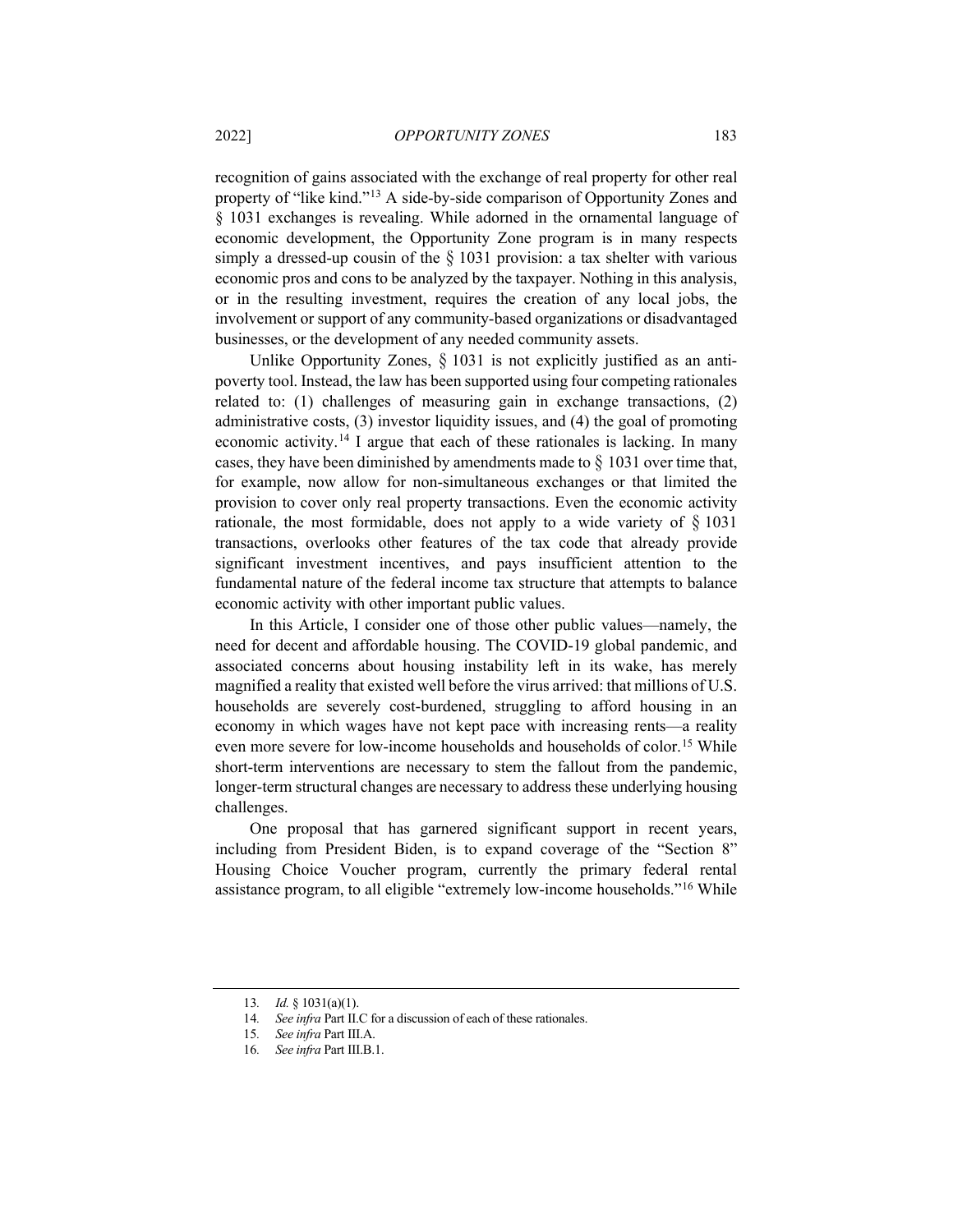<span id="page-5-11"></span><span id="page-5-0"></span>the voucher program is far from perfect,<sup>[17](#page-5-1)</sup> it currently ensures the availability of 2.5 million units of affordable housing to more than five million residents every year.[18](#page-5-2) Based on calculations drawn from data available through the U.S. Department of Housing and Urban Development (HUD), I estimate that redirecting the value of the Opportunity Zone and § 1031 exchange tax expenditures to the Housing Choice Voucher program could roughly double the number of vouchers available to extremely low-income households.<sup>19</sup> By some estimates, this would be nearly sufficient to cover all such households in need.<sup>[20](#page-5-4)</sup>

While vouchers emphasize a people- rather than place-based approach to economic development, research described herein has found evidence that vouchers, when utilized to provide access to "high-opportunity neighborhoods," are correlated with significantly improved economic outcomes.<sup>[21](#page-5-5)</sup> Given that 50 percent of housing voucher holders have a Black head of household,<sup>[22](#page-5-6)</sup> this holds important implications for racial equity. While the goals of Opportunity Zones and housing vouchers are not identical, Trump has touted the former primarily on the basis of its expansion of economic opportunity for households of color. Here, I do not attempt to settle the long-held debate over the relative merits of people- versus place-based economic development interventions.[23](#page-5-7) Rather, I argue that when considering these specific programs, an expansion of housing vouchers would better serve many of the ends ascribed to Opportunity Zones.

<span id="page-5-10"></span>Though such a proposal to redirect the value of these tax expenditures would no doubt face serious political opposition from, among others, certain real estate industry advocacy groups,<sup>[24](#page-5-8)</sup> recent debate around  $\S$  1031 shows that movement is possible. In July 2020, then-candidate Biden laid out a tax plan that would eliminate § 1031 exchanges for investors with annual incomes above \$400,000.<sup>[25](#page-5-9)</sup> Meanwhile, the renewed Black Lives Matter demonstrations in the

<span id="page-5-12"></span><span id="page-5-1"></span><sup>17</sup>*. See, e.g.*, PHILIP TEGELER, POVERTY & RACE RSCH. ACTION COUNCIL, HOUSING CHOICE VOUCHER REFORM: A PRIMER FOR 2021 AND BEYOND (2020), https://prrac.org/pdf/housing-choicevoucher-reform-agenda.pdf [https://perma.cc/E8WV-6DLZ] (noting limitations of the Housing Choice Voucher program including discrimination by landlords against voucher holders, rent caps limiting where households can live, and barriers to inter-jurisdictional use).

<span id="page-5-3"></span><span id="page-5-2"></span><sup>18.</sup> OFF. OF POL'Y RSCH. & DEV., U.S. DEP'T OF HOUS. & URB. DEV., ASSISTED HOUSING: NATIONAL AND LOCAL: PICTURE OF SUBSIDIZED HOUSEHOLDS (2020) [hereinafter PICTURE OF SUBSIDIZED HOUSEHOLDS 2020], https://www.huduser.gov/portal/datasets/assthsg.html 2020], https://www.huduser.gov/portal/datasets/assthsg.html [https://perma.cc/A6YN-QWBZ].

<sup>19</sup>*. See infra* Part III.B.1.

<sup>20</sup>*. See infra* Part III.B.1.

<sup>21</sup>*. See infra* Part III.B.1.

<sup>22.</sup> PICTURE OF SUBSIDIZED HOUSEHOLDS 2020, *supra* not[e 18.](#page-5-0)

<span id="page-5-7"></span><span id="page-5-6"></span><span id="page-5-5"></span><span id="page-5-4"></span><sup>23</sup>*. See, e.g.*, Michelle D. Layser, *The Pro-Gentrification Origins of Place-Based Investment Tax Incentives and a Path Toward Community Oriented Reform*, 2019 WIS.L.REV. 745, 785–86 (2019) (discussing the historical distinction made between people-based and place-based strategies).

<sup>24</sup>*. See infra* Part III.B.2.

<span id="page-5-9"></span><span id="page-5-8"></span><sup>25.</sup> *See* Patrick Clark, John Gittelsohn & Noah Buhayar, *What Is the Like-Kind Exchange Rule That Biden Wants Dead*, WASH. POST (July 27, 2020),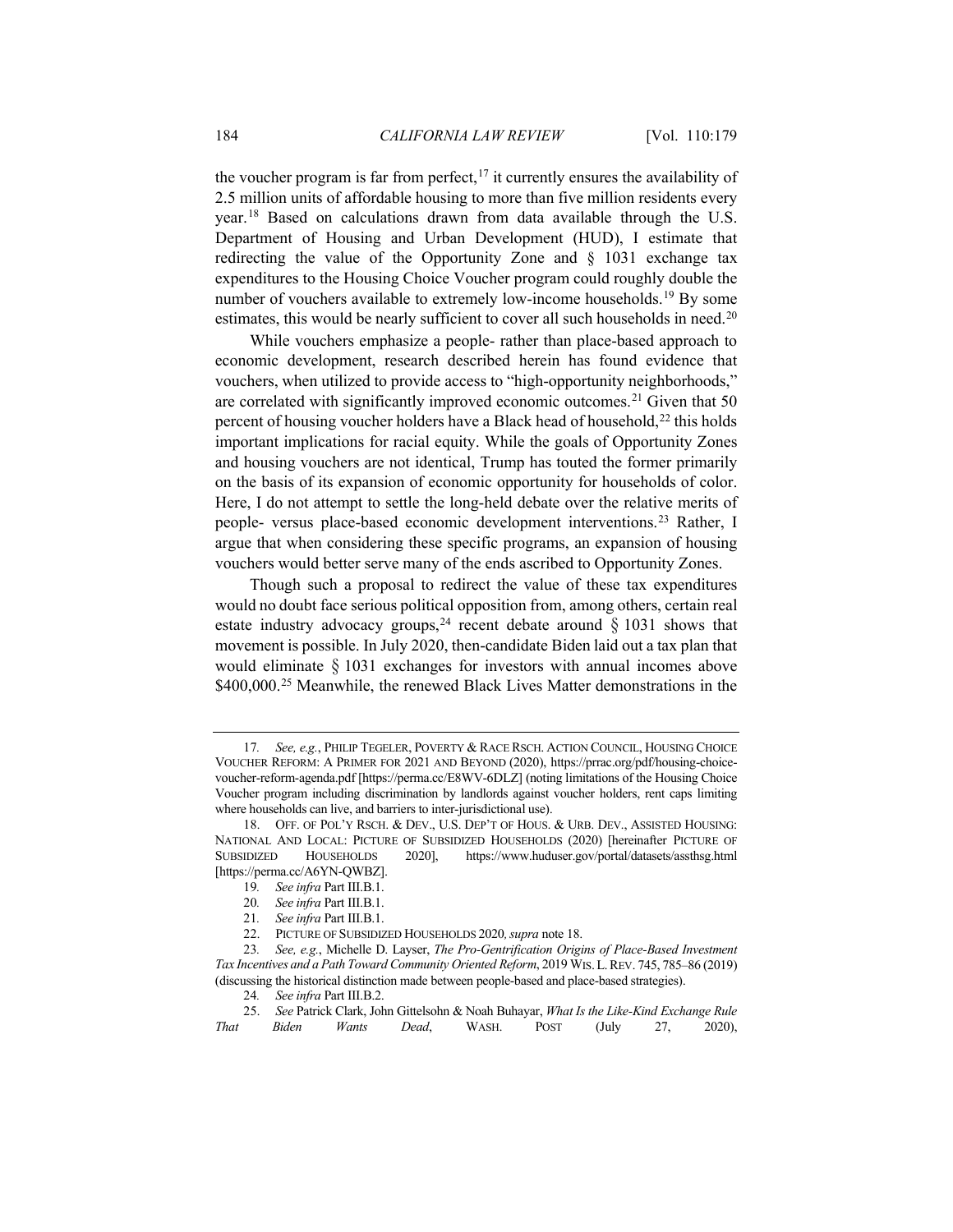wake of the police killings of George Floyd and Breonna Taylor, among others, have galvanized organizing around campaigns to redirect resources toward social goods and services like housing assistance.

Such a proposal will also face certain challenges related to deeply ingrained psychological human tendencies to hold individuals responsible for situational outcomes, and to defend and rationalize the status quo, even by those it disadvantages.[26](#page-6-0) Overcoming such challenges will require raising awareness and empathic understanding of the ways in which, though less visible, a large swath of society already lived under highly constrained circumstances even prepandemic. While perhaps not as psychologically satisfying, direct aid, for example to those with disabilities or the elderly, is a necessary complement to economic development initiatives aimed at leveraging market forces to foster job growth.

This Article proceeds as follows: Part I provides an overview and a critique of the Opportunity Zone program through exploration of its underlying ideology and of various proposals to reform the program. Part II examines the  $\S$  1031 likekind exchange provision, draws a comparison with the Opportunity Zone program, and argues against the four primary rationales used to justify the tax expenditure. Part III analyzes housing affordability challenges, proposes redirecting the cost of Opportunity Zones and § 1031 exchanges to expand the Housing Choice Voucher program to cover all extremely low-income households, and considers the political and psychological challenges to adopting this proposal.

Each of these three primary Parts is connected to one another, though in a different manner and for differing purposes. Parts I and II provide a juxtaposition of two real estate-related tax expenditures—Opportunity Zones and § 1031—for the purpose of revealing insights about the former's fundamental tax shelter orientation. Parts I and III combine to show how a major expansion of federal rental assistance would better serve the Opportunity Zone program's purported poverty alleviation goals, particularly for households of color. And Parts II and III demonstrate one method of feasibly funding such an expansion in a manner that is cost neutral to the federal government—namely, targeting  $\S$  1031, a tax expenditure large enough to cover the cost of the proposal—in a fashion not unlike prior housing advocacy campaigns.<sup>[27](#page-6-1)</sup> This last move is offered in part as

https://www.washingtonpost.com/business/what-isthe-like-kind-exchange-rule-that-biden-wantsdead/2020/07/24/daf373bc-cddd-11ea-99b0-8426e26d203b\_story.html [https://perma.cc/XA9L-JF9U] ("Former Vice President Joe Biden, who is challenging Trump for the presidency in November, has proposed eliminating the [§ 1031] loophole.").

<sup>26</sup>*. See infra* Part III.B.3.

<span id="page-6-1"></span><span id="page-6-0"></span><sup>27</sup>*. See, e.g.*, UNITED FOR HOMES, NAT'L LOW INCOME HOUS. COAL., REFORMING THE MORTGAGE INTEREST DEDUCTION: HOW TAX REFORM CAN HELP END HOMELESSNESS AND HOUSING POVERTY (2017), https://nlihc.org/sites/default/files/MID-Report\_0817.pdf [https://perma.cc/K7J3-DMEJ] (arguing for limits to the home mortgage interest deduction in order to help fund, for example, the National Housing Trust Fund).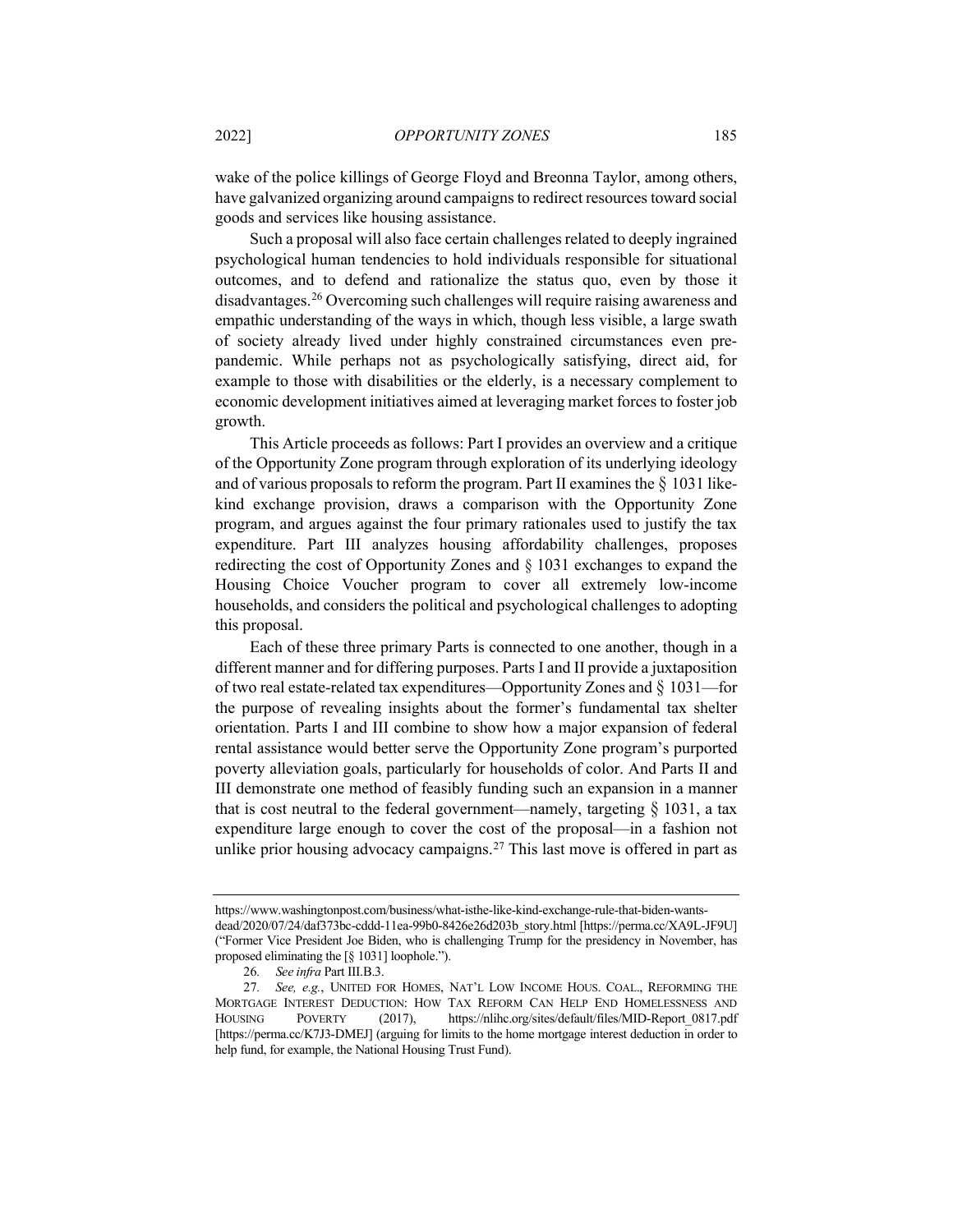an actual substantive policy proposal and in part simply as one example of how low-income housing advocacy groups might leverage additional resources by paying greater attention to the tax code.

## I.

## THE OPPORTUNITY ZONE PROGRAM

# <span id="page-7-7"></span>*A. Basic Mechanics*

The Opportunity Zone program provides three distinct federal tax incentives for investors with capital gains to invest those gains in a Qualified Opportunity Fund (QOF).[28](#page-7-0) The first is a tax deferral mechanism. It allows investments in QOFs to be excluded from gross income until the earlier of the taxable year in which the investment is sold or 2026.[29](#page-7-1) This allows the investor to defer payment of capital gains tax and thus bestows a time value of money advantage.

The second incentive is a direct reduction in capital gains tax owed. If the investment in the QOF is held for at least five years, then the basis in the investment is increased by 10 percent of the amount of deferred gain.<sup>[30](#page-7-2)</sup> For example, if an investor transfers \$1 million in capital gains into a QOF and holds the investment for at least five years, then only \$900,000 of gains ultimately are recognized for tax purposes. A separate provision allows for an additional 5 percent basis increase, for a total of 15 percent, if the investment is held for at least seven years.<sup>[31](#page-7-3)</sup>

<span id="page-7-6"></span>The third incentive allows investors the ability to avoid paying capital gains taxes altogether on the appreciation in value of the QOF investment.[32](#page-7-4) The investment must be held for ten years in order to take advantage of this benefit.<sup>[33](#page-7-5)</sup> So if an investor holds a \$1 million QOF investment for ten years and the value of that investment increases by 60 percent, the investor ultimately would avoid paying any capital gains taxes on the additional \$600,000.

Combining these three federal tax benefits in a single investment can impact rates of return enough to influence investor behavior. Consider the following two scenarios. In June 2019, Investor A sold \$1.5 million in stocks with a basis of \$500,000 for a capital gain of \$1 million. Investor A did not invest

<sup>28</sup>*. See generally* 26 U.S.C. § 1400Z-2(d).

<sup>29.</sup> *Id.* § 1400Z-2(a)(1), (b).

<sup>30.</sup> *Id.* § 1400Z-2(b)(2)(B)(iii).

<span id="page-7-4"></span><span id="page-7-3"></span><span id="page-7-2"></span><span id="page-7-1"></span><span id="page-7-0"></span><sup>31.</sup> *Id.* § 1400Z-2(b)(2)(B)(iv). Note that to take full advantage of this provision, the investment must have been made by December 31, 2019, in order to be able to have held the investment for seven years by December 31, 2026. There has been some discussion of extending this deadline. *See, e.g.*, Opportunity Zone Extension Act of 2021, H.R. 970, 117th Cong. (2021) (proposing an extension of the realization deferral date to December 31, 2028); H.R. 6513, 116th Cong. (2020) (proposing an extension to December 31, 2030).

<span id="page-7-5"></span><sup>32.</sup> *See* 26 U.S.C. § 1400Z-2(c).

<sup>33</sup>*. Id.*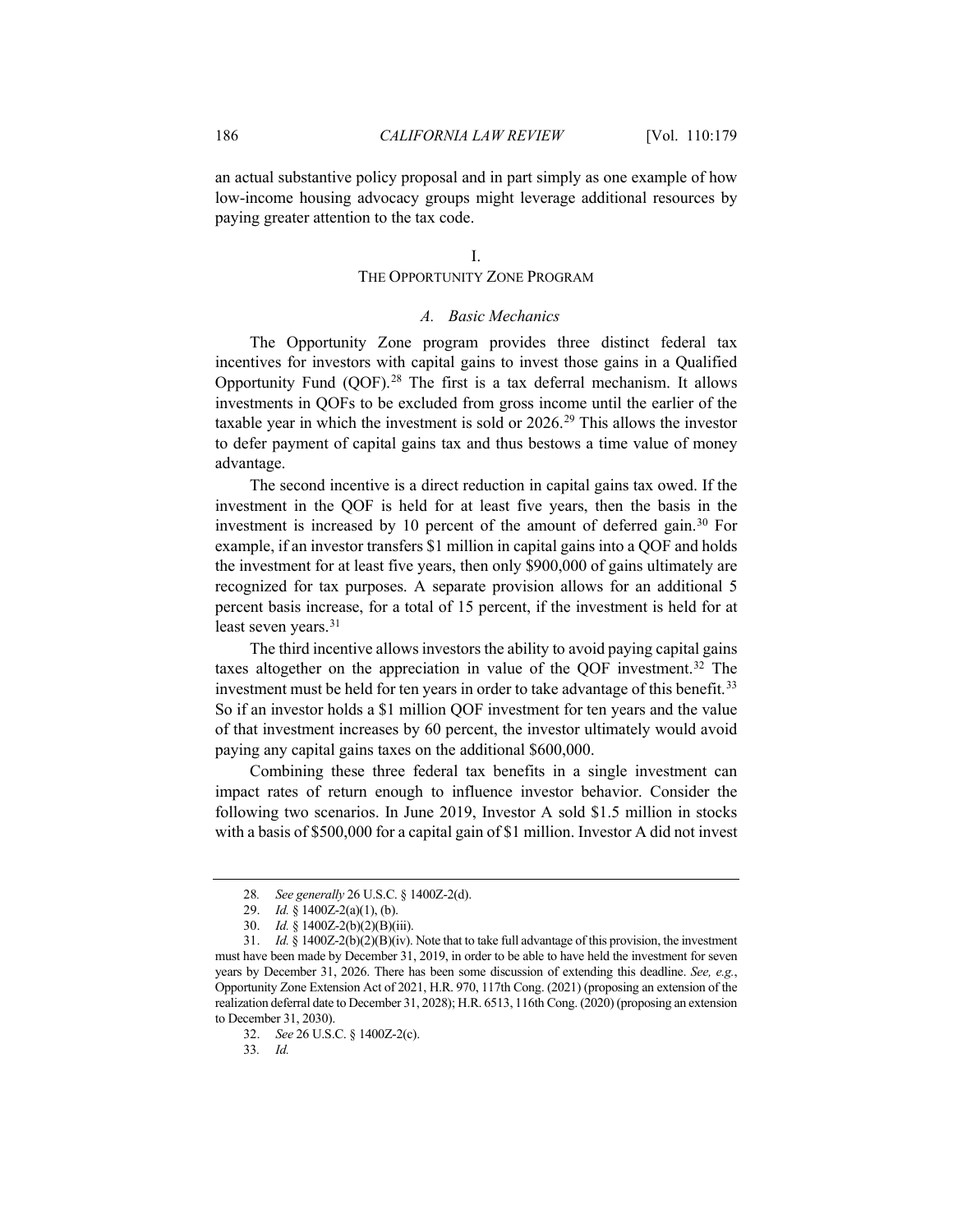<span id="page-8-7"></span>the gains in a QOF, so the gains will be included in gross income for taxable year 2019 and Investor A will owe federal capital gains tax.<sup>[34](#page-8-0)</sup> Applying the long-term capital gains rate of 23.8 percent,  $35$  Investor A will pay \$238,000, leaving \$762,000 in gains. Assume Investor A reinvests those gains in new stocks that appreciate by 5 percent every year and holds the investment for ten years.<sup>[36](#page-8-2)</sup> At the ten-year mark, the investment will be worth approximately \$1.24 million. Upon a sale, Investor A will pay capital gains tax on the appreciation in value, resulting in after-tax proceeds from the sale of approximately \$1.13 million. In ten years, Investor A profited \$130,000 on \$1 million, a total return of 13 percent.

Alternatively, assume Investor B similarly gained \$1 million on the sale of stock in June 2019. Rather than buying more stocks, however, Investor B invests the proceeds in a QOF within 180 days of the sale.<sup>[37](#page-8-3)</sup> Investor B would pay no tax on the gain in 2019. In taxable year 2026, Investor B would be forced to recognize the deferred capital gains. However, having held the investment for seven years, the gain would receive a 15 percent step-up in basis. The long-term capital gains rate would be applied to only \$850,000 of the original gain, for a tax liability of \$202,300.[38](#page-8-4) Assume again that the investment in the QOF appreciates 5 percent every year and that the investment is held for ten years.<sup>[39](#page-8-5)</sup> Unlike in the prior scenario, Investor B would pay no federal capital gains tax on the appreciation of the investment. A sale of the QOF investment in 2029 would result in proceeds of approximately \$1.63 million. Deducting the taxes paid for taxable year 2026 yields a total return of roughly \$1.43 million, or 43 percent over the original \$1 million invested: 30 percent higher than in the prior scenario.<sup>[40](#page-8-6)</sup>

These examples demonstrate that investing in a QOF can significantly enhance an investor's after-tax returns. Furthermore, given the appreciation exclusion mechanism, the magnitude of difference in returns between Investors A and B increases the higher the annual rate of return or the longer the holding period of the investment. The implementing regulations of the program allow an

<sup>34.</sup> This assumes no other available deferral options.

<span id="page-8-1"></span><span id="page-8-0"></span><sup>35.</sup> This calculation uses the capital gains rate of 20 percent for individuals with annual income greater than the inflation-adjusted \$425,800. *See* 26 U.S.C. § 1(h). In addition, the calculation includes the 3.8 percent net investment tax paid by many individuals with a modified adjusted gross income of greater than \$200,000. *See* 26 U.S.C. § 1411(a).

<sup>36.</sup> For purposes of simplicity, this assumes annual compound growth.

<span id="page-8-3"></span><span id="page-8-2"></span><sup>37.</sup> The Opportunity Zone program requires investment in a QOF within 180 days of the sale or exchange generating the gain. *See* 26 U.S.C. § 1400Z-2(a)(1)(A).

<span id="page-8-4"></span><sup>38.</sup> Note that in the intervening seven years, this \$202,300 has been appreciating, bestowing the time value of money advantage of the tax deferral incentive.

<span id="page-8-6"></span><span id="page-8-5"></span><sup>39.</sup> Note that this assumes the investor had other funds to use to pay the taxable year 2026 owed taxes and thus did not need to cash out the QOF investment.

<sup>40.</sup> These examples ignore any other applicable taxes.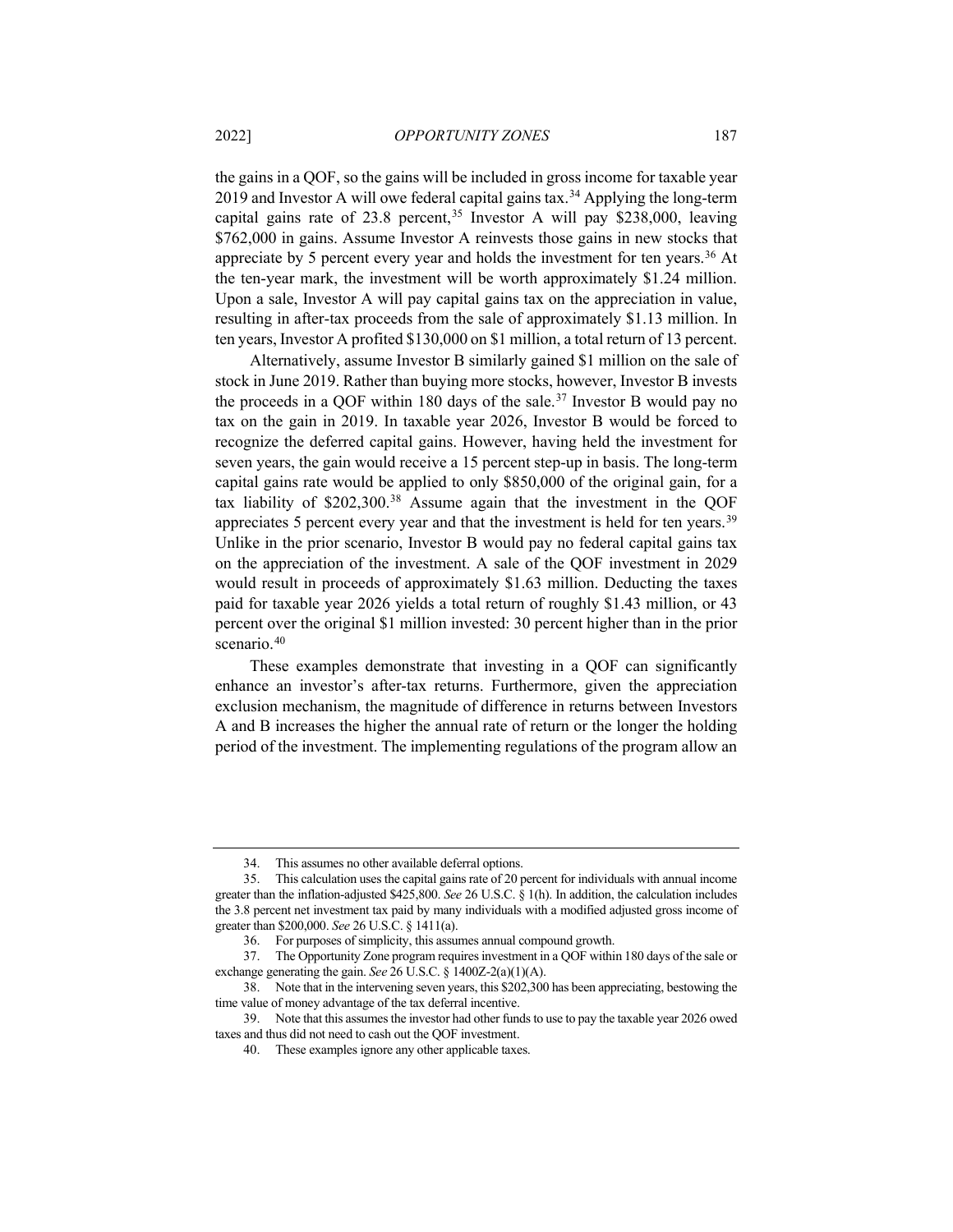investor to hold an investment in a QOF until 2047 and avoid paying capital gains tax on any appreciation that occurs through the end of that year.<sup>[41](#page-9-0)</sup>

So what does the public receive in exchange for conferring these valuable economic incentives? The answer relates to what QOFs can do with money invested in them. Specifically, QOFs must invest in Qualified Opportunity Zones (QOZs)—certain census tracts designated as low-income communities (LICs). The program draws on the definition for LICs used by the New Markets Tax Credit program, another place-based economic development program.[42](#page-9-1) In order to be deemed a LIC, the census tract must either (1) have a poverty rate of at least 20 percent or (2) have a median family income below 80 percent of the statewide and the metropolitan median family income.[43](#page-9-2) In addition to LICs, the program allows certain non-LIC tracts to be deemed QOZs so long as they are contiguous with a QOZ-designated LIC and do not exceed 125 percent of the contiguous QOZ-designated LIC's median family income. [44](#page-9-3)

Drawing upon 2011–2015 American Community Survey (ACS) 5-Year data from the Census Bureau, the U.S. Treasury Department released a list of more than forty thousand census tracts eligible for potential QOZ status.[45](#page-9-4) Only 25 percent of the eligible tracts in a given state could be designated as QOZs, and of those, only 5 percent could consist of contiguous non-LIC tracts.[46](#page-9-5) The program empowered governors to nominate which of the eligible tracts in their state would be designated as QOZs. Nominations were due by March 21, 2018, for certification by the Treasury Department. In all, Treasury certified 8,764 census tracts as QOZs. [47](#page-9-6)

Not every investment in a QOZ is eligible to receive preferential tax treatment under the Opportunity Zone program. Rather, the program sets forth specific parameters for what sorts of investments qualify. Recall that investors with capital gains do not invest directly in QOZs, but rather invest in a Qualified Opportunity Fund. Such funds operate as investment vehicles organized for the purpose of investing in, and holding 90 percent of their assets in, Qualified Opportunity Zone Property (QOZP).[48](#page-9-7) QOZP comes in one of two varieties: (1) certain tangible property used in the trade or business of a QOF ("QOZ Business

<span id="page-9-0"></span><sup>41</sup>*. See* 26 C.F.R. § 1.1400Z2(c)-1(c) (2020) (specifying that an election to take advantage of this incentive can be made for disposition occurring through December 31, 2047).

<sup>42</sup>*. See* 26 U.S.C. § 45D(e).

<span id="page-9-2"></span><span id="page-9-1"></span><sup>43</sup>*. Id.* § 45D(e)(1)(A)–(B). With respect to the second option, if the census tract is not located in a metropolitan area, then the median family income only need not exceed 80 percent of the statewide median income. *Id.* § 45d(e)(1)(B)(i).

<sup>44</sup>*.* 26 U.S.C. § 1400Z-1(e)(1)(B).

<sup>45</sup>*. See* Rev. Proc. 2018-16, 2018-9 I.R.B. 383, 384 § 3.01.

<span id="page-9-5"></span><span id="page-9-4"></span><span id="page-9-3"></span><sup>46</sup>*. Id.* at 383–84 § 2.09(1), (3). The rules provided a floor of twenty-five tracts per state. *Id.* at 384 § 2.09(2).

<span id="page-9-7"></span><span id="page-9-6"></span><sup>47.</sup> Data spreadsheet downloaded from CMTY. DEV. FIN. INSTS. FUND, U.S. DEP'T OF TREASURY,OPPORTUNITY ZONE RESOURCES:LIST OF DESIGNATED QUALIFIED OPPORTUNITY ZONES (2018), https://www.cdfifund.gov/opportunity-zones [https://perma.cc/ZX2L-A366].

<sup>48</sup>*.* 26 U.S.C. § 1400Z-2(d)(1).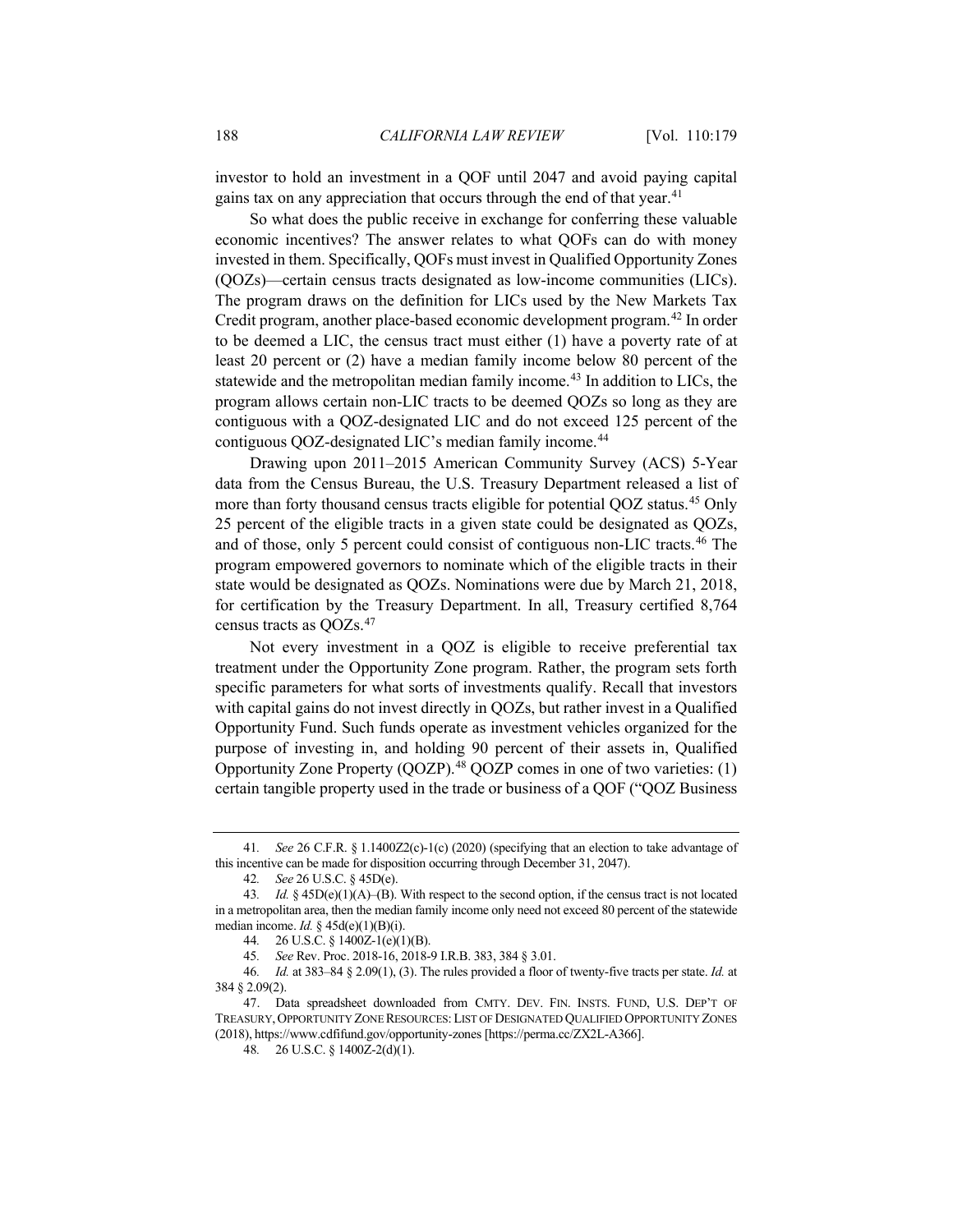Property") or (2) equity interests (stock or partnership interests) in certain businesses located in a QOZ ("QOZ Business")[.49](#page-10-0)

<span id="page-10-9"></span>With respect to the former, a property must meet certain requirements to qualify as QOZ Business Property. The tangible property must have been purchased after December 31, 2017,<sup>[50](#page-10-1)</sup> the first use of the property in the  $QOZ$ must be made by the QOF or the QOF must substantially improve the property,<sup>[51](#page-10-2)</sup> and "during substantially all of the [QOF's] holding period for such property, substantially all of the use of such property [must be] in a [QOZ].["52](#page-10-3) These rules are aimed at ensuring that the investment is bringing new resources into the area.

For investments in QOZ Businesses, the rules build on those for investments in QOZ Business Property. The equity interest must have been acquired with cash after December 31, 2017.<sup>[53](#page-10-4)</sup> At the time the interest was acquired and for the substantial part of the fund's holding of the interest, the entity must qualify as a QOZ Business.<sup>[54](#page-10-5)</sup> In order to qualify, substantially all of the tangible property owned by the business must be QOZ Business Property.[55](#page-10-6) The entity must derive a minimum of 50 percent of its gross income from the active conduct of the business.<sup>[56](#page-10-7)</sup> In addition, a number of typical "sin businesses" are excluded from eligibility.[57](#page-10-8)

<span id="page-10-3"></span>52*.* 26 U.S.C. § 1400Z-2(d)(2)(D)(i)(III). The regulations state that "substantially all" of the holding period means 90 percent. 26 C.F.R. § 1.1400Z2(a)-1(b)(6) (2020). The regulations state that "substantially all" of the use of the property means 70 percent. *Id.* § 1.1400Z2(a)-1(b)(3).

<span id="page-10-4"></span>53*.* 26 U.S.C. § 1400Z-2(d)(2)(B)(i)(I) (for stock in a domestic corporation) and 26 U.S.C.  $§ 1400Z-2(d)(2)(C)(i)$  (for partnership interests).

<span id="page-10-5"></span>54*.* 26 U.S.C. § 1400Z-2(d)(2)(B)(i)(II)–(III) (for stock in a domestic corporation) and 26 U.S.C. § 1400Z-2(d)(2)(C)(ii)-(iii) (for partnership interests). The regulations state that "substantially all" of the holding period means 90 percent. 26 C.F.R. § 1.1400Z2(a)-1(b)(5) (2020).

<span id="page-10-6"></span>55*.* 26 U.S.C. § 1400Z-2(d)(3)(A)(i). The regulations state that "substantially all" of the tangible property means 70 percent. 26 C.F.R. § 1.1400Z2(a)-1(b)(2) (2020).

<sup>49</sup>*. Id.* § 1400Z-2(d)(2)(A).

<sup>50</sup>*. Id.* § 1400Z-2 (d)(2)(D)(i)(I).

<span id="page-10-2"></span><span id="page-10-1"></span><span id="page-10-0"></span><sup>51</sup>*. Id.* § 1400Z-2(d)(2)(D)(i)(II). Property is considered "substantially improved" if "during any 30-month period beginning after the date of acquisition of such property, additions to basis with respect to such property in the hands of the qualified opportunity fund exceed an amount equal to the adjusted basis of such property at the beginning of such 30-month period in the hands of the qualified opportunity fund." *Id.* § 1400Z-2(d)(2)(D)(ii). In other words, roughly speaking, a QOF must invest at least as much money in improving the property as the cost of acquisition. The regulations clarified that unimproved land is largely exempt from the substantial improvement requirement. *See* 26 C.F.R. § 1.1400Z2(d)-2(b)(4)(iv)(B) (2020). For acquisitions of buildings located in QOZs, the underlying land acquisition costs are not included in the substantial improvement test calculation. *Id.* § 1.1400Z2(d)-  $2(b)(4)(iv)(A).$ 

<span id="page-10-7"></span><sup>56</sup>*.* 26 U.S.C. § 1400Z-2(d)(3)(A)(ii) (by reference to the Enterprise Zone statute at 26 U.S.C. § 1397C(b)(2)). The rules also require that "a substantial portion of the intangible property of such entity is used in the active conduct of [the] business." 26 U.S.C. §  $1400Z-2(d)(3)(A)(ii)$  (by reference to 26 U.S.C. § 1397C(b)(2)). The regulations state that a "substantial portion" of the intangible property means 40 percent. 26 C.F.R. § 1.1400Z2(d)-1(d)(3)(ii) (2020).

<span id="page-10-8"></span><sup>57</sup>*.* 26 U.S.C. § 1400Z-2(d)(3)(A)(iii) (by reference to 26 U.S.C. § 144(c)(6)(B), excluding "any private or commercial golf course, country club, massage parlor, hot tub facility, suntan facility, racetrack or other facility used for gambling, or any store the principal business of which is the sale of alcoholic beverages for consumption off premises").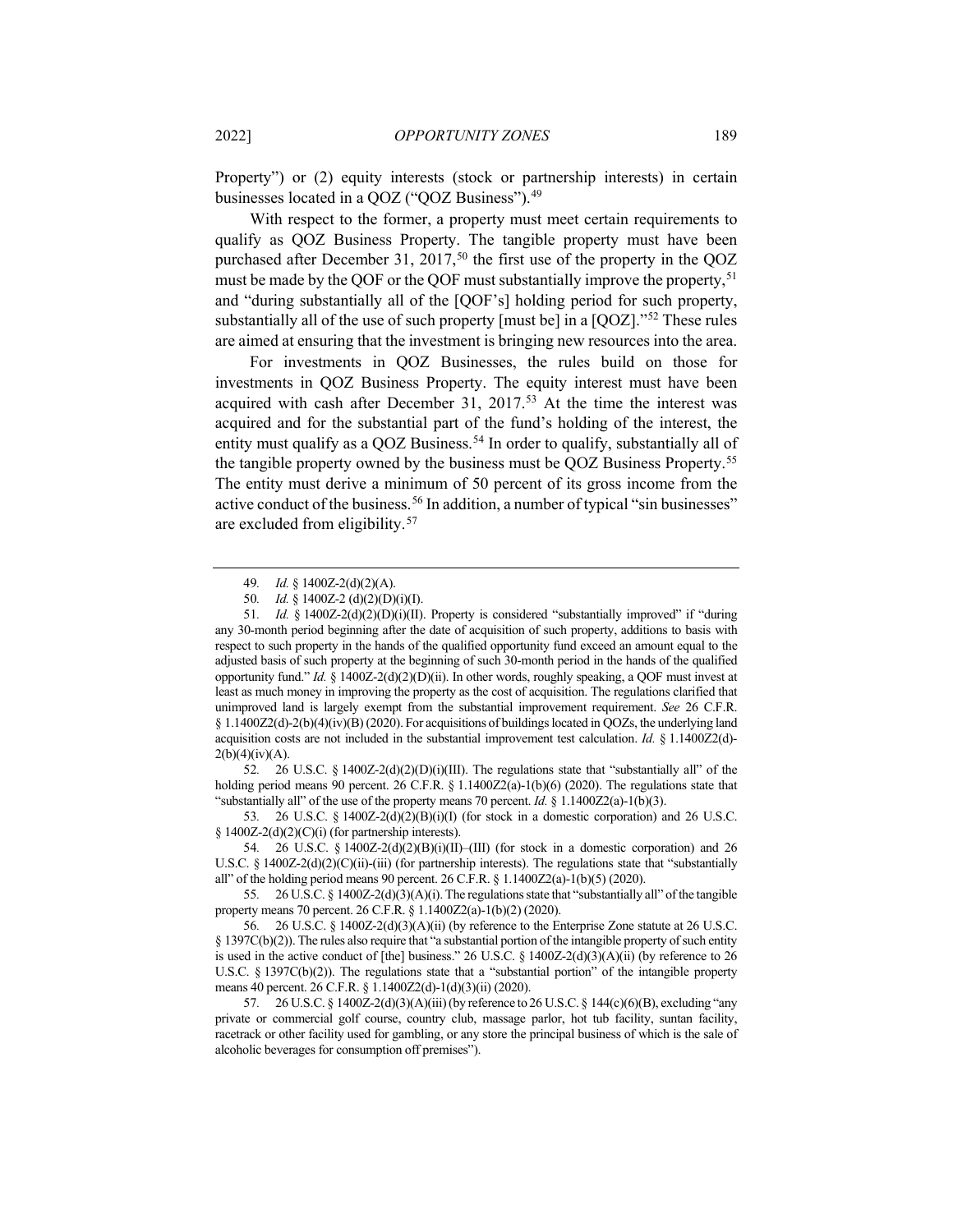QOFs that meet these requirements must annually self-certify to the IRS.<sup>[58](#page-11-0)</sup> Certain penalties accrue for failure to meet the above requirements.[59](#page-11-1) After publishing several rounds of proposed regulations, the IRS promulgated final regulations implementing the program and clarifying a wide variety of technical issues.[60](#page-11-2) Among the clarifications contained in the regulations is a provision stating that ownership and operation of real property qualify as actively conducting a trade or business.<sup>[61](#page-11-3)</sup>

So here's how the program might work as envisioned by its proponents: a number of investors pool their capital gains and collectively invest \$50 million in a Qualified Opportunity Fund. The QOF purchases real property like hotels, office buildings, or mixed-use residential/retail developments located in relatively lower-income census tracts that have been certified by the Treasury Department as a Qualified Opportunity Zone. The QOF substantially improves the properties,  $62$  investing significantly in rehabilitating and upgrading the portfolio. Presumably, the improvement spurs job growth as local construction workers and tradespeople, among others (architects, lawyers, accountants), are required for the work. As the real property is improved, this has spillover effects on the surrounding community as the enhanced properties draw higher-income workers and residents with enhanced purchasing power to the area, which in turn draw additional investment to the area. Property values rise, and, iteratively, the cycle of investment, job growth, development, and luring of new resources continues. The original QOF investors ultimately walk away with tax breaks as compensation for carrying the risk of investing in perceived "riskier" lowincome communities and the formerly low-income communities enjoy new economic vibrancy.

Or at least that's how the program was sold in 2017.

## *B. Critiques*

The reality of the Opportunity Zone program has, in many respects, deviated significantly from the vision originally presented by its proponents. Stories of outright fraud and abuse have filled the headlines of major news outlets. Among them: *A Trump Tax Break to Help the Poor Went to a Rich GOP Donor's Superyacht Marina*; [63](#page-11-5) *Welcome to the Greenbrier, the Governor-*

<sup>58</sup>*.* 26 C.F.R. § 1.1400Z2(d)-1(a)(1) (2020).

<span id="page-11-1"></span><span id="page-11-0"></span><sup>59</sup>*. See, e.g.*, 26 U.S.C. § 1400Z-2(f) (imposing a penalty on QOFs that fail to meet the requirement of holding 90 percent of assets in QOZP).

<span id="page-11-2"></span><sup>60</sup>*. See* 26 C.F.R. §§ 1.1400Z2(a)-1 to 1.1400Z2(f)-1 (released Dec. 19, 2019, effective Mar. 13, 2020).

<sup>61</sup>*. Id.* § 1.1400Z2(d)-1(d)(3)(iii)(A); Rev. Rul. 2018-29, 2018-45 I.R.B. 765.

<sup>62</sup>*. See supra* not[e 51](#page-10-9) for a definition of "substantial improvement."

<span id="page-11-5"></span><span id="page-11-4"></span><span id="page-11-3"></span><sup>63.</sup> Justin Elliot, Jeff Ernsthausen & Kyle Edwards, *A Trump Tax Break to Help the Poor Went to a Rich GOP Donor's Superyacht Marina*, PRO PUBLICA (Nov. 14, 2019), https://www.propublica.org/article/superyacht-marina-west-palm-beach-opportunity-zone-trump-tax-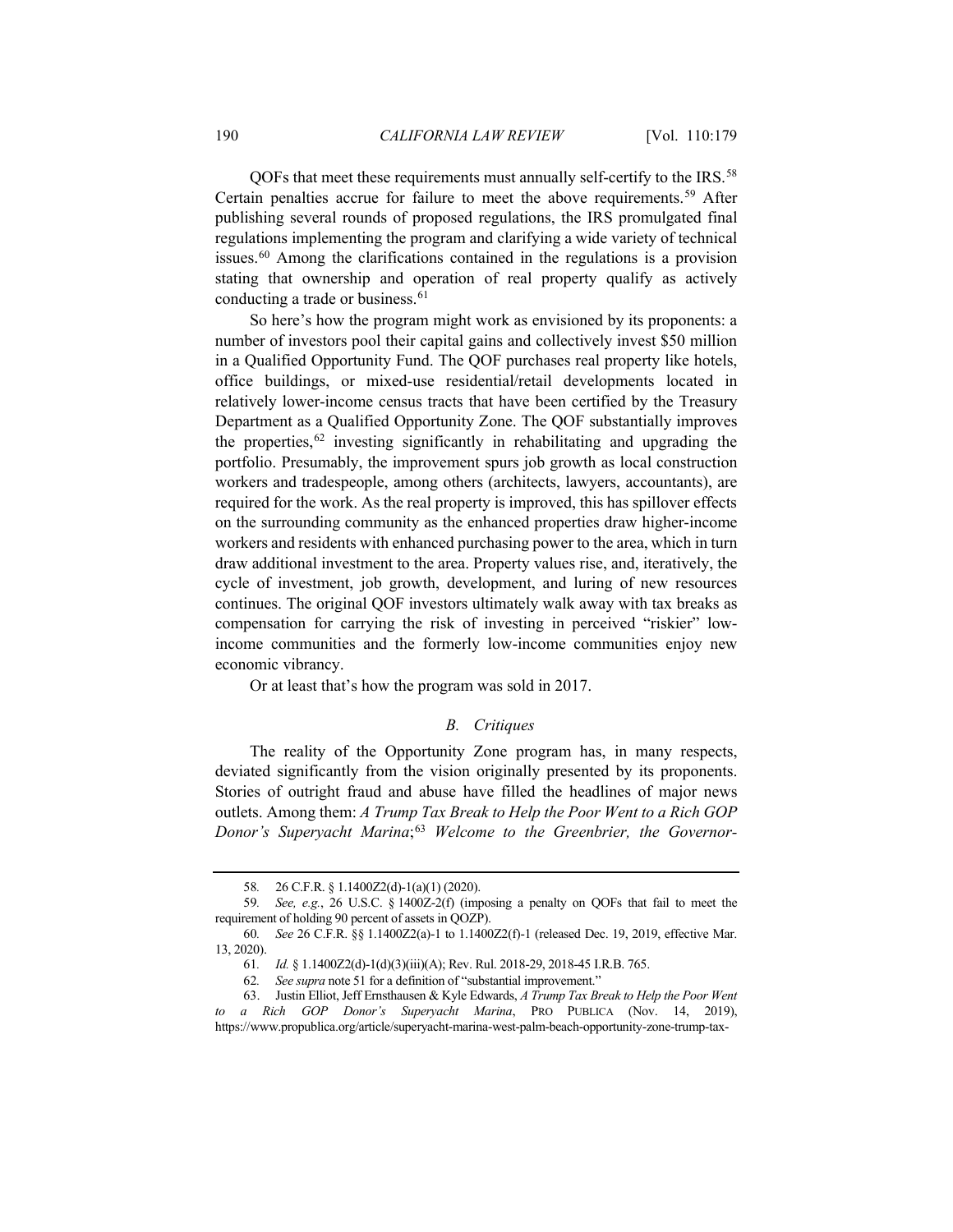*Owned Luxury Resort Filled with Conflicts of Interest*;[64](#page-12-0) *Symbol of '80s Greed Stands to Profit from Trump Tax Break for Poor Areas*; [65](#page-12-1) and *Sununu 'Opportunity Zone' Picks Cause Stir*. [66](#page-12-2) The articles detail governors politicizing the choice of Opportunity Zone locations, favoring census tracts with heavy investments by political allies, or in the case of the last article, a ski resort owned by the governor's own family. Billionaires reap windfalls for real estate investments that were already planned or located in or near affluent neighborhoods.[67](#page-12-3)

Of course, outright fraud and abuse are easy targets of critique. In January 2020, the Inspector General of the U.S. Treasury Department launched an official inquiry into the program on the heels of reports of fraud.[68](#page-12-4) Commentators

break-to-help-the-poor-went-to-a-rich-gop-donor [https://perma.cc/YCC5-SRVY] (detailing how an area including a marina owned by Wayne Huizenga Jr. was designated as an Opportunity Zone following Huizenga's direct appeal to Florida Governor Rick Scott). The article notes that Huizenga had been a major donor to Governor Scott and discusses Huizenga's long-held plans to build luxury apartments on the site, which also services superyachts, described as "floating mansions that can stretch more than 300 feet and cost over \$100 million." *Id.* 

<span id="page-12-0"></span><sup>64.</sup> Ken Ward Jr., *Welcome to the Greenbrier, the Governor-Owned Luxury Resort Filled with Conflicts of Interest*, PRO PUBLICA (Aug. 15, 2019), https://www.propublica.org/article/west-virginiagreenbrier-governor-jim-justice-little-trump [https://perma.cc/EZ8V-48N3] (describing how West Virginia Governor Jim Justice designated White Sulphur Springs an Opportunity Zone, a city that included the Greenbrier, a "palatial resort" owned by Governor Justice).

<span id="page-12-1"></span><sup>65.</sup> Eric Lipton & Jesse Drucker, *Symbol of '80s Greed Stands to Profit from Trump Tax Break for Poor Areas*, N.Y. TIMES (Oct. 26, 2019), https://www.nytimes.com/2019/10/26/business/michaelmilken-trump-opportunity-zones.html [https://perma.cc/R78F-97MF] (describing how Michael Milken lobbied his long-time friend, U.S. Treasury Secretary Steven Mnuchin, to personally intervene in the Opportunity Zone designation process to ensure that Milken's investments in two major real estate projects were covered, and outlining how Milken's think tank, The Milken Institute, was a "leading proponent" of the original effort to enact the Opportunity Zone program). For another article by the same authors that received significant attention, see Eric Lipton & Jesse Drucker, *How a Trump Tax Break to Help Poor Communities Became a Windfall for the Rich*, N.Y. TIMES (Sept. 27, 2020), https://www.nytimes.com/2019/08/31/business/tax-opportunity-zones.html [https://perma.cc/ED7Q-3XKM] (detailing, among other things, how "Sean Parker, an early backer of Facebook, helped come up with the idea" of Opportunity Zones, which then drew support from Senators Cory Booker and Tim Scott).

<span id="page-12-2"></span><sup>66.</sup> Ethan DeWitt, *Sununu 'Opportunity Zone' Picks Cause Stir*, CONCORD MONITOR (Dec. 14, https://www.concordmonitor.com/Capital-Beat-New-Hampshire-Gov-Chris-Sununuopportunity-zone-picks-cause-stir-31263127 [https://perma.cc/X5XC-FYKW] (describing how New Hampshire Governor Chris Sununu designated an Opportunity Zone area that included a ski resort owned by his family).

<span id="page-12-3"></span><sup>67.</sup> *See* Howard Gleckman, *Opportunity Zones May Someday Help Poor Communities. They Are Already a Tax Shelter for High-Income Investors*, TAX POL'Y CTR. (Sept. 5, 2019), https://www.taxpolicycenter.org/taxvox/opportunity-zones-may-someday-help-poor-communitiesthey-already-are-tax-shelter-high-income [https://perma.cc/Q8AA-2P2P] ("Opportunity Zones commit one of the most egregious, and common, sins of tax policy. They provide incentives to encourage people to do things they would have done anyway.").

<span id="page-12-4"></span><sup>68.</sup> *See* Laura Strickler, *Treasury's Internal Watchdog Is Probing the Trump Administration's Opportunity Zone Program*, NBC NEWS (Jan. 15, 2020), https://www.nbcnews.com/politics/donaldtrump/treasury-s-internal-watchdog-probing-trump-administration-opportunity-zone-programn1116716?cid=sm\_npd\_nn\_tw\_ma [https://perma.cc/3HML-L8MB].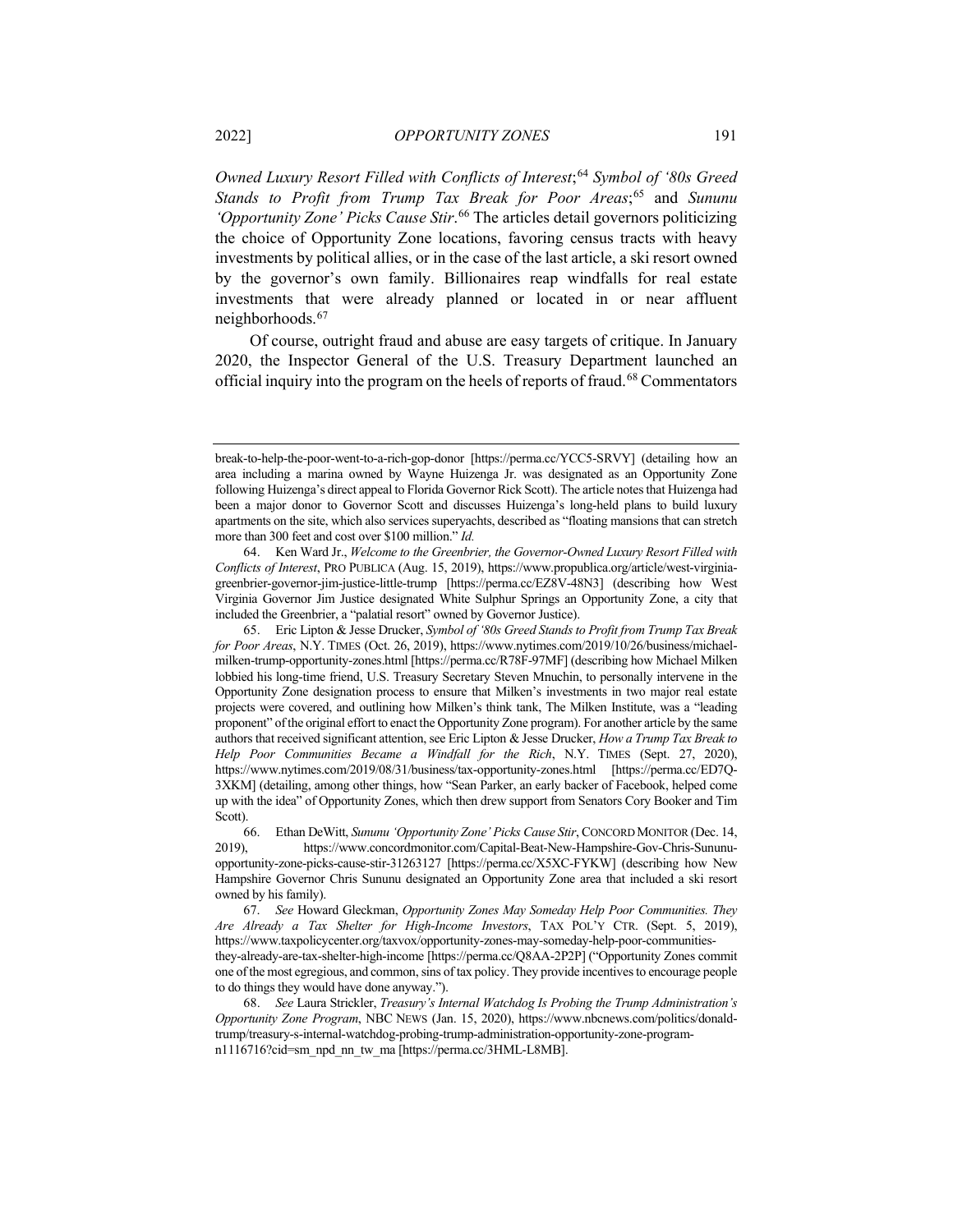<span id="page-13-0"></span>have called for additional transparency.<sup>[69](#page-13-1)</sup> As initially enacted, the Opportunity Zone program did not contain any explicit mechanisms for gathering or sharing data regarding what projects and businesses investors were using to claim the tax incentives.[70](#page-13-2) This has led to legislative proposals for enhanced oversight and control mechanisms.<sup>[71](#page-13-3)</sup>

In many respects, however, the program has worked exactly as planned. Pointing to particularly egregious examples and calling for greater oversight to weed out the bad apples carries the implicit message that the foundation upon which the program is built is fundamentally sound. And yet, it is not deviations from the original vision that are the root problem. Rather, it is the fact that the Opportunity Zone program is based on a deeply flawed, yet enduring, notion: that mere proximity of capital alone will solve deeply entrenched issues of poverty and racial inequity.

This notion is not unique to Republican administrations. Prior programs developed and enacted by the Clinton administration, such as the New Markets Tax Credit, which served as a model for certain features of the Opportunity Zone program, were committed to a similar approach to poverty reduction.[72](#page-13-4) An assortment of federal and state interventions by both Republican and Democratic administrations over the past several decades has utilized the same basic approach: place-based economic incentives to support business growth and development in low-income communities.<sup>[73](#page-13-5)</sup>

This model is based on an ideology that saw its most distilled explication in the work of Harvard Business School professor Michael Porter in the 1990s.<sup>[74](#page-13-6)</sup>

<span id="page-13-1"></span><sup>69</sup>*. See, e.g.*, Edward W. De Barbieri, *Opportunism Zones*, 39 YALE L.&POL'Y REV. 82 (2020) (arguing for annual reporting requirements among other amendments to the Opportunity Zone program); Victoria Lee, *Opportunity Without Reach: The Problems with the Opportunity Zone Program and the Need for Clarification, Oversight, and Regulation*, 47 FORDHAM URB. L.J. 117 (2019) (arguing that the U.S. Treasury Department should implement monitoring systems and data collection).

<span id="page-13-2"></span><sup>70.</sup> The original Opportunity Zone bill would have required annual reporting commencing upon the fifth year of enactment; however, this provision was not included in the version of the bill that Congress passed. *See* De Barbieri, *supra* not[e 69,](#page-13-0) at 95 n.48.

<span id="page-13-3"></span><sup>71</sup>*. See, e.g.*, Improving and Reinstating the Monitoring, Prevention, Accountability, Certification, and Transparency Provisions of Opportunity Zones Act, S. 2994, 116th Cong. (2019) (introduced by Senator Tim Scott).

<span id="page-13-4"></span><sup>72</sup>*. See, e.g.*, Scott Cummings, *Community Economic Development as Progressive Politics: Toward a Grassroots Movement for Economic Justice*, 54 STAN. L. REV. 399, 428–29 (2001) ("In addition, as part of a broader market-based CED policy initiative, Congress passed Clinton's New Markets Tax Credit, which was designed to spur private sector equity investments in low-income community businesses. These programs underscored Clinton's effort to align antipoverty policies with his neoliberal economic agenda and marked the culmination of a two-decade-long ideological shift in favor of market-based antipoverty strategies." (internal citations omitted)).

<span id="page-13-5"></span><sup>73</sup>*. See, e.g.*, Layser, *supra* not[e 23](#page-5-10) (discussing a variety of such programs, including Enterprise Zones, Empowerment Zones and Enterprise Communities, Hope VI, Low-Income Housing Tax Credits, and New Markets Tax Credits).

<span id="page-13-6"></span><sup>74</sup>*. See* Michael E. Porter, *The Competitive Advantage of the Inner City,* HARV. BUS. REV., May–June 1995, at 55.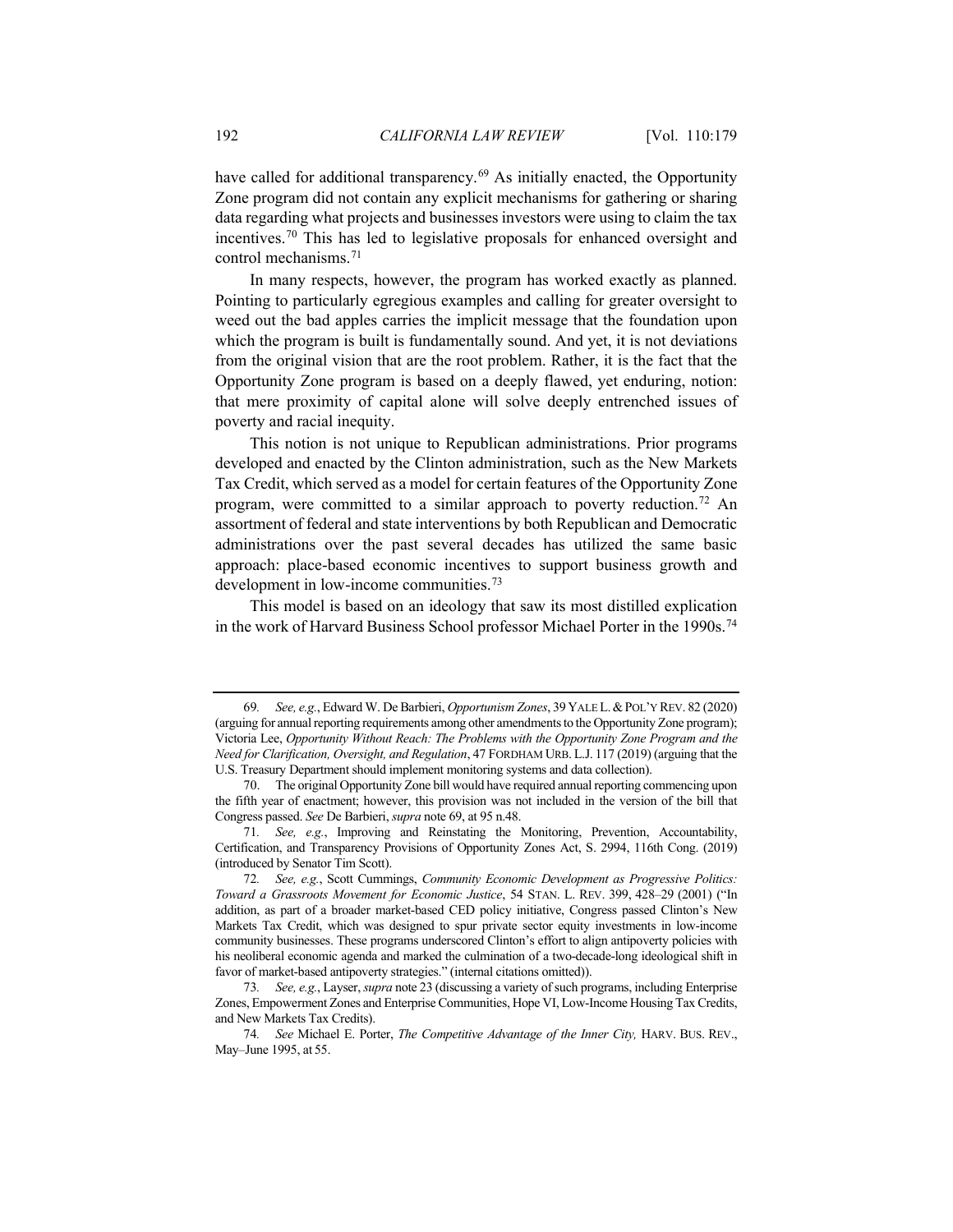Building on his research about the importance of clusters<sup>[75](#page-14-0)</sup> as a driver of economic development, Porter foregrounded business development in geographically discrete locations as the key to solving the "economic distress of America's inner cities."[76](#page-14-1) The solution, according to Porter, was to leverage certain competitive advantages of central cities (i.e., central location, purchasing power, local workforce, and proximity to other nearby economic activity) to spur the growth of local business.<sup>[77](#page-14-2)</sup> This in turn would presumably fuel local job growth and reduce other "crippling social problems."[78](#page-14-3) The role of the private sector was a simple one in Porter's view: "The most important contribution companies can make to inner cities is simply to do business there."[79](#page-14-4) Government was relegated to the secondary role of supporting the private sector through infrastructure, transportation, environmental remediation, and crime prevention.<sup>[80](#page-14-5)</sup>

Unfortunately, in the intervening years since Porter's writings, it has become clear that stimulating local economic activity and solving entrenched issues of poverty and racial inequity are not equivalent. This reality is at the core of the conversation around gentrification that has been unfolding over the past several decades in cities across the United States, as local advocates wrestle with a central dilemma: how to ensure that the spoils of enhanced economic activity accrue to the benefit of current residents.<sup>[81](#page-14-6)</sup> Sensitive to the history of past practices like redlining, which cut off credit to communities of color, commentators are clear that some forms of investment and development must be welcomed.[82](#page-14-7) On the other hand, unbridled economic activity is equally

<span id="page-14-7"></span>82*. See generally* RICHARD ROTHSTEIN, THE COLOR OF LAW: A FORGOTTEN HISTORY OF HOW OUR GOVERNMENT SEGREGATED AMERICA (2017) (reviewing in detail the racist underwriting

<span id="page-14-2"></span><span id="page-14-1"></span><span id="page-14-0"></span><sup>75.</sup> *See id.* at 57 (defining "clusters" as representing "critical masses of skill, information, relationship, and infrastructure in a given field").

<sup>76</sup>*. Id.* at 55.

<sup>77</sup>*. Id.* at 57–62.

<sup>78</sup>*. Id.* at 55 (highlighting drug abuse and crime in particular).

<sup>79</sup>*. Id.* at 65.

<sup>80</sup>*. Id.* at 67–69.

<span id="page-14-6"></span><span id="page-14-5"></span><span id="page-14-4"></span><span id="page-14-3"></span><sup>81.</sup> For an early piece on gentrification, see Peter Marcuse, *Gentrification, Abandonment, and Displacement: Connections, Causes, and Policy Responses in New York City*, 28 WASH. U. J. URB. & CONTEMP. L. 195, 198–99 (1985) (defining gentrification as "when new residents—who disproportionately are young, [W]hite, professional, technical, and managerial workers with higher education and income levels—replace older residents—who disproportionately are low-income, working-class and poor, minority and ethnic group members, and elderly—from older and previously deteriorated inner-city housing in a spatially concentrated manner, that is, to a degree differing substantially from the general level of change in the community or region as a whole"). For a discussion of modern questions in the gentrification literature, see Derek Hyra, *Commentary: Causes and Consequences of Gentrification and the Future of Equitable Development Policy*, 18 CITYSCAPE 169, 171, 173 (2016) (noting research indicating high in- and out-migration rates of low-income residents both in gentrifying and non-gentrifying neighborhoods, but emphasizing the specific relationship between gentrification and a "shrinking supply of affordable housing," as well as the cultural and political displacement effects of gentrification).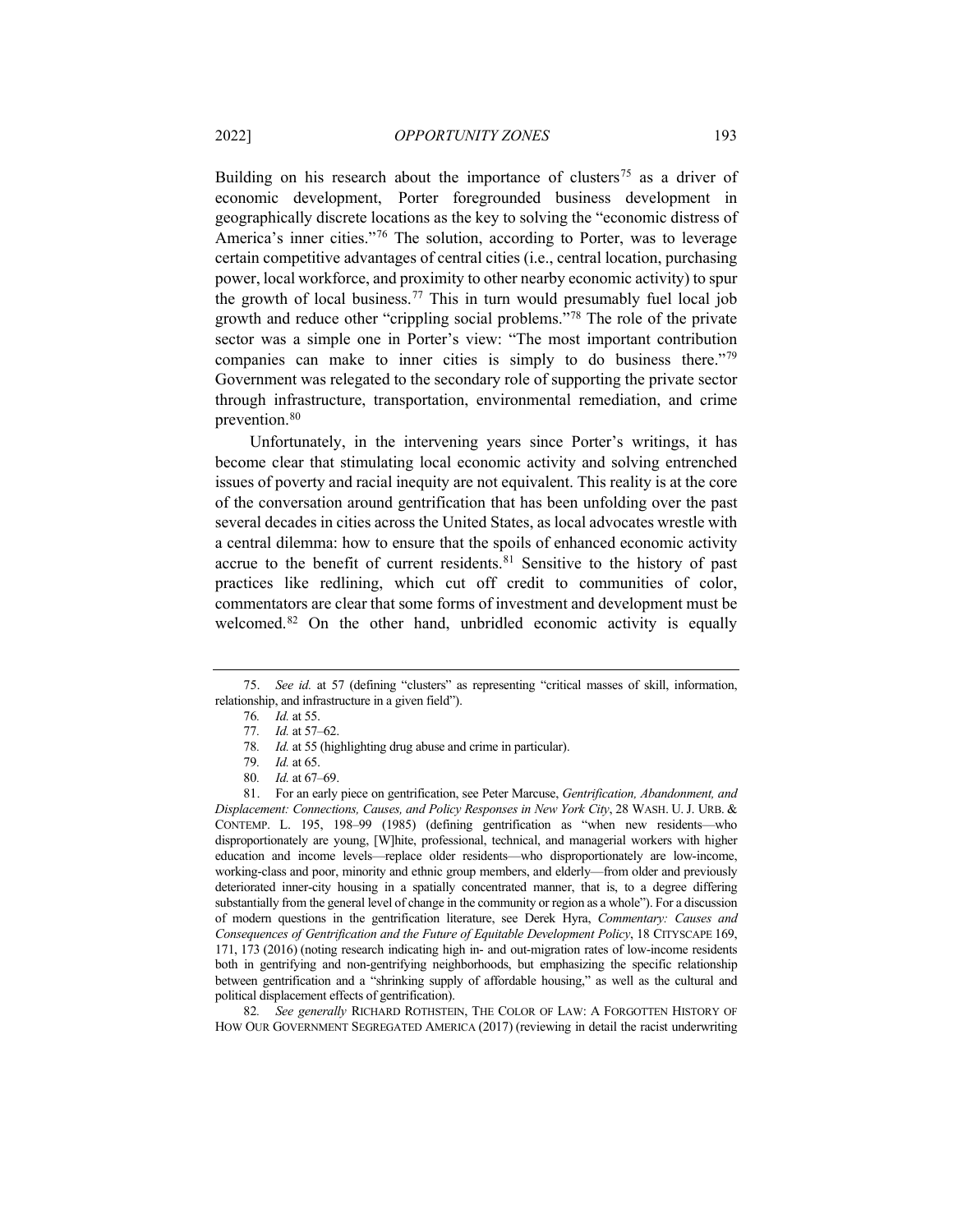understood to pose a threat as, for example, rising property values may lead to higher rents for homes and local small businesses.

Meanwhile, it has also become clear that local government can effectively play its assigned role of helping to create local conditions most conducive to enhanced business growth. It is not difficult to "beautify" an area through, for example, the establishment of central business districts or enforcement of punitive regimes criminalizing the homeless, which have become a fixture in many cities around the country.[83](#page-15-0) But if the result is an economically viable district that has simply displaced marginalized populations, it forces one to pause and ask the question: what exactly was the original purpose of the effort?

As a program that embraces Porter's core ideology in relatively pure form, it is unsurprising that the Opportunity Zone program has run into exactly these questions. The program takes the central page out of Porter's playbook and provides significant economic incentives for businesses to simply do business, or as it is primarily playing out in this instance, purchase real estate, in lowincome communities. Unlike other place-based economic incentive programs, and aside from the limitation on "sin businesses," there are essentially no content-specific restrictions. The program does not require the production of affordable housing or other needed goods or services.<sup>[84](#page-15-1)</sup> The program does not encourage the participation of any particular category of stewards in the community, for example mission-driven community-based organizations.<sup>[85](#page-15-2)</sup> Rather, any taxpayer that meets the requisite criteria can claim the tax benefits. The program does not require that any jobs actually be created or that businesses hire locally or engage in business with other pre-existing local businesses. [86](#page-15-3) Nor

practices of the Home Owner's Loan Corporation (HOLC) and Federal Housing Administration (FHA) in home mortgage lending and its long-term impact on residential racial segregation in the United States); KEVIN FOX GOTHAM, RACE, REAL ESTATE, AND UNEVEN DEVELOPMENT: THE KANSAS CITY EXPERIENCE, 1900–2010 (2014) (using Kansas City as a case study to describe a similar set of policies and explore the "racialization of space").

<span id="page-15-0"></span><sup>83</sup>*. See* NAT'L L. CTR. ON HOMELESSNESS & POVERTY, HOUSING NOT HANDCUFFS: ENDING THE CRIMINALIZATION OF HOMELESSNESS IN U.S. CITIES (2019), https://homelesslaw.org/wpcontent/uploads/2019/12/housing-not-handcuffs-2019-final.pdf [https://perma.cc/H7GV-V5C4] (surveying 187 cities and finding high and increasing incidences of ordinances criminally punishing certain behavior, such as sitting and lying down in public, loitering or loafing, living in a vehicle, begging, or food sharing).

<span id="page-15-1"></span><sup>84.</sup> Some might argue that to the extent investment is made in market-rate residential real estate, it would have some beneficial "trickle down" impact on housing prices for low-income residents along the lines predicted by the much-contested "filtering theory" of housing. *See* Note, *Reassessing Rent Control: Its Economic Impact in a Gentrifying Housing Market*, 101 HARV. L. REV. 1835 (1988) (featuring Duncan Kennedy and Karl Case's rent control proposal, which complicates classic filtering theory by considering neighborhood dynamics in a gentrifying market).

<span id="page-15-2"></span><sup>85.</sup> By contrast, the Low-Income Housing Tax Credit program includes a 10 percent set-aside for non-profit developers. *See* 26 U.S.C. § 42(h)(5).

<span id="page-15-3"></span><sup>86.</sup> Compare this with the HUD Section 3 program, which "requires that recipients of certain HUD financial assistance, to the greatest extent possible, provide training, employment, contracting and other economic opportunities to low- and very low-income persons, especially recipients of government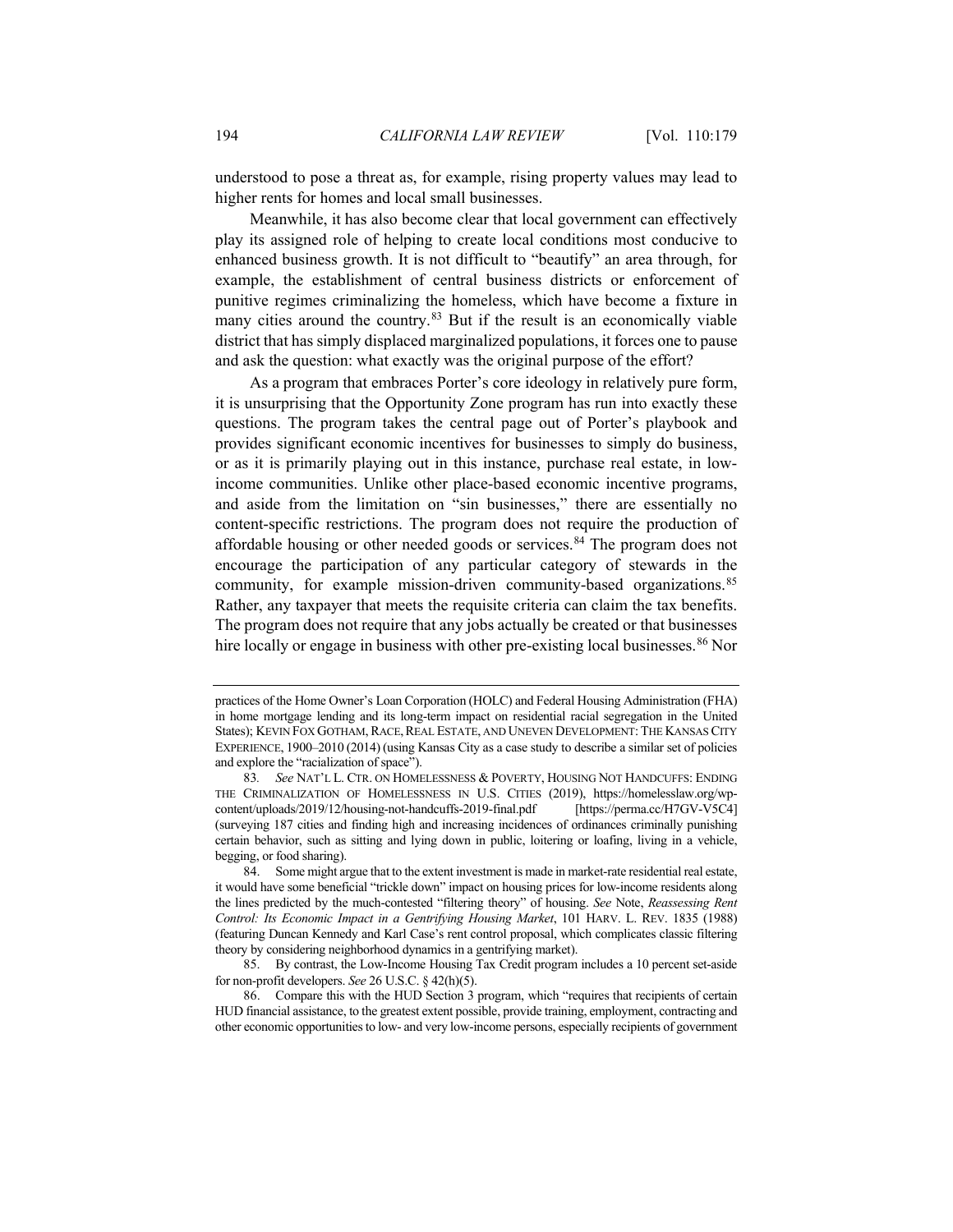does the program give any preference to economically-disadvantaged, minority, or women-owned business enterprises.[87](#page-16-0)

Given the permissive nature of the program rules, there are legitimate concerns about (1) the efficacy of the program in promoting economic development of the sort that might help alleviate poverty and (2) the potential of the program to do more harm than good. To the former concern, so long as a Qualified Opportunity Fund complies with the metrics relating to holding periods, substantiality of use and improvement, derivation of income, and so on, then investors can fold up shop in five, seven, or ten years and claim the tax benefits. The fact that census tracts can encompass a broad spectrum of neighborhoods, coupled with the allowance for certain contiguous non-LIC tracts, means that the investment need not even be in a low-income neighborhood. While in some cases these investments may translate into economic benefits for residents of the local community, it is possible to receive all of the economic incentives of the Opportunity Zone program without creating a single local job or producing anything of significant value to the local community.[88](#page-16-1)

<span id="page-16-3"></span>Early analysis of the new program has already yielded at least some indication of its inability to substantially further programmatic goals of "spur[ring] economic development and job creation in distressed communities."[89](#page-16-2) Preliminary findings from one early study that examined job postings and salaries in zip codes with and without Opportunity Zones found

assistance for housing, and to businesses that provide economic opportunities to low- and very lowincome persons." *Section 3 - Economic Opportunities*, U.S. DEP'T OF HOUS. & URB. DEV., https://www.hud.gov/section3 [https://perma.cc/S924-JB4L].

<span id="page-16-0"></span><sup>87</sup>*. See* Edward W. De Barbieri, *Excluding Disadvantaged Businesses*, 28 GEO.MASON L.REV. 901 (2021) (discussing the history and current landscape with respect to state and federal preferences for minority- and women-owned business enterprises).

<span id="page-16-1"></span><sup>88</sup>*. See* Matthew Rossman, *Opportunity Knocking? Are Opportunity Zones a Model for a Smarter Federal Homeowner Subsidy?*, 81 U. PITT. L.REV. 103, 119 (2019) (noting that "advocates for economically distressed communities wonder if the jobs created in Opportunity Zones will actually fit the skill sets of those who live in them and/or if the products and services the businesses offer match the needs of QOZ residents"). This is not to argue that all Opportunity Zone investments would never provide some economic boost to the local economy that is of benefit to local residents. For an example of a description of a successful project that received opportunity zone financing, see Tracy A. Kaye, *Ogden Commons Case Study: A Comparative Look at the Low-Income Housing Tax Credit and Opportunity Zone Tax Incentive Programs*, 48 FORDHAM URB. L.J. 1067 (2021), https://papers.ssrn.com/sol3/papers.cfm?abstract\_id=3895855 [https://perma.cc/Z22X-FU5K] (describing a successful mixed-use project in the North Lawndale neighborhood of Chicago, though also noting a variety of other financing sources, describing the active involvement of the Chicago Housing Authority, and questioning whether the Opportunity Zone incentives are strong enough to induce investment in such mission-driven projects).

<span id="page-16-2"></span><sup>89.</sup> *Opportunity Zones Frequently Asked Questions*, INTERNAL REVENUE SERV. (Dec. 15, 2020), https://www.irs.gov/credits-deductions/opportunity-zones-frequently-asked-questions [https://perma.cc/CQ72-8FJJ] ("Q4. What is the purpose of QOZs? A4. QOZs are an economic development tool—that is, they are designed to spur economic development and job creation in distressed communities.").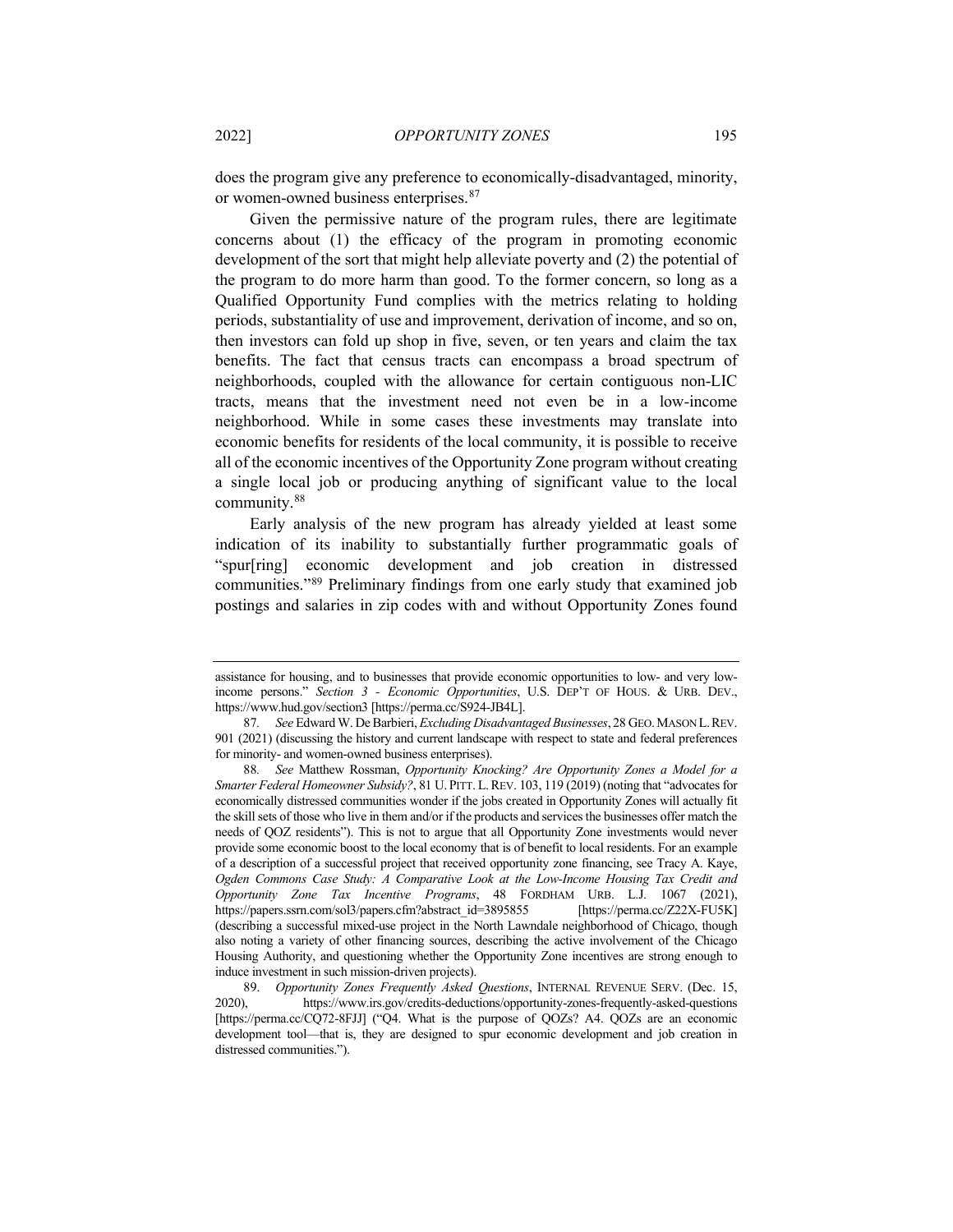"limited effect on employment outcomes."[90](#page-17-0) Further analysis has concluded that while the program has had the positive effect of bringing new investor stakeholders into the field of community development,<sup>[91](#page-17-1)</sup> approximately 96 percent of the funds were dedicated to real estate projects rather than investment in operating businesses.[92](#page-17-2) Brett Theodos, senior fellow at the Urban Institute and author of one of the studies, noted that "[r]eal estate means construction jobs in the short term, but . . . creating longer-term employment for local residents requires starting businesses that produce goods and services."[93](#page-17-3)

<span id="page-17-5"></span>Beyond simple inefficacy, there are legitimate concerns that the program could in fact do damage to the communities the program is ostensibly designed to help. Commentators have raised the specter of increased gentrification and displacement.<sup>[94](#page-17-4)</sup> Michelle Layser has written about the pro-gentrification roots of place-based tax benefits like the Opportunity Zone program and has argued that

<span id="page-17-0"></span><sup>90</sup>*. See* Rachel M. B. Atkins, Pablo Hernández-Lagos, Cristian Jara-Figueroa & Robert Seamans, What is the Impact of Opportunity Zones on Employment? 12 (July 31, 2021) (unpublished manuscript), https://papers.ssrn.com/sol3/papers.cfm?abstract\_id=3673986 [https://perma.cc/6B5V-38WJ]; *see also* Erick Trickey, *The Surprisingly Limited Success of Trump's Signature Anti-Poverty Program*, POLITICO MAG. (Sept. 29, 2020), https://www.politico.com/news/magazine/2020/09/29/cleveland-opportunity-zones-422728 [https://perma.cc/9CAE-UPTF] (discussing the limited impact on job creation in Cleveland, Ohio).

<span id="page-17-1"></span><sup>91</sup>*. See* BRETT THEODOS, ERIC HANGEN, JORGE GONZÁLEZ & BRADY MEIXELL, URB. INST., AN EARLY ASSESSMENT OF OPPORTUNITY ZONES FOR EQUITABLE DEVELOPMENT 5–10 (2020), https://www.urban.org/sites/default/files/publication/102348/early-assessment-of-opportunity-zonesfor-equitable-development-projects.pdf [https://perma.cc/KX4Q-Q2FZ] (noting that "the OZ incentive has attracted interest from actors across the country" and in some cases had catalyzed coordination and alignment of incentives for investors who traditionally had not been engaged in community development).

<span id="page-17-2"></span><sup>92</sup>*. See* NOVOGRADAC*,supra* not[e 4](#page-2-6) (noting \$17.89 billion raised in the residential, commercial, and hospitality categories, as compared to only \$442.2 million for operating businesses and \$320.4 million for "renewables"; note that some of the funds are invested in multiple categories).

<span id="page-17-3"></span><sup>93</sup>*.* Laura Strickler & Blayne Alexander, *Trump Is Touting Opportunity Zones as a Huge Success with No Proof*, NBC NEWS (Sept. 25, 2020), https://www.nbcnews.com/business/economy/trump-touting-opportunity-zones-huge-success-noproof-n1231546 [https://perma.cc/CGC3-4UHH] (reporting on an interview with Theodos).

<span id="page-17-4"></span><sup>94</sup>*. See* Dan Weil, *The Trump Administration Said These Tax Breaks Would Help Distressed Neighborhoods. Who's Actually Benefiting?*, WASH. POST (June 6, 2019), https://www.washingtonpost.com/realestate/opportunity-zones-are-loaded-with-tax-benefits-but-willthey-actually-help-residents/2019/06/05/0f80e1c6-7e68-11e9-8bb7-

<sup>0</sup>fc796cf2ec0\_story.html?noredirect=on&utm\_term=.a4a8f66c96a8 [https://perma.cc/D9D4-J4T4] (quoting Brett Theodos) ("The opportunity-zone incentive is most attractive [to investors] where assets are appreciating most. . . . Where is that happening? It's in zones approaching gentrification. It could be that the lion's share of investment goes to a minority of zones."); *see also* Adam Looney, *Will Opportunity Zones Help Distressed Residents or Be a Tax Cut for Gentrification?*, BROOKINGS (Feb. 26, 2018), https://www.brookings.edu/blog/up-front/2018/02/26/will-opportunity-zones-helpdistressed-residents-or-be-a-tax-cut-for-gentrification [https://perma.cc/AY4T-YW8R] ("[A] state's Opportunity Zones could . . . serve as a subsidy for displacing local residents in favor of higher-income professionals and the businesses that cater to them—a subsidy for gentrification.").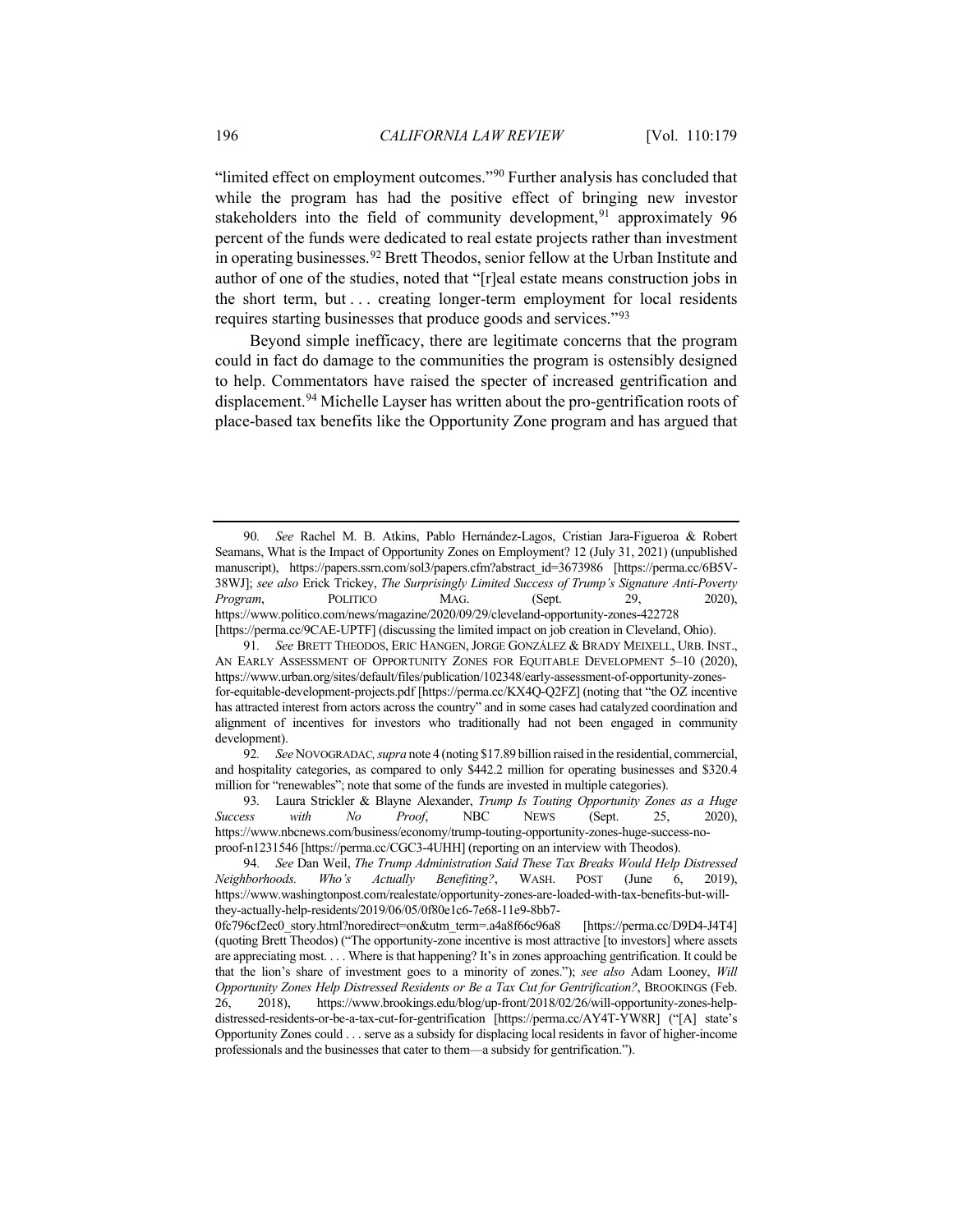rather than being a flaw, gentrification is actually an intended feature.<sup>[95](#page-18-0)</sup> Others have written about the program's "fail[ure] to incentivize community engagement" or "mitigate against displacement."[96](#page-18-1) The economic incentives are such that investment may be most likely to occur in those neighborhoods that are already showing signs of gentrification.<sup>[97](#page-18-2)</sup> One particularly onerous concern relates to the recent trend of large corporations buying up single-family homes from homeowners, converting them to rentals, and engaging in a variety of exploitative practices to maximize return on investment.[98](#page-18-3) Some worry that the Opportunity Zone program could potentially fuel such speculation.<sup>[99](#page-18-4)</sup> The upshot:

<span id="page-18-1"></span>96. Bre Jordan, *Denouncing the Myth of Place-Based Subsidies as the Solution for Economically Distressed Communities: An Analysis of Opportunity Zones as a Subsidy for Low-Income Displacement*, 10 COLUM.J. RACE & L. 65, 66, 68 (2020) ("Unfortunately, wealthy investors are likely to be the predominant beneficiaries of this legislation, and at the expense of low-income, minority residents.").

<span id="page-18-0"></span><sup>95</sup>*. See* Layser, *supra* note [23,](#page-5-10) at 788–89 ("Even the newest example of spatially oriented indirect tax incentives—Opportunity Zones—is best understood as having progentrification origins. At the time when the tax law was introduced, the Trump Administration's primary focus was on creating a favorable, pro-growth business environment. Given this political context, even some members of the development community were skeptical of the program's objectives. One Maryland-based architect was quoted by a trade news outlet saying, '[My] concern [is] that this strategy will result in gentrification on steroids . . . .The guidelines and regulations thus far show little concern for the effects of new development on the existing blighted community. Focus should be on raising the quality of life for the existing population of the blighted area through new development and also through the improvement of consumer goods, and services where government falls short. Addressing social impact needs to be in the guidelines.'" (internal citations omitted)). Layser notes, "Most legal scholarship regards gentrification as an unintended, regrettable consequence of place-based policies, not the hidden motivator. Nevertheless, the rise of place-based investment tax incentives can be explained as a natural outgrowth of state policies in support of private industry efforts to profit through gentrification." *Id.* at 772.

<span id="page-18-2"></span><sup>97</sup>*. See* Lee, *supra* note [69,](#page-13-0) at 141 ("Even now, there is evidence that some designated Opportunity Zones may already be on the road to gentrification and thus, may not require or benefit from supplemental funding as much as other zones."); *see also* Weil, *supra* note [94;](#page-17-5) *Hearing on the 2017 Tax Bill and Who It Left Behind: Hearing Before H. Comm. on Ways and Means*, 116th Cong. 44 (2019) (statement of Professor Nancy Abramowitz, American University Washington College of Law) ("[E]arly reports in the news and in industry suggest that some investment in [O]pportunity [Z]ones is going into areas that are already gentrified, areas that may not benefit those who we would like to see benefitted, and it may be a real challenge trying to target that investment properly."). It is of course the case that gentrification is not of equal concern across all regions or across all neighborhoods within a particular metropolitan area.

<span id="page-18-3"></span><sup>98</sup>*. See* Francesca Mari, *A \$60 Billion Housing Grab by Wall Street*, N.Y. TIMES MAG. (Mar. 5, 2020), https://www.nytimes.com/2020/03/04/magazine/wall-street-landlords.html [https://perma.cc/X2SC-6QP6] ("By 2016, 95 percent of the distressed mortgages on Fannie Mae and Freddie Mac's books were auctioned off to Wall Street investors without any meaningful stipulations, and private-equity firms had acquired more than 200,000 homes in desirable cities and middle-class suburban neighborhoods, creating a tantalizing new asset class: the single-family-rental home. The companies would make money on rising home values while tenants covered the mortgages.").

<span id="page-18-4"></span><sup>99.</sup> *See* E-mail from National Consumer Law Center to Brandon M. Weiss (Oct. 31, 2019, 09:40 CST) (on file with author) (noting concerns about the potential for Opportunity Zones to "incentiviz[e] predatory home equity theft").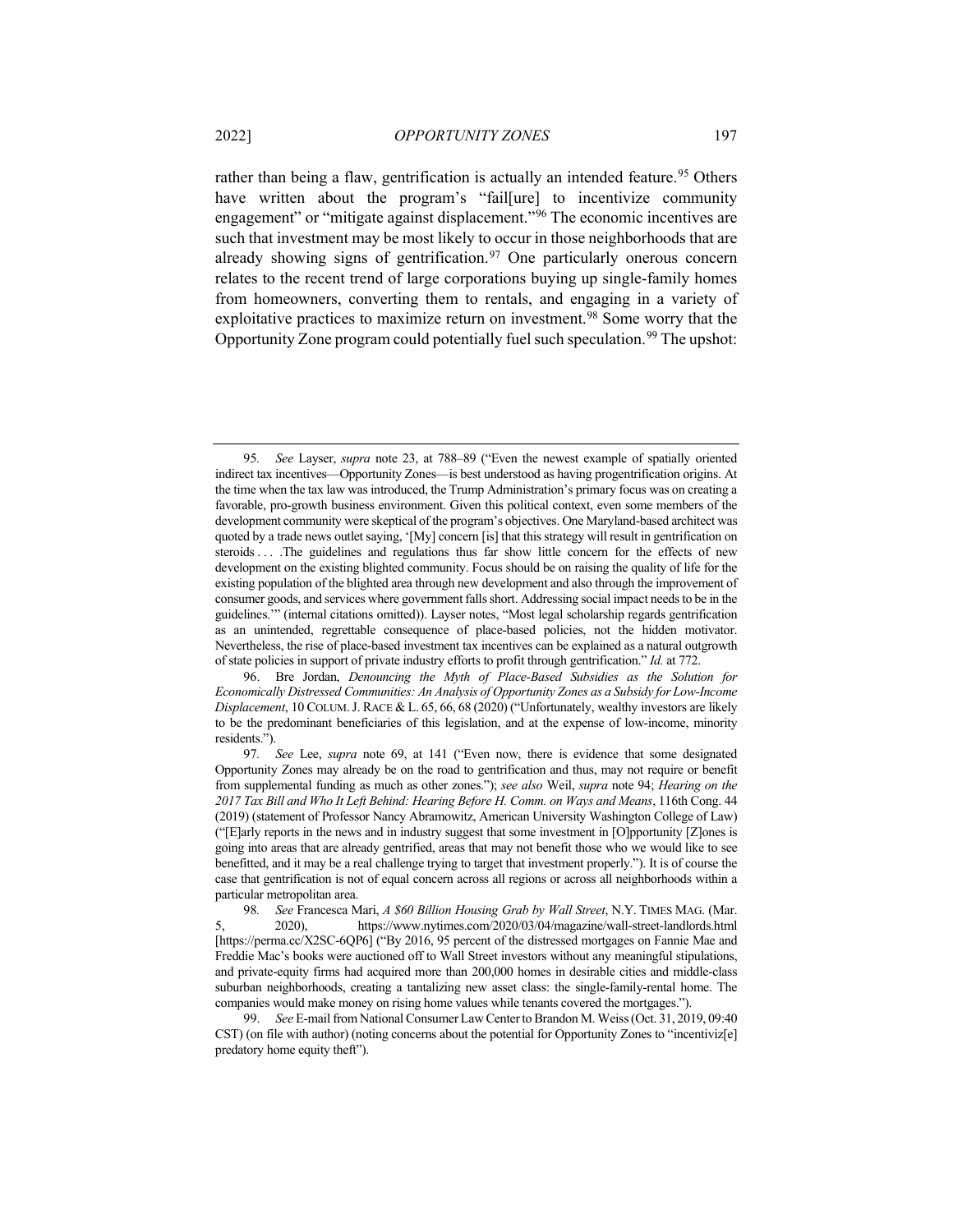merely parking capital near poverty will not solve, and may exacerbate, deeply entrenched social issues of poverty and racial inequity.<sup>[100](#page-19-0)</sup>

But if not the Opportunity Zone program in its current form, then what? Ted De Barbieri has argued persuasively for a number of reforms that would improve the program, such as requirements ensuring greater transparency, community participation in determining which projects are funded and in which neighborhoods, and "use value" benefits to local residents.[101](#page-19-1) Regarding the latter, a bill by Senator Ron Wyden would impose certain use restrictions on Opportunity Zone incentives—for example, disallowing housing projects that do not incorporate certain rent and income limits.[102](#page-19-2)

Layser has proposed entirely replacing "spatially oriented investment tax incentives," like the Opportunity Zone program, with a "community oriented investment tax incentive.["103](#page-19-3) Such tax incentives would attempt to ensure that local residents benefit, for example, by providing incentives to businesses that prioritize local hiring, make donations to area nonprofits that provide important local services, engage in projects with community benefits agreements  $(CBAs)$ ,  $^{104}$  $^{104}$  $^{104}$  and involve local participation in project development.<sup>[105](#page-19-5)</sup>

Rashmi Dyal-Chand's book on "collaborative capitalism" argued for, among other interventions, greater support for grassroots social enterprises and local businesses.<sup>[106](#page-19-6)</sup> Matt Rossman has proposed using the Opportunity Zone program as a model for a direct tax credit to homeowners.[107](#page-19-7) Others have made similar arguments regarding the need for a closer connection between community development incentives and the communities they are intended to serve.<sup>[108](#page-19-8)</sup>

These important proposals are all helpful contributions. To critique Opportunity Zones is not to critique any place-based strategy or any strategy that

<span id="page-19-4"></span>104*. See* Benjamin S. Beach, *Strategies and Lessons from the Los Angeles Community Benefits Experience*, 17 J. AFFORDABLE HOUS. & CMTY. DEV. L. 77 (2008).

<span id="page-19-0"></span><sup>100</sup>*.* Another relevant concern is that Opportunity Zone investments may pull capital away from other more beneficial investments that banks might otherwise have made to comply with Community Reinvestment Act requirements.

<sup>101</sup>*. See* De Barbieri, *supra* not[e 69,](#page-13-0) at 127–31, 134–42.

<sup>102</sup>*. See* Opportunity Zone Reporting and Reform Act, S. 2787, 116th Cong. (2019).

<span id="page-19-3"></span><span id="page-19-2"></span><span id="page-19-1"></span><sup>103</sup>*. See* Layser, *supra* not[e 23,](#page-5-10) at 760 ("Thus, in addition to being categorized as direct or indirect tax subsidies, place-based investment tax incentives can also be categorized as *community oriented* (if they contain features to benefit local residents) or *spatially oriented* (if they do not). At minimum, a community oriented investment tax incentive must include some safeguard to prevent poor residents from being harmed, while spatially oriented investment tax incentives lack such safeguards.").

<sup>105</sup>*. See* Layser, *supra* not[e 23,](#page-5-10) at 804–15.

<span id="page-19-6"></span><span id="page-19-5"></span><sup>106.</sup> *See* RASHMI DYAL-CHAND, COLLABORATIVE CAPITALISM IN AMERICAN CITIES: REFORMING URBAN MARKET REGULATIONS (2018).

<sup>107.</sup> *See* Rossman, *supra* not[e 88.](#page-16-3)

<span id="page-19-8"></span><span id="page-19-7"></span><sup>108</sup>*. See, e.g.*, Joseph Bennett, *Lands of Opportunity: An Analysis of the Effectiveness and Impact of Opportunity Zones in the Tax Cuts and Jobs Act of 2017*, 45 J.LEGIS. 253, 271 ("Instead of promoting generic, blanket economic growth, programs that target actual social change through tangible benefits like money for schools, day cares, parks, community centers, etc., might accomplish more good in the very communities that the Opportunity Zone program purportedly seeks to help.").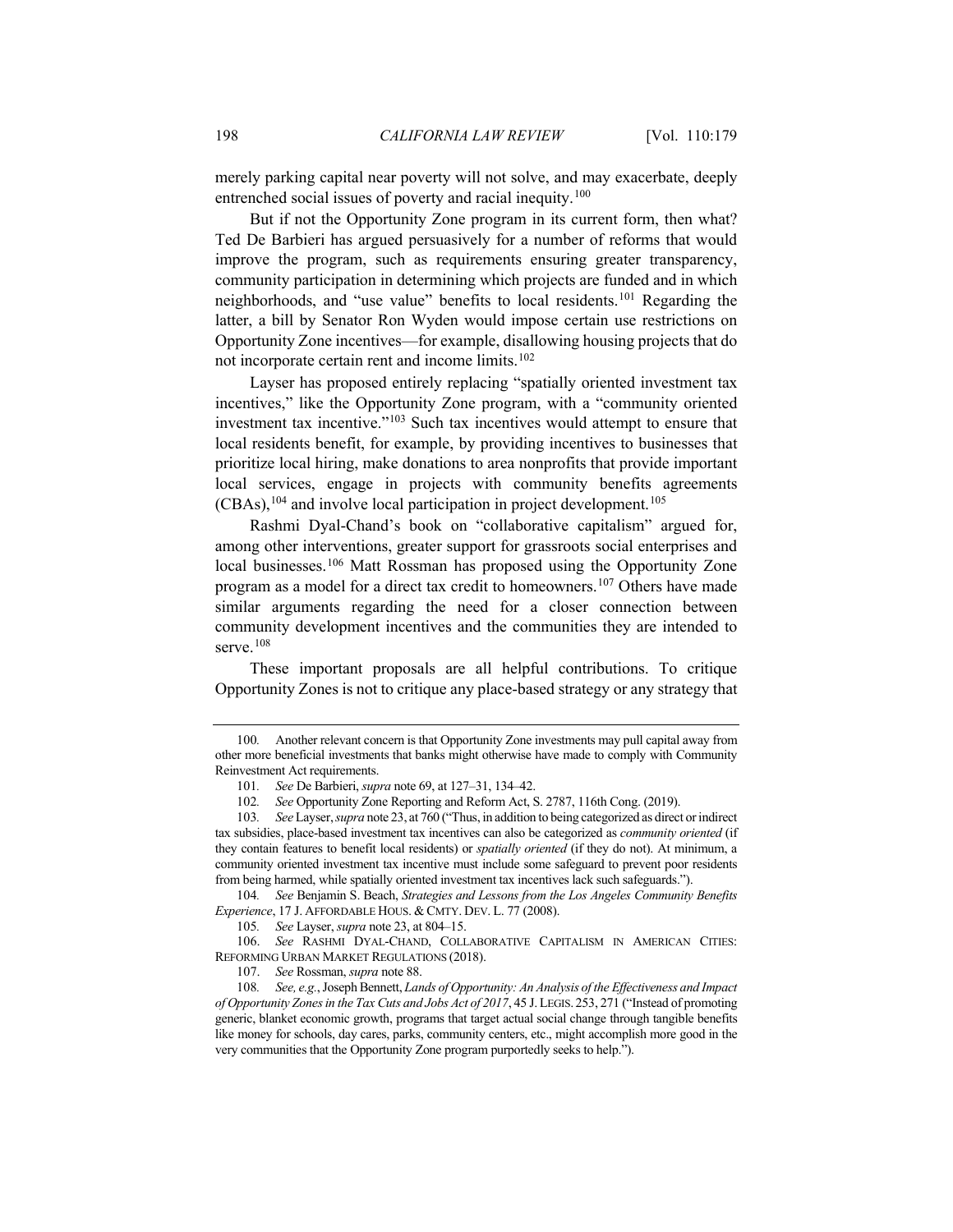2022] *OPPORTUNITY ZONES* 199

attempts to channel market forces for the purpose of economic development and poverty alleviation; to the contrary, such approaches are critically important. As a complementary strategy, however, the current moment appears to be crying out for more direct and immediate intervention, as will be taken up in Part III.B.

#### II.

# SECTION 1031 LIKE-KIND EXCHANGES

## <span id="page-20-7"></span>*A. Basic Mechanics*

By the end of 2026, the bulk of the financial incentives provided by the Opportunity Zone program will have sunset.[109](#page-20-0) Yet lurking within the Internal Revenue Code is a not so unrelated tax deferral mechanism, commonly known as the  $\S$  1031 "like-kind exchange" provision.<sup>[110](#page-20-1)</sup> Like the Opportunity Zone program, § 1031 provides a tax deferral mechanism for certain gains. Unlike the Opportunity Zone program, § 1031 is a permanent feature of the tax code—the concept dates back to a provision passed as early as  $1921$ ,<sup>[111](#page-20-2)</sup> only eight years after ratification of the Sixteenth Amendment.<sup>[112](#page-20-3)</sup> And though there is some uncertainty regarding the ultimate cost of the Opportunity Zone program,  $\S$  1031 is by most estimates a significantly larger tax expenditure; at an approximate cost of \$14 billion per year, it has been found by the Joint Committee on Taxation to be the second largest corporate tax expenditure.<sup>[113](#page-20-4)</sup>

Section 1031 operates as an exception to baseline principles of tax law. Gain, for example from appreciation of stocks or a piece of real property, would typically be considered "realized" for tax purposes upon sale or the exchange of one investment for another.[114](#page-20-5) Standard tax principles call for the gain to be

<span id="page-20-5"></span>114*. See* WILLIAM D.POPKIN,INTRODUCTION TO TAXATION 48(6th ed. 2013) ("A taxpayer who retains appreciating property does not (under the statute) 'realize' gain as the property appreciates. This paradigm suggests the following policies requiring realization as a statutory condition for imposing tax: (1) Appreciation generates no cash to pay the tax. . . . (2) The taxpayer has not changed his investment. (3) Valuation will be administratively difficult. All three ideas cluster together to make up the theme of realization, but no one idea by itself is sufficient to prevent taxing gain. For example, a taxpayer who exchanges a farm for a residence pays tax, even though it is difficult to value the assets and there is no cash received. Realization does not usually occur, however, if the taxpayer retains the investment. This

<span id="page-20-6"></span><span id="page-20-0"></span><sup>109.</sup> This assumes no extensions, like the one mentioned in not[e 31,](#page-7-6) are enacted. And the ability to avoid paying taxes on the appreciation of the investment in the QOZ will be available for dispositions made all the way until December 31, 2047. *See* 26 C.F.R. § 1.1400Z2(c)-1(c) (2020).

<sup>110</sup>*. See* 26 U.S.C. § 1031.

<sup>111</sup>*. See* Revenue Act of 1921, Pub. L. No. 67-98, § 202(c)(1), 42. Stat. 227, 230.

<span id="page-20-3"></span><span id="page-20-2"></span><span id="page-20-1"></span><sup>112.</sup> U.S. CONST. amend. XVI ("The Congress shall have power to lay and collect taxes on incomes, from whatever source derived, without apportionment among the several States, and without regard to any census or enumeration.").

<span id="page-20-4"></span><sup>113</sup>*. See* STAFF OF JOINT COMM. ON TAXATION, 114TH CONG., BACKGROUND INFORMATION ON TAX EXPENDITURE ANALYSIS AND HISTORICAL SURVEY OF TAX EXPENDITURE ESTIMATES,JCX-18-15, at 28 (2015) [hereinafter 2015 JCT TAX EXPENDITURE ESTIMATES] (estimating a cost of \$68 billion for the years 2014–2018, or \$13.6 billion per year, and listing it second after only the deferral of active income of controlled foreign corporations on the list of largest corporate tax expenditures).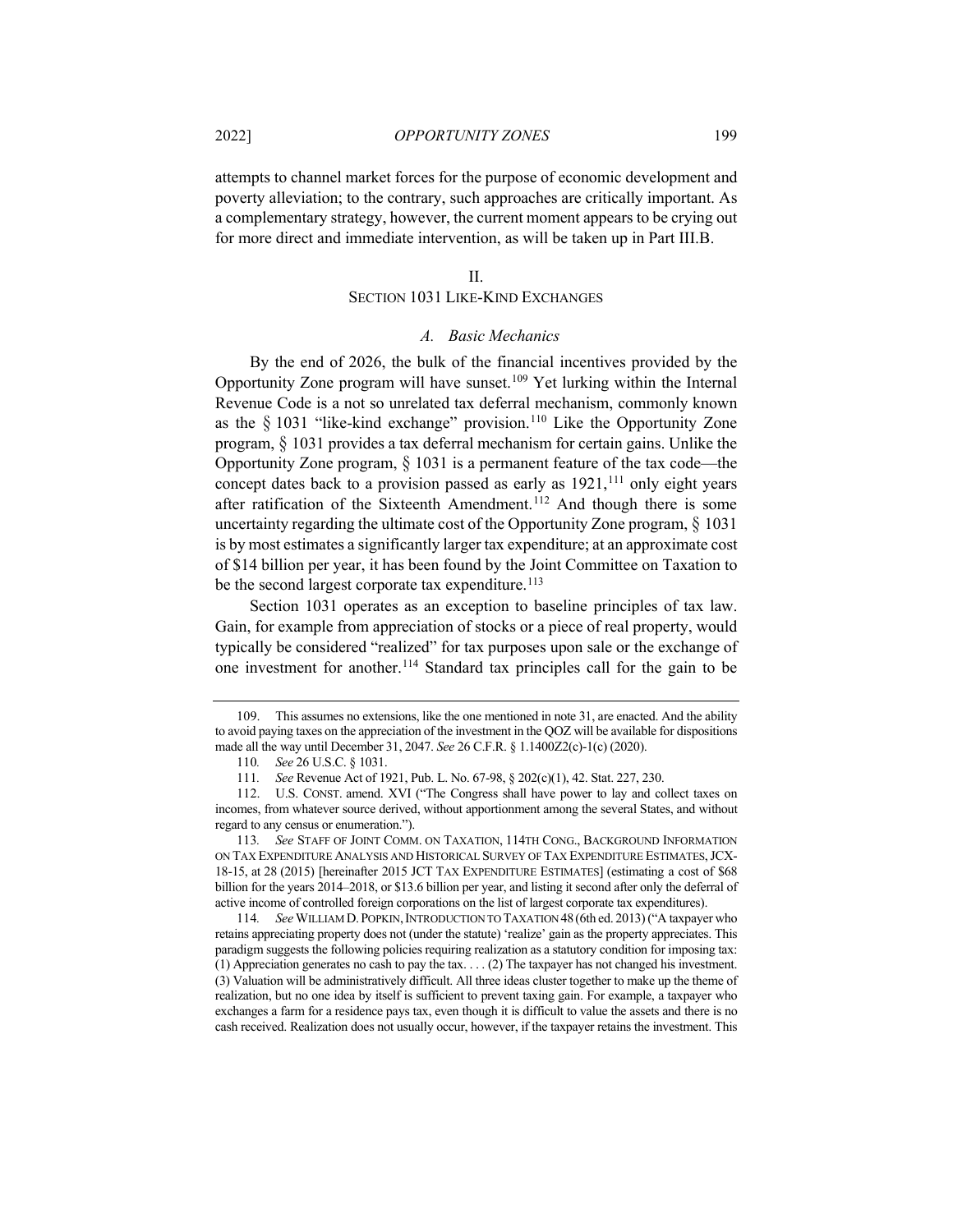recognized and included in taxable income upon realization.[115](#page-21-1) Section 1031, however, allows a taxpayer to defer recognition of gains associated with the exchange of property for other property of "like kind."[116](#page-21-2) The Tax Cuts and Jobs Act of 2017 limited the set of property eligible for this favorable treatment to real property.[117](#page-21-3) While there is no definitive rule, most real property is considered to be of "like kind" with other real property; for example, the provision covers exchanges of unimproved property for improved property.<sup>[118](#page-21-4)</sup>

<span id="page-21-8"></span><span id="page-21-0"></span>In order to qualify for the tax deferral provided by  $\S$  1031, both the original and replacement real property must be "held for productive use in a trade or business or for investment" and not held primarily for sale.<sup>[119](#page-21-5)</sup> The IRS formerly took the position that the exchange of property had to be simultaneous in order to qualify as a § 1031 exchange.[120](#page-21-6) However, in *Starker v. United States*, the Ninth Circuit held against the IRS on that point.[121](#page-21-7) In the wake of *Starker*,

<span id="page-21-1"></span>115*. See* 26 U.S.C. § 1001(a) ("The gain from the sale or other disposition of property shall be the excess of the amount realized therefrom over the adjusted basis . . . .").

suggests that the strongest of the policies which make up the realization requirement is the idea that it is economically undesirable or in some sense, unfair to disturb ownership by taxing it, if the taxpayer doesn't want to change ownership."); *see also* Helvering v. Bruun, 309 U.S. 461, 469 (1940) ("While it is true that economic gain is not always taxable as income, it is settled that the realization of gain need not be in cash derived from the sale of an asset. Gain may occur as a result of exchange of property . . . or other profit realized from the completion of a transaction. The fact that the gain is a portion of the value of property received by the taxpayer in the transaction does not negative its realization." (internal citation omitted)).

<span id="page-21-2"></span><sup>116</sup>*. See id.* § 1031(a)(1) ("No gain or loss shall be recognized on the exchange of real property held for productive use in a trade or business or for investment if such real property is exchanged solely for real property of like kind which is to be held either for productive use in a trade or business or for investment.").

<span id="page-21-3"></span><sup>117</sup>*. See* Pub. L. No. 115-97, § 13303, 131 Stat. 2123 (striking the term "property" throughout and replacing it with "real property"); *see also* Press Release, Internal Revenue Service, Like-Kind Exchanges Now Limited to Real Property (Nov. 19, 2018), https://www.irs.gov/newsroom/like-kindexchanges-now-limited-to-real-property [https://perma.cc/M24U-99KE] ("Effective Jan. 1, 2018, exchanges of personal or intangible property such as machinery, equipment, vehicles, artwork, collectibles, patents, and other intellectual property generally do not qualify for nonrecognition of gain or loss as like-kind exchanges.").

<span id="page-21-4"></span><sup>118.</sup> *See* Forrest David Milder, *A Brief Introduction to Like-Kind Exchanges of Real Estate Under § 1031*, 17 J. AFFORDABLE HOUS. & CMTY. DEV. L. 179, 185 (2008) ("Most real estate is likekind in relation to other real estate. For example, improved and unimproved real estate are like-kind. The IRS and the courts have found a wide range of interests in property to be real estate, including the exchange of interests in city real estate for a ranch or farm and exchanges where one or both of the properties were cooperative housing corporations, conservation easements, condominiums, or water rights. . . . A lease of a fee interest with thirty or more years to run is like-kind with a fee interest in real estate. Interestingly, one court has held that the exchange of a fee interest in property already subject to a ninety-nine-year lease could be exchanged like-kind for a fee interest." (internal citations omitted)).

<sup>119</sup>*.* 26 U.S.C. § 1031(a)(1)–(2).

<sup>120</sup>*. See* Milder, *supra* not[e 118,](#page-21-0) at 181.

<span id="page-21-7"></span><span id="page-21-6"></span><span id="page-21-5"></span><sup>121.</sup> Starker v. U.S., 602 F.2d 1341 (9th Cir. 1979) (holding that an exchange qualified under § 1031 where the property to be received could be designated by the transferor for up to five years after the transaction, and even though the transferor could have potentially in the end received cash instead of like-kind property).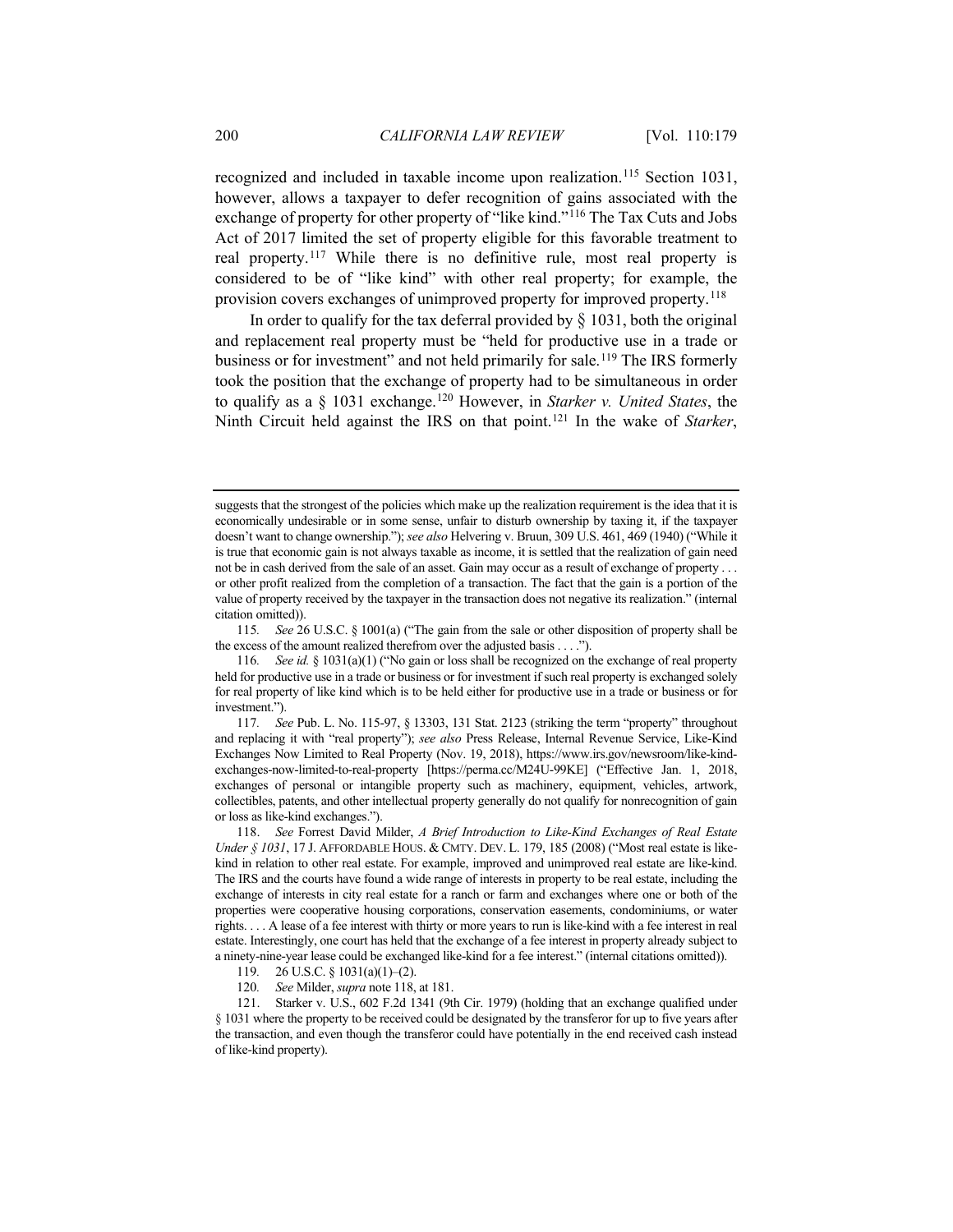Congress incorporated a specific statutory timing framework into  $\S$  1031.<sup>[122](#page-22-0)</sup> The current statute requires a taxpayer to have identified the replacement property within forty-five days of transferring the relinquished property<sup>[123](#page-22-1)</sup> and to have received the new property within 180 days of transferring the relinquished property.[124](#page-22-2) Thus, the direct exchange of one property for another is no longer necessary to take advantage of the provision—rather, "deferred" or "nonsimultaneous" exchanges are allowed so long as a taxpayer reinvests the proceeds of a sale of real property into another piece of real property within the required timeframe.[125](#page-22-3)

The tax code addresses other relevant mechanics. The taxpayer's basis in the acquired property is equal to the basis of the exchanged property, less cash received as part of the transaction.[126](#page-22-4) Transfers between related parties are not prohibited but trigger additional rules.[127](#page-22-5) And exchanges of domestic real property for real property outside of the United States are explicitly excluded.[128](#page-22-6)

A basic example of how the deferral mechanism works is instructive. Suppose Taxpayer A buys a piece of unimproved raw land (Property 1) as an

The special treatment of like-kind exchanges has been justified on the grounds that a taxpayer making a like-kind exchange has received property similar to the property relinquished and therefore has not effectively "realized" a profit on the transaction. This rationale is less applicable in the case of deferred exchanges. To the extent that the taxpayer is able to defer completion of the transaction—often retaining the right to designate the property to be received at some future point—the transaction begins to resemble less of a like-kind exchange and more a sale of one property followed, at some future point, by a purchase of a second property or properties. This is particularly true when (as was the case in *Starker v. United States*) the taxpayer might have received like-kind or non-like-kind property in the future. Congress believed that like-kind exchange treatment is inappropriate in such situations and that the general rule requiring recognition of gain on sales or exchanges of property should apply to these cases.

The special treatment of like-kind exchanges has also been justified from an administrative standpoint because of the difficulty of valuing property which is exchanged solely or primarily for similar property. This rationale also is less applicable to deferred like-kind exchanges, in particular exchanges which are 'left open' until the taxpayer has selected a suitable exchange property. In such cases, the transferred property must be valued at a specific or near-specific dollar amount in order to determine the aggregate value of the properties that the taxpayer may receive in the future. Thus, the taxpayer's gain may be measured with reasonable accuracy in the year of the original transfer. *Id.* 

- 123*.* 26 U.S.C. § 1031(a)(3)(A).
- 124*. Id.* § 1031(a)(3)(B)(i).

<span id="page-22-5"></span><span id="page-22-4"></span><span id="page-22-3"></span><span id="page-22-2"></span><span id="page-22-1"></span>125. The implementing regulations for deferred exchanges establish certain safe harbors where a "qualified intermediary" is used to hold money or other property before the taxpayer receives the likekind replacement property. *See* 26 C.F.R. § 1.1031(k)-1 (2020) ("Treatment of deferred exchanges."). As a result, a cottage industry of "exchange accommodators" has developed that regularly helps facilitate modern deferred 1031 transactions. *See infra* not[e 146.](#page-28-0)

- 127*. Id.* § 1031(f).
- <span id="page-22-6"></span>128*. Id.* § 1031(h).

<span id="page-22-0"></span><sup>122</sup>*. See* STAFF OF JOINT COMM. ON TAXATION, 98TH CONG., GENERAL EXPLANATION OF THE REVENUE PROVISIONS OF THE DEFICIT REDUCTION ACT OF 1984, JCX-41-84, at 244–45 (1984) (discussing the policy rationale at length).

Congress was concerned that like-kind treatment of non-simultaneous exchanges had given rise to unintended results as well as administrative problems. These concerns extended to the underlying policy of the like-kind exchange rule.

<sup>126</sup>*.* § 1031(d).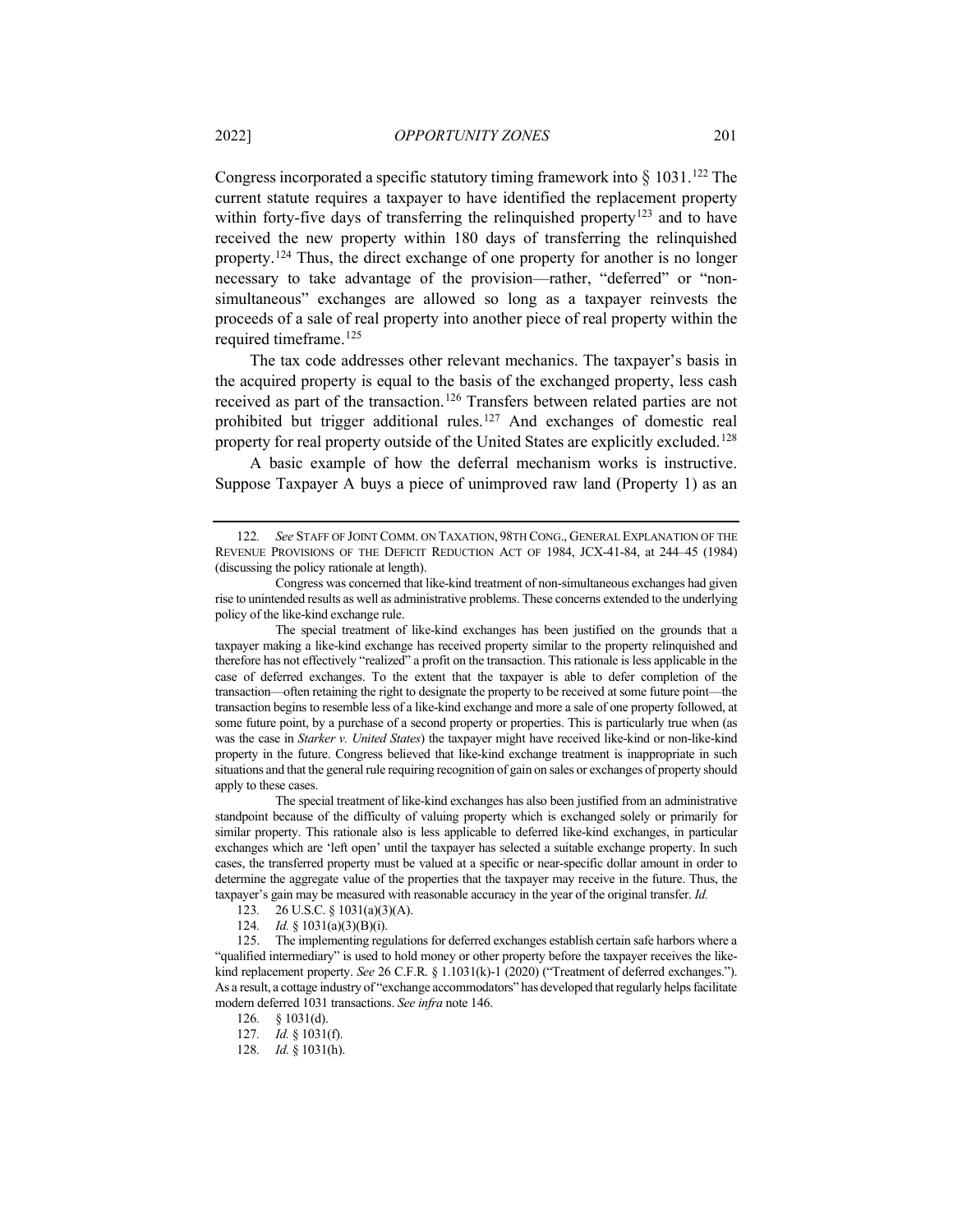investment property in 2000 for \$4 million. By 2020, the land has appreciated in value to \$10 million. Under baseline tax principles, the taxpayer would have a basis in the property of \$4 million and \$6 million of unrealized gain. Suppose Taxpayer A wants to transfer Property 1 for another investment property (Property 2), an office building valued at \$10 million. Taxpayer A would be forced to recognize the \$6 million in gain upon the transfer of Property 1 for Property 2 and pay federal income tax of more than \$1.4 million.<sup>[129](#page-23-0)</sup> However, taking advantage of  $\S$  1031, Taxpayer A could defer payment of the taxes and instead carry the \$4 million basis over to Property 2. The provision thus clearly offers a significant time value of money advantage to Taxpayer A—rather than immediately paying \$1.4 million to the federal government, the value of that money, as captured within the \$10 million valuation of Property 2, is allowed to continue to appreciate to the benefit of Taxpayer A.

Section 1031 rules place no limit on the number of times capital gains can be deferred using 1031 exchanges.<sup>[130](#page-23-1)</sup> A developer can invest in Property A, five years later roll those gains over into Property B, and so on to Property Z fifty years later. One might think that eventually the gain would be recognized when Property Z is cashed out. That would be correct but for a separate provision in the tax code: the step-up in basis afforded to taxpayers at death.[131](#page-23-2) This separate provision reduces the taxes owed by parties that inherit such property by "stepping up" their basis to fair market value, thus eliminating any taxable gain. Thus, the actual strategy made available by our modern tax code is to avoid paying federal capital gains taxes altogether.

# <span id="page-23-4"></span>*B. Comparison of Opportunity Zones and Section 1031*

On their face, the Opportunity Zone program and the  $\S$  1031 like-kind exchange provision appear very different. The former is held out to be a placebased economic development tool intended to help those living in economically distressed communities, whereas the latter makes no such claim. Yet placing the two side by side reveals how, in reality, these two provisions sitting not far from each other in the U.S. tax code share a number of similarities.

Both provisions allow real estate investors to defer payment of taxation due on gain upon the sale of real property.[132](#page-23-3) Both require that proceeds from a sale be reinvested within 180 days. Both provisions can be used not only to defer taxation but, in certain circumstances, to avoid paying taxes on the gain altogether. And, as discussed below, certain real estate industry advocacy groups support  $\S$  1031 on grounds that, not unlike the Opportunity Zone program, it will

<span id="page-23-1"></span><span id="page-23-0"></span><sup>129</sup>*.* For assumptions regarding the capital gains rate and net investment tax, see *supra* not[e 35.](#page-8-7)

<span id="page-23-2"></span><sup>130</sup>*. See generally* 26 U.S.C. § 1031.

<sup>131</sup>*. See id.* § 1014(a)(1).

<span id="page-23-3"></span><sup>132.</sup> Note that in both cases the gains can come from commercial or residential real estate.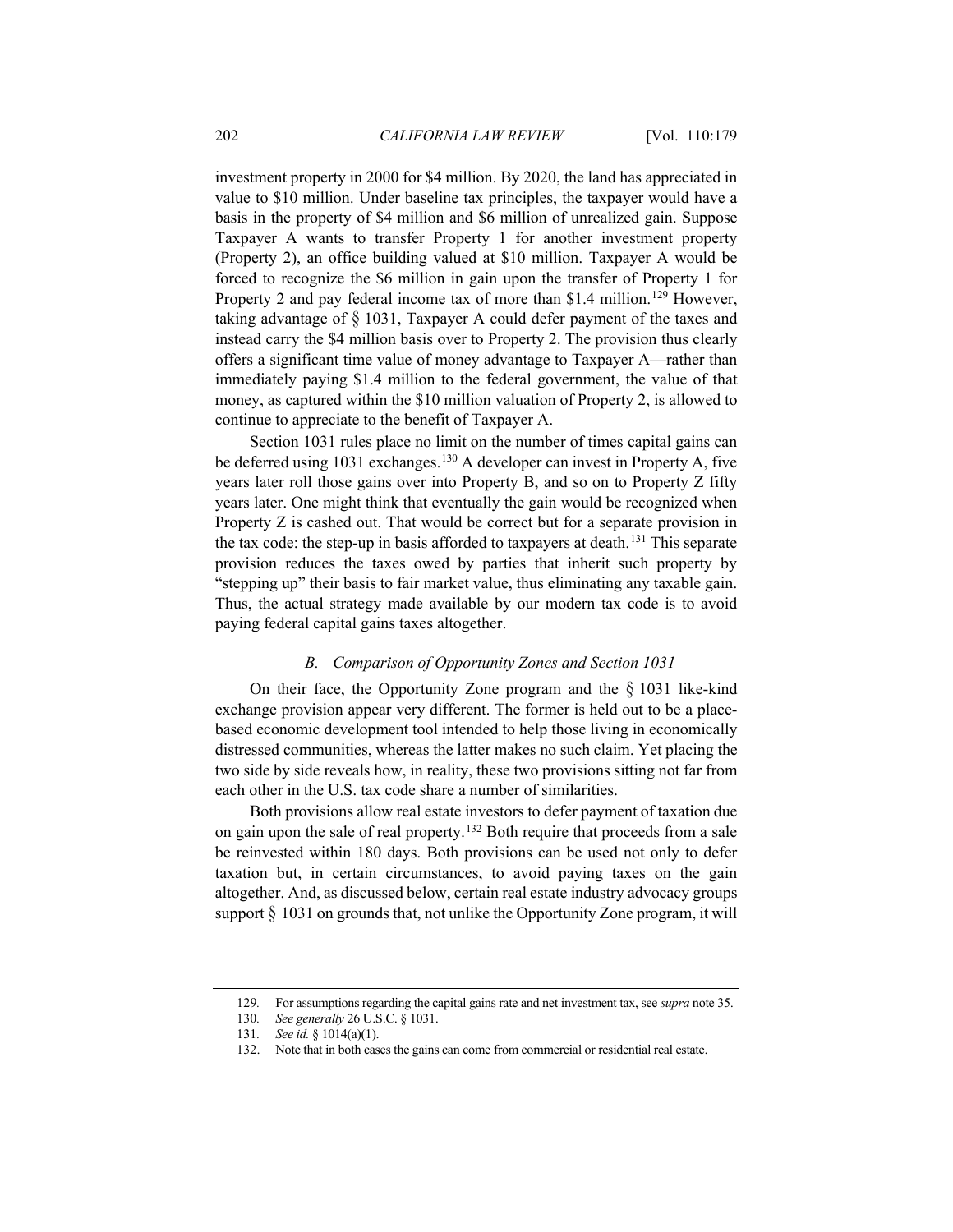have positive spillover effects with respect to bolstering employment and other local economic factors.<sup>133</sup>

Below these broad thematic similarities lie differences between Opportunity Zones and § 1031 that are more technical in nature. The Opportunity Zone program is narrower and broader than  $\S$  1031 in certain respects. It is narrower in that the investment of course must be made in a census tract designated as a Qualified Opportunity Zone, whereas under § 1031 there is no general geographic limitation within the United States. The Opportunity Zone program is broader in that capital gains need not have come from real estate, but rather may have been generated from any number of assets—e.g., stocks, bonds, artwork or other collectibles, etc.—so long as the gains are treated as capital. And those gains need not be rolled into real estate, but can be reinvested in a variety of other qualified property or businesses located in QOZs, even though real estate has thus far come to dominate the field. For  $\S$  1031, it must be a real estate-to-real estate exchange.

How would a taxpayer decide whether to roll gains over using the Opportunity Zone program versus a § 1031 exchange? The Opportunity Zone program might be favored if the taxpayer (1) has capital gains that are not from real estate, (2) has not identified a § 1031 exchange piece of real estate within the required forty-five-day period, (3) affirmatively wants to make an investment in an asset other than real estate, (4) prefers to receive the near-term (five-year or seven-year) step-up in basis rather than waiting until death for a complete step-up in basis, (5) prefers the structure of investing in a Qualified Opportunity Fund rather than directly in real estate, or (6) sees an investment opportunity with significant upside in an Opportunity Zone and wants to take advantage of the exclusion of all future appreciation.

By contrast, a taxpayer with a piece of appreciated real estate might favor a § 1031 exchange over an Opportunity Zone investment if the taxpayer (1) does not want to be bound by the geographic limitation of investing in a census tract designated as an Opportunity Zone, (2) does not want to be forced to realize at least 85 percent of the deferred gain by no later than the end of 2026, and/or (3) does not want to invest in a new construction or significant rehabilitation project of the sort typically selected in order to meet the "original use" or "substantial improvement" requirements for buildings under the Opportunity Zone program.[134](#page-24-1)

These mechanical differences are described to demonstrate how a typical taxpayer likely would analyze these two options—as alternative approaches to tax avoidance with various pros and cons. Noticeably absent from the analysis: what sort of investment might produce the most local jobs? What sort of investments will benefit local, community-based organizations or disadvantaged

<span id="page-24-1"></span><span id="page-24-0"></span><sup>133.</sup> *See infra* Part II.C for discussion of the "economic rationale" for § 1031.

<sup>134</sup>*. See supra* not[e 51.](#page-10-9)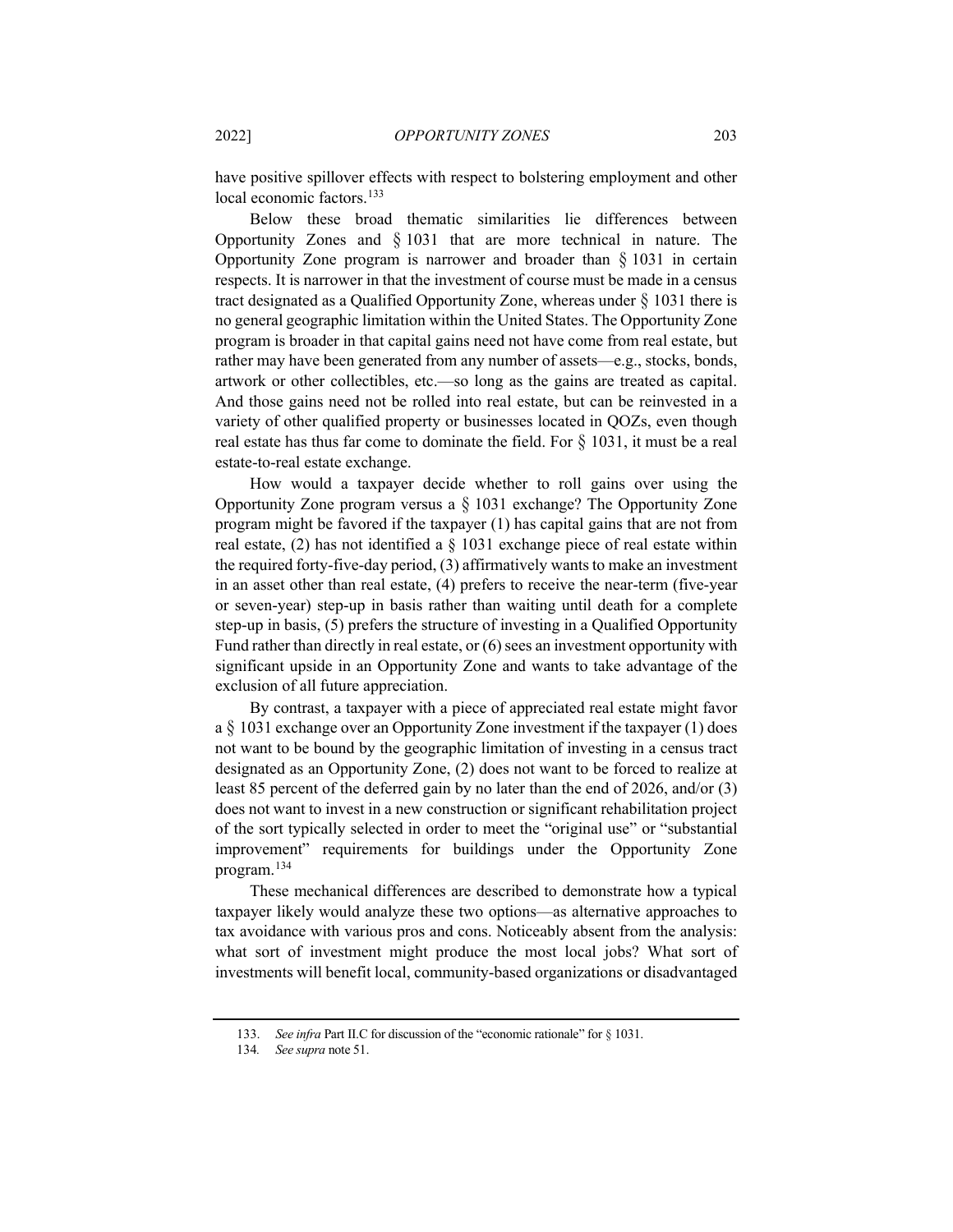business enterprises? What sort of community assets are most needed affordable housing, a grocery store, a recreation facility? The Opportunity Zone program and the § 1031 exclusion share a fundamental nature: first and foremost, they are simply tax shelters.

# *C. Policy Rationales & Critiques*

What are the policy rationales for allowing taxpayers to defer recognition of gains for § 1031 like-kind exchanges? Unlike the Opportunity Zone program, economic development in low-income communities is not typically an explicit rationale. Yet at least four others have been advanced, which I shall refer to as: (1) the measurement rationale, (2) the administrability rationale, (3) the liquidity rationale, and (4) the economic rationale. I will address each in turn.

One possible justification for  $\S$  1031 is the difficulty of accurately measuring the amount of gain when an investment has not been "cashed out," but rather merely exchanged for similar property.<sup>[135](#page-25-0)</sup> If no specific dollar amount has been received for a piece of exchanged property, how would the taxpayer or the IRS know how much tax is due? Yet as far back as the original 1921 likekind exchange provision, Congress allowed taxpayers to take advantage of the tax deferral regardless of whether the property had a "readily realizable market value."[136](#page-25-1) If the measurement rationale were the lone operative justification, at a minimum § 1031 would be overbroad since the provision covers like-kind transactions in which valuation is clear.<sup>[137](#page-25-2)</sup> In the context of a modern real estate transaction, this would be the great majority of cases given, for example, the

<span id="page-25-3"></span><span id="page-25-0"></span><sup>135.</sup> A corollary to this rationale is a related fairness argument—that it is not fair to tax mere "pencil on paper" gains, the true magnitude of which is not certain. *See* Jordan Marsh Co. v. Comm'r of Internal Revenue, 269 F.2d 453, 456 (2d Cir. 1959) (discussing the Congressional intent of § 1031, noting that "Congress was primarily concerned with inequity, in the case of an exchange, of forcing a taxpayer to recognize a paper gain which was still tied up in a continuing investment of the same sort"). Often such arguments reduce to claims related to measurement and illiquidity.

<span id="page-25-1"></span><sup>136</sup>*. See* Revenue Act of 1921, Pub. L. No. 67-98, § 202(c), 42. Stat. 227, 230 ("For the purposes of this title, on an exchange of property, real, personal or mixed, for any other such property, no gain or loss shall be recognized unless the property received in exchange has a readily realizable market value; but even if the property received in exchange has a readily realizable market value, no gain or loss shall be recognized (1) When any such property held for investment, or for productive use in trade or business (not including stock-in-trade or other property held primarily for sale), is exchanged for property of a like kind or use . . . .").

<span id="page-25-2"></span><sup>137.</sup> The 2017 revenue proposals under the Obama administration, which sought to curtail § 1031, made a similar point: "Historically, section 1031 deferral has been justified on the basis that valuing exchanged property is difficult. However, for the exchange of one property for another of equal value to occur, taxpayers must be able to value the properties. In addition, many, if not most, exchanges affected by this proposal are facilitated by qualified intermediaries who help satisfy the exchange requirement by selling the exchanged property and acquiring the replacement property. These complex three-party exchanges were not contemplated when the provision was enacted. They highlight the fact that valuation of exchanged property is not the hurdle it was when the provision was originally enacted." U.S. DEP'T OF TREASURY, GENERAL EXPLANATIONS OF THE ADMINISTRATION'S FISCAL YEAR 2017 REVENUE PROPOSALS 107 (2016) [hereinafter 2017 REVENUE PROPOSAL GENERAL EXPLANATIONS], https://www.treasury.gov/resource-center/tax-policy/Documents/General-Explanations-FY2017.pdf [https://perma.cc/C3L2-QVZV].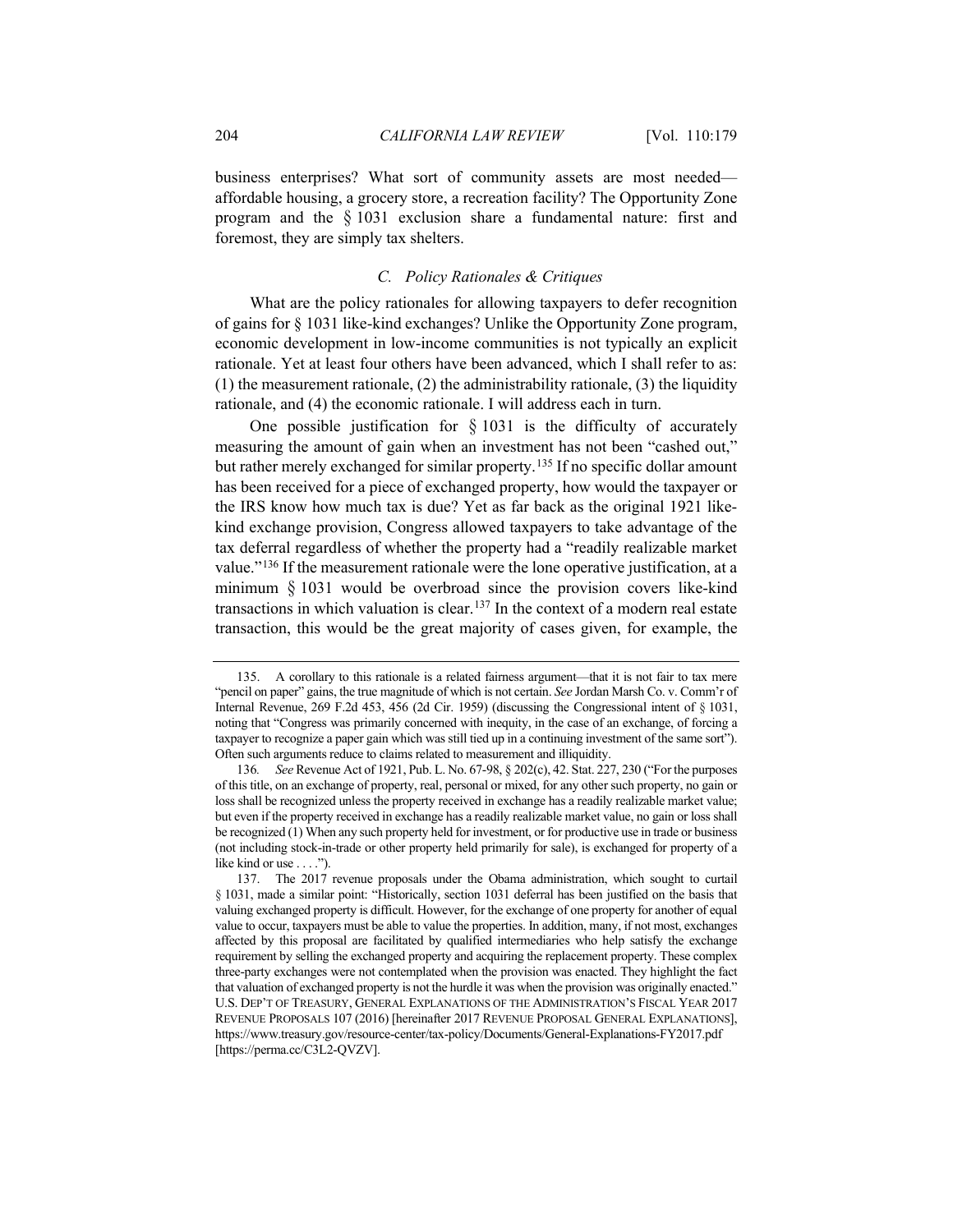availability of appraisals. Non-simultaneous exchanges typically involve two purchase and sale agreements, listing a price for the sold and acquired property, respectively. Furthermore, § 1031 itself necessitates the valuation of the exchanged property in many transactions; exchanges that involve the transfer of cash in addition to like-kind property, for example, require valuing properties since some partial gain may be recognized up to the amount of cash received.<sup>[138](#page-26-0)</sup> Thus, the valuation rationale fails to explain the full reach of  $\S$  1031.

A House Report several years after passage of the original nonrecognition provision for like-kind exchanges indicates that a related concern of administrability was among the key justifications for the provision:

The Treasury Department states that its experience indicates that this provision does not in fact result in tax avoidance. If all exchanges were made taxable, it would be necessary to evaluate the property received in exchange in thousands of horse trades and similar barter transactions each year, and for the time being, at least, claims for theoretical losses would probably exceed any profits which could be established. The committee does not believe that the net revenue which could thereby be collected, particularly in these years, would justify the additional administrative expense. Consequently, the exchange provisions have not been changed.[139](#page-26-1)

Given that the modern provision is limited to exchanges of real property, this concern about "thousands of horse trades" would seem less relevant. This argument was developed in the context of informal barter transactions of personal property; taxing each exchange could have added significant complexity to filing a tax return. As discussed above, exchanges of real property are typically formal transactions, subject to the statute of frauds, in which a variety of valuations are made. They involve recording and other formalities that build a certain amount of administrative burden into the basic fabric of the transaction. Requiring the recognition of gains in the context of real estate exchanges certainly poses no more administrative burden than in the context of personal property exchanges—such as the horse trades mentioned in the passage above—the gains from which now must be recognized immediately per the 2017 amendment to  $\S$  1031 limiting its scope to real property. Much of the force of the administrability rationale disappeared when Congress limited the scope of  $§$  1031 to real property.<sup>[140](#page-26-2)</sup>

<span id="page-26-3"></span><span id="page-26-0"></span><sup>138</sup>*. See* Starker v. U.S., 602 F.2d 1341, 1352 (9th Cir. 1979) ("But this valuation rationale also has its limits. So long as a single dollar in cash or other non-like-kind property ('boot') is received by the taxpayer along with like-kind property, valuation of both properties in the exchange becomes necessary.").

<sup>139.</sup> H.R. REP. NO. 73-704, at 13 (1934), *as reprinted in* 1939-1 C.B. pt. 2, at 564.

<span id="page-26-2"></span><span id="page-26-1"></span><sup>140</sup>*. See* FED'N OF EXCH. ACCOMMODATORS, LEGISLATIVE HISTORY OF TAX POLICIES SUPPORTING IRC SECTION 1031 2 [hereinafter FEA LEGISLATIVE HISTORY], https://www.1031taxreform.com/wp-content/uploads/FEA-Legislative-History-of-1031-Final-9-1- 19.pdf [https://perma.cc/GDA3-BQVF] (arguing that the administrative convenience rationale has been "irrelevant since [§ 1031's] inception").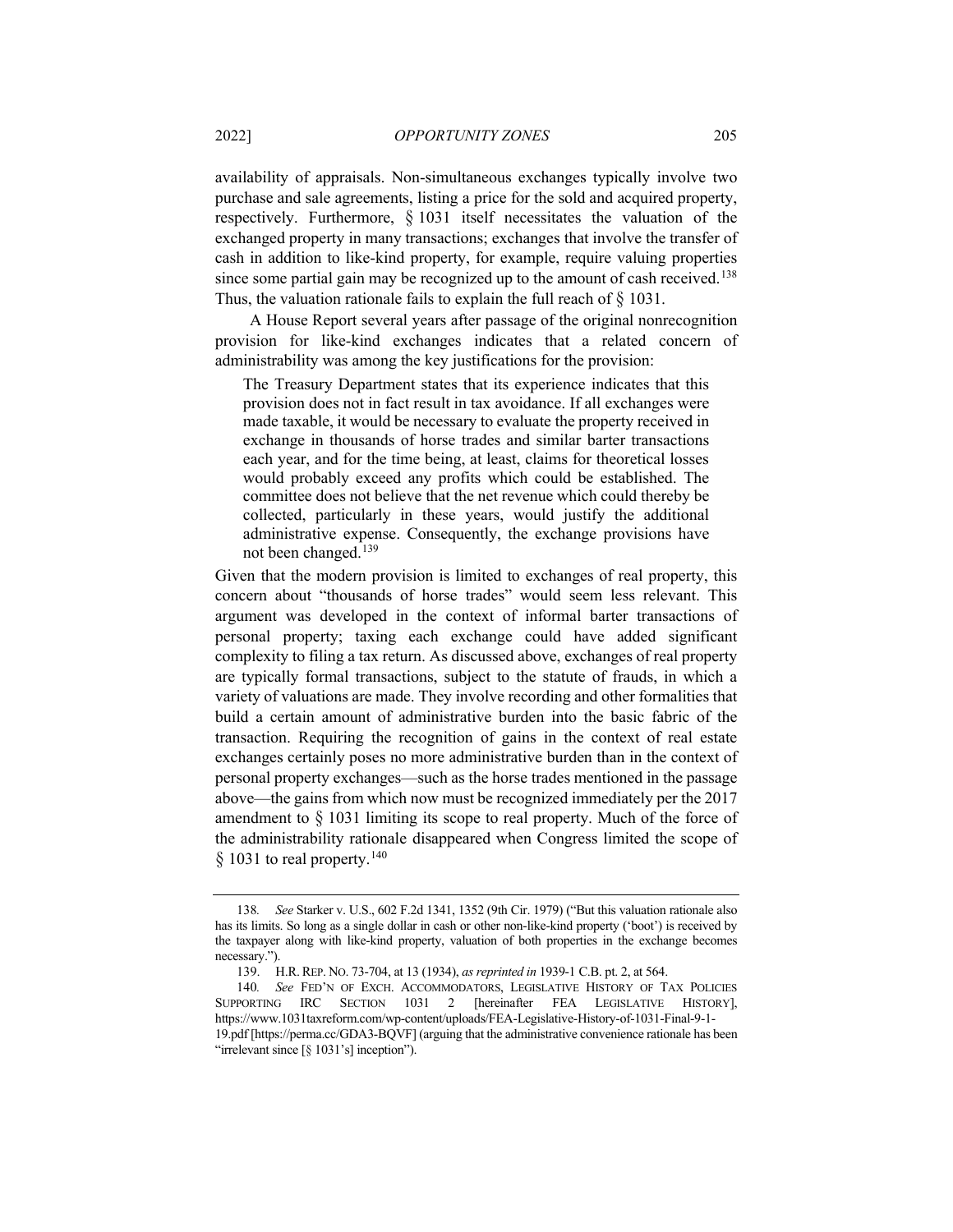The *Starker* court considered a third alternative rationale: liquidity. "Congress appeared to be concerned that taxpayers would not have the cash to pay a tax on the capital gain if the exchange triggered recognition."[141](#page-27-0) After all, if a taxpayer simultaneously exchanges one property for another of equal value, then the taxpayer may lack alternative funds with which to pay any tax liability. Yet exchanges of non-like-kind property regularly pose the same problem, as do exchanges of non-real estate like-kind property. More importantly, given the modern use of  $\S$  1031 in the context of non-simultaneous exchanges, it is somewhat of a misnomer to say that the taxpayer lacks liquidity. The original property in fact has been sold for cash, and that cash is simply being held for reinvestment in a different piece of real estate of similar value. The cash is available; payment of taxes would simply prevent the taxpayer from acquiring as valuable a replacement property if the IRS collected. While there may be certain economic reasons to defer recognition, in most modern § 1031 transactions, liquidity is not one of them. As such, the *Starker* court concluded, "[T]he 'underlying purpose' of section 1031 is not entirely clear."[142](#page-27-1)

Yet there is a fourth, more formidable rationale—the economic rationale that cannot be so readily set aside. It dates back to passage of the earliest likekind exchange provision. The Congressional Record contains a reference from Oregon Representative Willis C. Hawley regarding the original 1921 law, supporting it on the basis that it would "promote[] such exchanges of property."[143](#page-27-2) This notion of promoting exchanges of like-kind property is at the heart of modern efforts to defend  $\S$  1031. The basic argument is that deferring payment of taxes on like-kind exchanges will encourage transactions, a contention that seems relatively incontrovertible. This incentive helps to avoid a "lock-in" effect whereby taxpayers leave capital tied up in current investments to avoid incurring tax liability, rather than transfer them to alternative more attractive investments.<sup>[144](#page-27-3)</sup> The argument is that  $\S$  1031 mitigates this distortive effect of taxation and thus improves economic efficiency.

<sup>141</sup>*. Starker*, 602 F.2d at 1352.

<sup>142</sup>*. Id.*

<span id="page-27-2"></span><span id="page-27-1"></span><span id="page-27-0"></span><sup>143.</sup> 67 Cong. Rec. 5201 (Aug. 18, 1921) ("[P]rovision is made for the exchange of property, where no gain or loss is recognized. Under the present law this has caused the Treasury a very great deal of difficulty. Two men exchange a farm, one practically as valuable as the other. Men have exchanged stocks and bonds in order to consolidate their holdings of a particular kind or kinds of securities in which there was no gain or loss recognized. The amendment liberalizes the law in the interest of the taxpayer and provides explicit rules for determining whether any gain or loss has resulted. It also relieves such transactions from delay, simplifies the tax return, and *promotes such exchanges of property*.") (emphasis added).

<span id="page-27-3"></span><sup>144</sup>*. See* POPKIN *supra* note [114,](#page-20-6) at 53 ("The economic impact is often referred to as the 'lockin' effect. A taxpayer might not dispose of an asset because realized gain is taxed (that is, the taxpayer is 'locked-in'), even though the amount equal to the asset's value could be more efficiently invested elsewhere or the taxpayer might prefer to use that value for personal consumption. The economic implications seem more serious when the taxpayer foregoes an alternative investment."); FEA LEGISLATIVE HISTORY,*supra* not[e 140.](#page-26-3)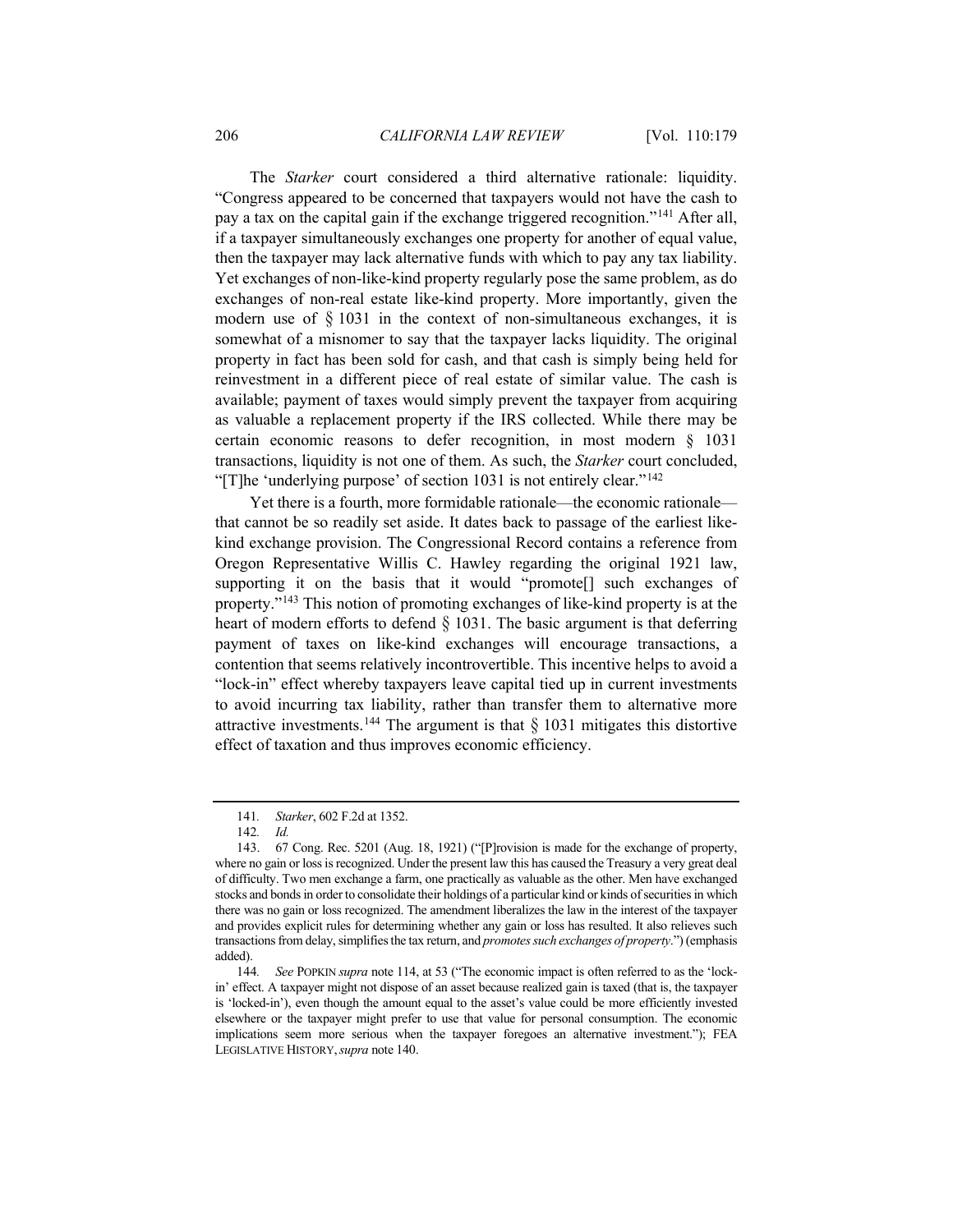<span id="page-28-1"></span><span id="page-28-0"></span>Various attempts have been made in recent years to reform or eliminate § 1031.<sup>[145](#page-28-2)</sup> In each instance, certain real estate industry advocacy groups have responded by deploying the economic rationale. The Federation of Exchange Accommodators (FEA), which bills itself as "The Voice of the 1031 Industry,"[146](#page-28-3) has been a particularly vociferous defender, both in advancing the basic economic rationale and in drawing out its implications. [147](#page-28-4) These groups contend not only that the elimination of  $\S$  1031 would reduce the number of real estate transactions, but it would also have a number of spillover effects: reduced real estate values, loss of employment in real estate and related industries, loss of certain tax revenue, and, ultimately, an overall smaller economy.[148](#page-28-5) A report by Ernst & Young contended that elimination of  $\S$  1031 for residential and nonresidential real estate would lead to a total reduction in annual GDP of \$9.3 billion.<sup>[149](#page-28-6)</sup>

The economic rationale is vaguely reminiscent of Porter's argument about how to redress poverty: allow business to do business. Here, however, the § 1031 program is not specifically a poverty alleviation program—the economic

<span id="page-28-4"></span>147*. See* Letter from Federation of Exchange Accommodators to Center for American Progress 3 (Oct. 7, 2014), https://www.1031taxreform.com/wp-content/uploads/FEA-Response-to-CAP-Growing-Consensus-to-Improve-Tax-Code-10-7-14.pdf [https://perma.cc/2XQS-UNG5] ("Section 1031 exchanges contribute to the velocity of the economy by stimulating a broad spectrum of transactions which, in turn, generate jobs and taxable income through business profits, wages, commissions, insurance premiums, financial services, and discretionary spending by gainfully employed workers. This transactional activity raises state, local and federal tax revenue through transfer, sales and use taxes and increased property taxes. The loss of this economic stimulus would be costly to the U.S. economy, creating a chilling effect on real estate transactions, reduced demand for manufactured goods, and job loss as many transactions will be abandoned or delayed by taxpayers unwilling or unable to withstand an effective tax on their working cash flow."); *see also* FED'N EXCH. ACCOMMODATORS, RECENT THREATS TO IRC § 1031 LIKE-KIND EXCHANGES (on file with author) [hereinafter FEA RECENT THREATS TO § 1031] (*"*Like-kind exchanges benefit millions of American investors and businesses every year. Section 1031 encourages businesses to expand and keep dollars moving in the U.S. economy. Industry studies report that without the § 1031 tax-deferral benefit, small and medium sized businesses would not be able to reinvest in their business, real estate values would decline, the U.S. economy would suffer, and enterprises of all sizes would forgo opportunities to increase capital investment and grow their businesses.").

<span id="page-28-6"></span><span id="page-28-5"></span>149. ERNST & YOUNG, ECONOMIC IMPACT OF REPEALING LIKE-KIND EXCHANGE RULES, at iv (2015), https://www.1031taxreform.com/wp-content/uploads/EY-Report-for-LKE-Coalition-onmacroeconomic-impact-of-repealing-LKE-rules-revised-2015-11-18.pdf [https://perma.cc/VZG4- 8QM2]. Query whether this is a compelling argument for a tax expenditure estimated to cost approximately \$14 billion annually. *See* 2015 JCT TAX EXPENDITURE ESTIMATES, *supra* not[e 113,](#page-20-7) at 28.

<sup>145.</sup> See *infra* Part III.B.2 for a discussion of reform efforts.

<span id="page-28-3"></span><span id="page-28-2"></span><sup>146</sup>*. The FEA Association*, FED'N EXCH. ACCOMMODATORS, https://www.1031.org/FEA/About\_Us/AboutFEA/FEA/About.aspx?hkey=c4436b9c-a930-4e95- 93c4-58dabb07486c [https://perma.cc/9KDW-9JX2] ("The Federation of Exchange Accommodators (FEA) is the only national trade association organized to represent professionals who conduct like-kind exchanges under Internal Revenue Code § 1031. Members include Qualified Intermediaries (QIs), their primary tax and legal counsel, and affiliated industries (TIC sponsors, banks, real estate brokers, title companies, settlement/escrow agents, etc.).").

<sup>148</sup>*. See* FEA RECENT THREATS TO § 1031,*supra* not[e 147.](#page-28-1)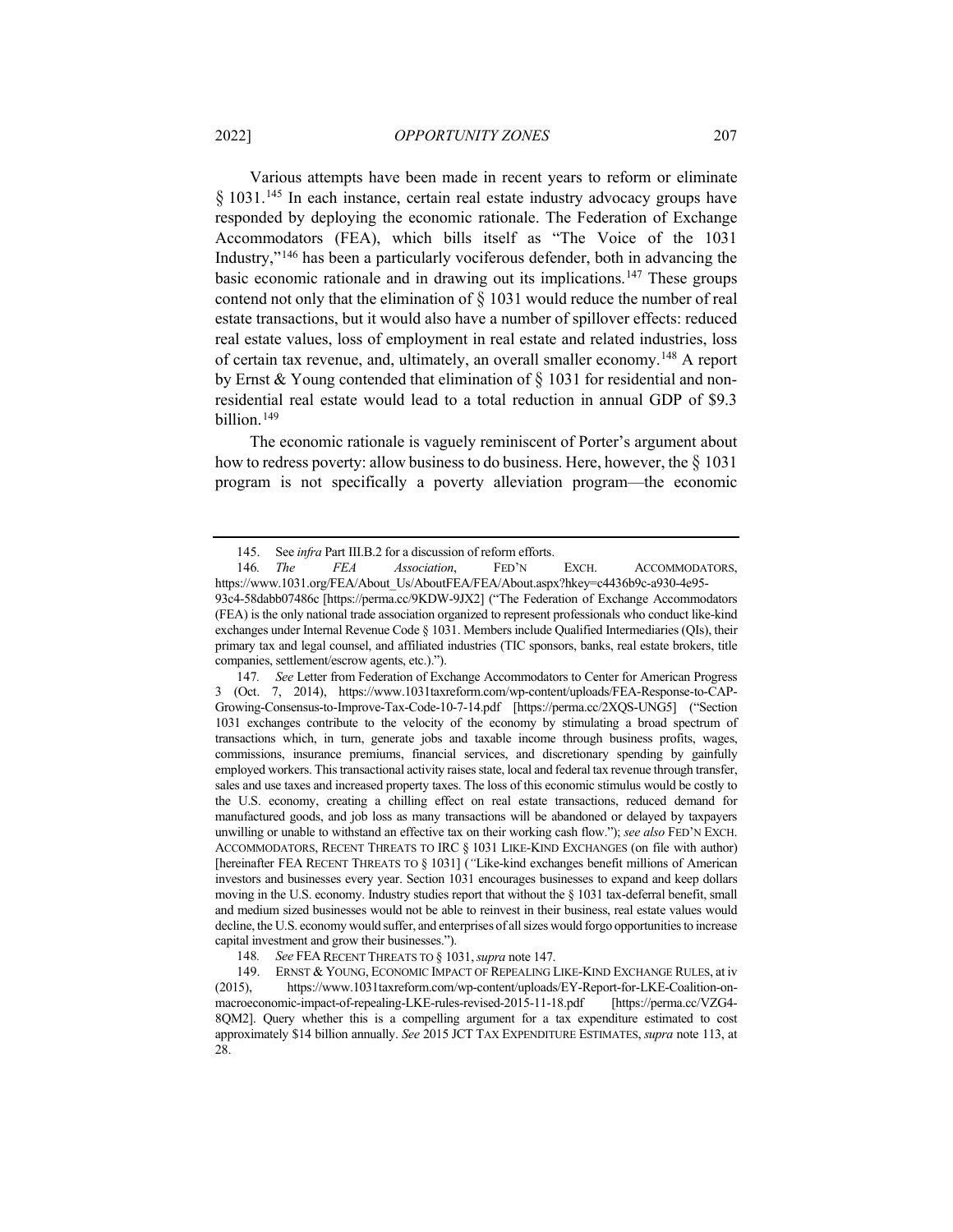rationale supports allowing § 1031 exchanges for real property located *anywhere* because such exchanges are good for productivity.

The premise that  $\S 1031$  has positive spillover effects on the broader economy in the manner that the FEA suggests is simply false with respect to a wide variety of covered transactions. An investor who trades one piece of appreciated raw land for another and lets the latter remain undeveloped enjoys the same tax deferral as one who puts exchanged land to productive use. This is not to argue that § 1031 does not result in economic gains to trade among the exchanging parties, but such gains are regularly taxed in other contexts. Nor is it to argue that § 1031 exchanges never promote activity that is beneficial to individuals beyond the exchanging parties.[150](#page-29-0) But if the justification is to promote transactions that enhance economic activity in a manner that generates positive externalities for others, the provision is not especially narrowly tailored.

Furthermore, the tax code already provides a large tax benefit to encourage real estate investment—*the capital gains rate itself*. When employee Taxpayer J earns a marginal dollar of income, the top marginal tax rate is significantly higher than when real estate investor Taxpayer K gains a marginal dollar from the sale of an investment in real estate.[151](#page-29-1) The fact that built into the structure of the tax code itself is a preferential rate for capital gains already does to some degree what the economic rationale promotes.<sup>[152](#page-29-2)</sup> The question then would seemingly not be should the tax code provide preferential treatment for real estate-related capital gains, but rather should the tax code provide a second layer of preferential treatment in the form of § 1031 exchanges.

Most broadly, the economic argument, if taken to its logical conclusion, proves too much. It would support not only § 1031 exchanges, but any tax preference that promotes business activity.[153](#page-29-3) Of course allowing a real estate developer to defer payment of capital gains tax leaves more money available to reinvest in new real estate projects. So would eliminating all tax on non-likekind exchanges or, for that matter, all capital gains taxes entirely. However, in a nation that has decided to adopt a tax structure to raise funds for other public

<span id="page-29-0"></span><sup>150.</sup> Consider two real estate developers with skills more specialized to develop the land held by the other. Section 1031 clearly provides an incentive to generate the beneficial economic activity that would result from an exchange.

<span id="page-29-1"></span><sup>151.</sup> For taxable year 2021, the top marginal rate for individual ordinary income is 37 percent. *See* 26 U.S.C. § 1. The comparable rate for long-term capital gains is 20 percent. *Id.* Adding the 3.8 percent net investment tax paid by many individuals with a modified adjusted gross income of greater than \$200,000 yields a total rate of 23.8 percent. *See* 26 U.S.C. § 1411(a).

<span id="page-29-2"></span><sup>152.</sup> This is not to make any specific claims regarding the precise level of investment induced by the capital gains rate alone but merely to suggest that the tax code already contains significant incentives that serve the ends of the economic rationale.

<span id="page-29-3"></span><sup>153.</sup> Of course, some would support a massive overhaul of our current tax structure. *See, e.g.*, Mitchell L. Engler, *Progressive Consumption Taxes*, 57 HASTINGS L.J. 55 (2005) (discussing the longstanding debate over whether certain versions of a consumption tax could produce a more efficient and equitable tax structure). Consideration of broader proposals to overhaul the basic U.S. income tax system is beyond the scope of this Article.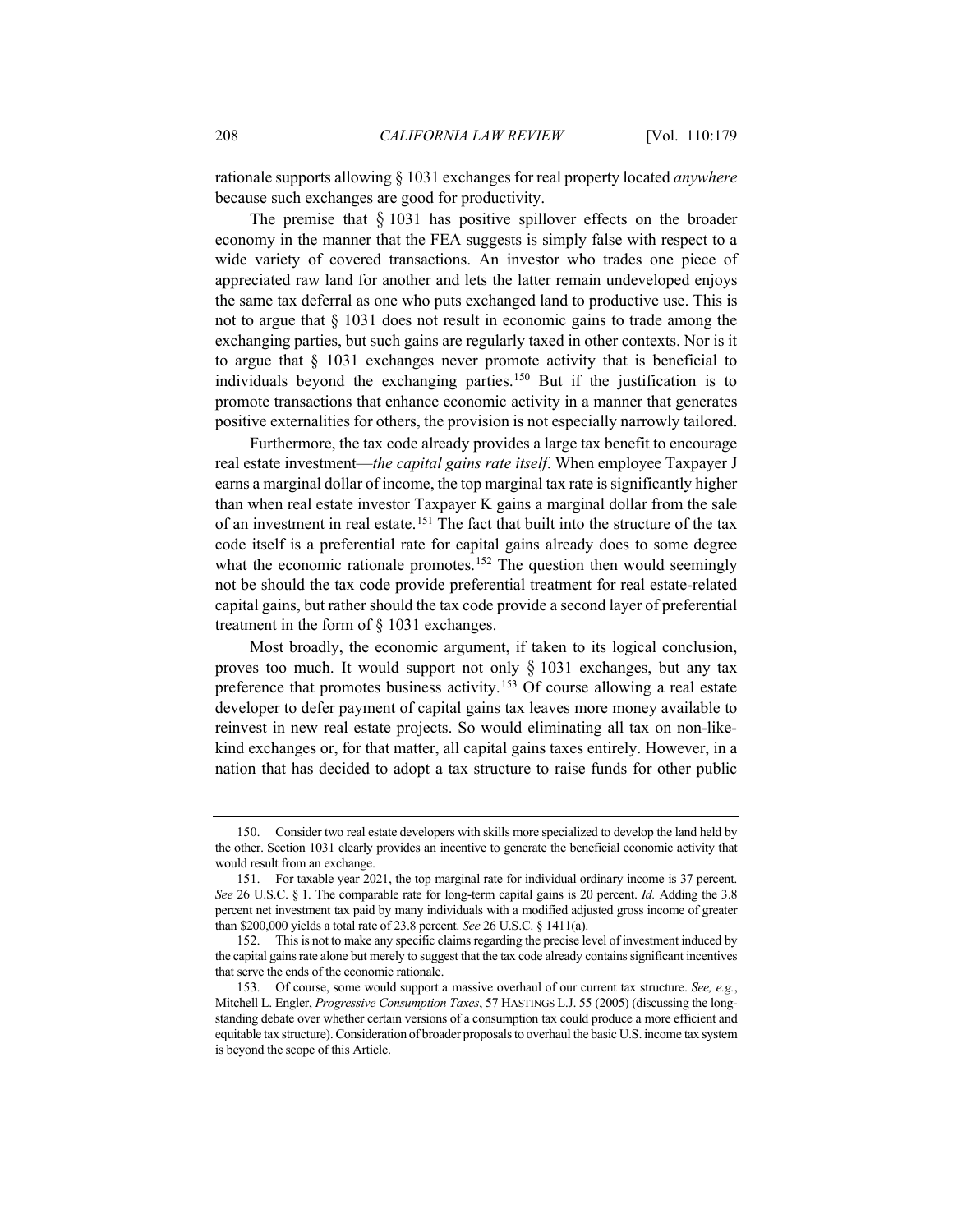priorities, a particular deviation from that structure should argue more than just that refraining from collecting taxes would leave more money in the taxpayer's hands for investment.

Those who would defend  $\S$  1031 might argue that, unlike the Opportunity Zone program that allows for certain partial exclusions of tax liability entirely, <sup>[154](#page-30-0)</sup> the § 1031 exchange program merely defers recognition of gain, and that tax must be paid eventually when the real estate is sold in a non-like-kind transaction. However, that argument obfuscates how, as described above, modern real estate developers can use successive § 1031 transactions until the step-up in basis at death to avoid paying tax altogether.<sup>[155](#page-30-1)</sup> The step-up in basis provision is based at least in part on an avoidance of double taxation rationale: that the government will obtain its due via the estate tax. But particularly given recent adjustments, the estate tax does not serve as a failsafe because of the large exemption from taxation that covers many estates.<sup>[156](#page-30-2)</sup>

In sum,  $\S$  1031 allows real estate investors to defer, and in many cases entirely avoid, paying tax on the income produced by their investment. The provision promotes real estate transactions that may in some cases have positive spillover effects. But the United States has adopted a tax code that taxes income—including investment income—to meet other pressing public policy needs. The economic rationale for applying preferential treatment to real estaterelated capital gains, beyond the advantage already afforded by the capital gains rate itself, is ultimately unsatisfying.

#### III.

## UNIVERSAL HOUSING VOUCHERS

## *A. Housing Affordability Challenges*

What are those other pressing public policy needs that could be funded were the IRS to collect the foregone tax revenue of the Opportunity Zone program and § 1031? Housing assistance for the most vulnerable families in the nation is a candidate worthy of consideration. A "decent home and suitable living

<sup>154</sup>*. See supra* note[s 30,](#page-7-7) [31,](#page-7-6) and accompanying text.

<span id="page-30-1"></span><span id="page-30-0"></span><sup>155</sup>*. See supra* note [131](#page-23-4) and accompanying text. A May 2020 letter from the Federation of Exchange Accommodators, a lobbying group that supports § 1031, to President Biden suggested that successive 1031 exchange transactions occur relatively infrequently. *See* Letter from Federation of Exchange Accommodators to The Honorable Joseph R. Biden, Jr. (May 5, 2020), [https://www.1031.org/FEAPdfs/Advocacy/FEA-ltr\\_to\\_Biden\\_Campaign-5%275%2720.pdf](https://www.1031.org/FEAPdfs/Advocacy/FEA-ltr_to_Biden_Campaign-5%275%2720.pdf) [\[https://perma.cc/4T73-HVZN\]](https://perma.cc/4T73-HVZN) (referencing data suggesting "that an overwhelming majority (88%) of replacement properties acquired in a Section 1031 exchange were ultimately disposed through a taxable

sale, rather than through a subsequent exchange or other non-recognition transfer."). 156*. See* INTERNAL REVENUE SERV., ESTATE TAX, [https://www.irs.gov/businesses/small-](https://www.irs.gov/businesses/small-businesses-self-employed/estate-tax)

<span id="page-30-2"></span>[businesses-self-employed/estate-tax](https://www.irs.gov/businesses/small-businesses-self-employed/estate-tax) (last visited Aug. 30, 2020) [\[https://perma.cc/JY78-P28E\]](https://perma.cc/JY78-P28E) (noting an individual exemption for estates up to \$11,580,000 in 2020, and explaining that spouses may pass any unused amount of the exemption on to a surviving spouse, effectively bringing the exemption for married couples to more than \$23 million).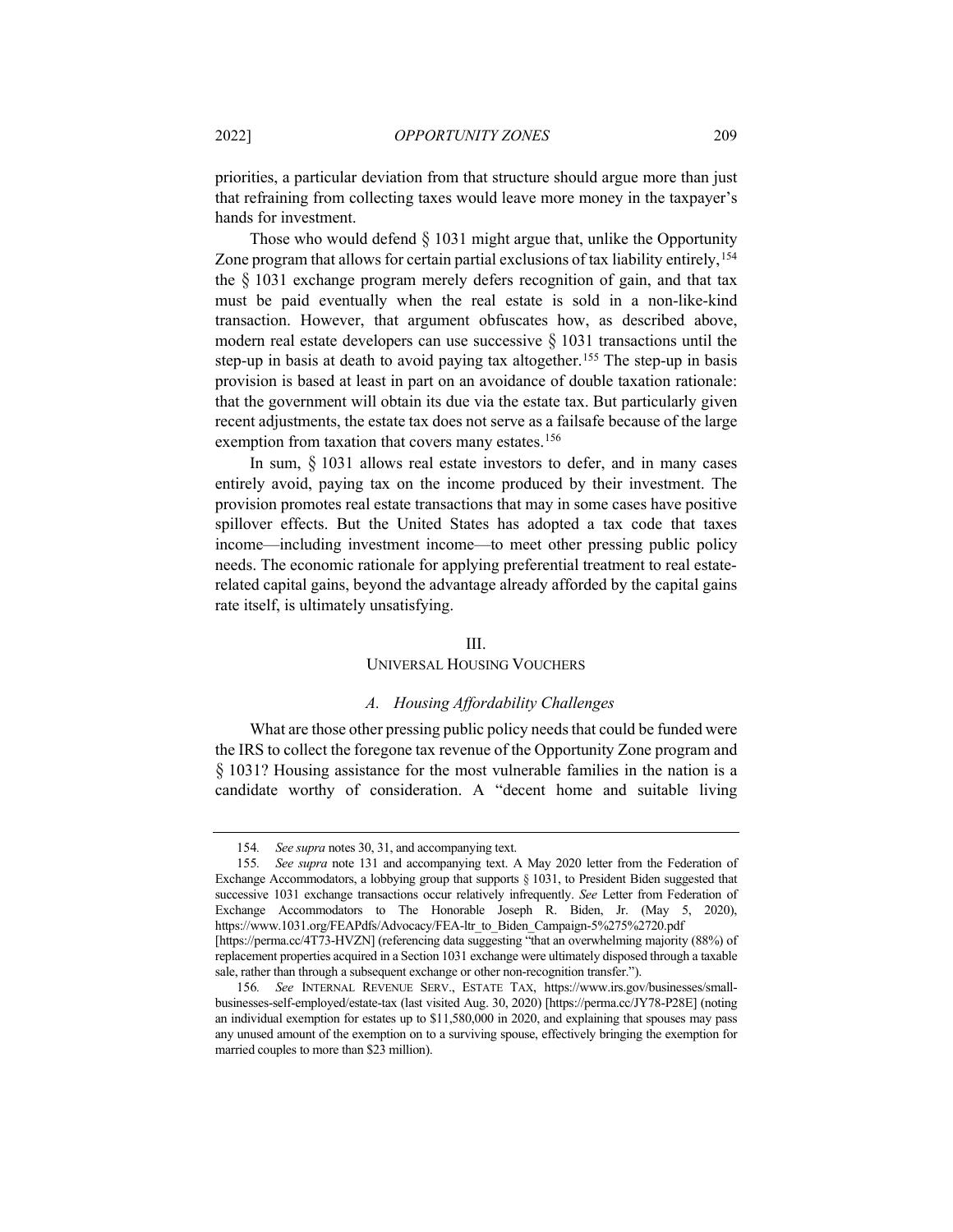environment for every American family" has been stated as the national housing objective in the United States for decades.[157](#page-31-0) Yet we continue to fall well short of this goal.

The COVID-19 global pandemic has significantly raised the profile of this issue, as the housing implications of the public health crisis have regularly graced the pages of major news outlets. [158](#page-31-1) As the U.S. unemployment rate skyrocketed to levels unseen since the Great Depression,<sup>[159](#page-31-2)</sup> attention quickly focused on what would happen to those unable to keep up with mortgage or rent payments. A report prepared for the National Council of State Housing Agencies put the estimated back rent owed by January 2021 at \$34 billion.<sup>[160](#page-31-3)</sup>

<span id="page-31-6"></span>Yet, like many crises do, the current pandemic has only brought into mainstream consciousness phenomena that existed well before this virus landed in the United States. Nearly 50 percent of all renter households were already cost-burdened, paying more than the federally defined "affordable" 30 percent of income on housing.[161](#page-31-4) Moreover, 10.8 million renter households and 7.4 million homeowners were severely cost-burdened, paying more than 50 percent of income on housing costs[.162](#page-31-5) These households were already regularly forced

<span id="page-31-0"></span><sup>157.</sup> Housing Act of 1949, Pub. L. No. 81-171, § 2, 63 Stat. 413, 413 (codified as amended in scattered sections of 12 U.S.C. and 42 U.S.C.).

<span id="page-31-1"></span><sup>158</sup>*. See, e.g.*, Annie Nova, *Looming Evictions May Soon Make 28 Million Homeless in U.S., Expert Says*, CNBC (July 11, 2020), https://www.cnbc.com/2020/07/10/looming-evictions-may-soonmake-28-million-homeless-expert-says.html [https://perma.cc/6MQE-TZL7] (quoting Emily Benfer) ("We have never seen this extent of eviction in such a truncated amount of time in our history. We can expect this to increase dramatically in the coming weeks and months, especially as the limited support and intervention measures that are in place start to expire. About 10 million people, over a period of years, were displaced from their homes following the foreclosure crisis in 2008. We're looking at 20 million to 28 million people in this moment, between now and September, facing eviction."); Dartunorro Clark, *'Eviction Crisis': Housing Advocates Fear Waves of Homelessness as Moratoriums Expire*, NBC NEWS (July 4, 2020), https://www.nbcnews.com/politics/politics-news/eviction-crisis-housingadvocates-fear-waves-homelessness-moratoriums-expire-n1232846 [https://perma.cc/LJ82-532C] (discussing the "crippling economic effects" of the pandemic that could "force a wave of evictions" across the United States); Caitlin Dickerson, *Sleeping Outside in a Pandemic: Vulnerable Renters Face Evictions*, N.Y. TIMES (Sept. 24, 2020), https://www.nytimes.com/2020/07/04/us/coronavirusevictions-renters-immigrants.html [https://perma.cc/KT56-2QRW] (discussing the expiration of eviction moratoria and the likely widespread impact, particularly on immigrant households).

<span id="page-31-2"></span><sup>159</sup>*. See* Heather Long & Andrew Van Dam, *U.S. Unemployment Rate Soars to 14.7 Percent, the Worst Since the Depression Era*, WASH. POST (May 8, 2020), https://www.washingtonpost.com/business/2020/05/08/april-2020-jobs-report/ [https://perma.cc/TXQ7-CDNN].

<span id="page-31-3"></span><sup>160</sup>*. See* STOUT, ANALYSIS OF CURRENT AND EXPECTED RENTAL SHORTFALL AND POTENTIAL EVICTION FILINGS IN THE U.S. 5 (2020), https://www.ncsha.org/wp-content/uploads/Analysis-of-Current-and-Expected-Rental-Shortfall-and-Potential-Evictions-in-the-US\_Stout\_FINAL.pdf [https://perma.cc/4K2A-45DSc].

<span id="page-31-5"></span><span id="page-31-4"></span><sup>161</sup>*. See* JOINT CTR. FOR HOUS. STUDIES OF HARV. UNIV., THE STATE OF THE NATION'S HOUSING 2019, at 4 (2019), https://www.jchs.harvard.edu/sites/default/files/reports/files/Harvard JCHS State of the Nations Housing 2019%20%281%29.pdf [https://perma.cc/MGG7-8ZX9] (noting that 47.4 percent of all U.S. renter households are cost-burdened).

<sup>162</sup>*. Id.*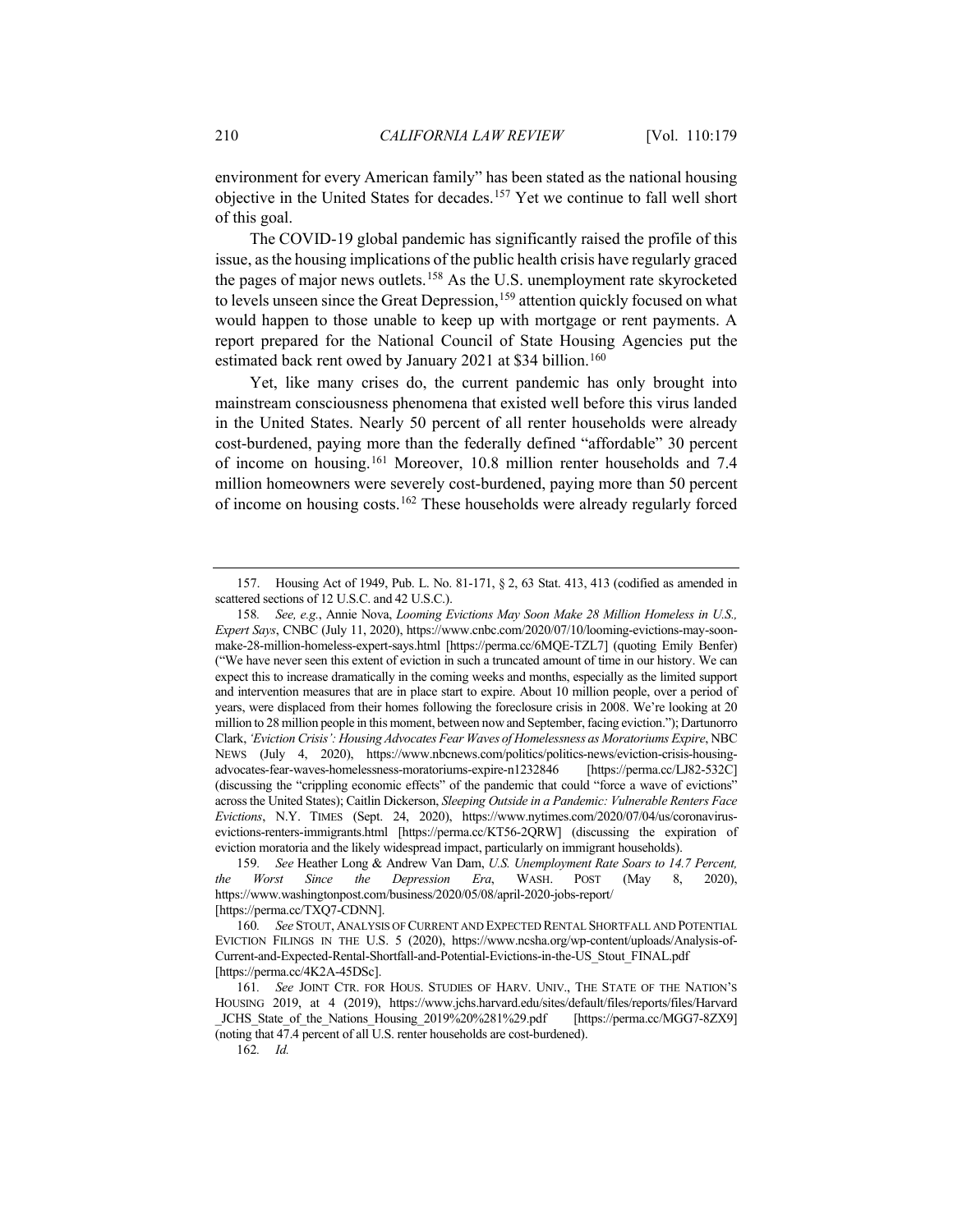to make difficult tradeoffs between necessities like housing, food, transportation, and healthcare.<sup>[163](#page-32-1)</sup>

<span id="page-32-0"></span>Housing challenges are of course more severe for those with the lowest incomes. There are approximately eleven million "extremely low-income U.S. households," defined as earning no more than 30 percent of the local area median income.[164](#page-32-2) Roughly 85 percent of such households are cost-burdened and 70 percent are severely cost-burdened.[165](#page-32-3) There are only thirty-seven units of affordable and available housing for every one hundred extremely low-income renter households.[166](#page-32-4) This number increases to fifty-eight affordable and available units for every one hundred "very low-income households" earning no more than 50 percent of the local area median income.<sup>[167](#page-32-5)</sup>

<span id="page-32-10"></span>These housing challenges disproportionately affect households of color. Black renters suffer the highest levels of housing cost burdens, whether renting or owning a home.<sup>[168](#page-32-6)</sup> In 2019, nationally 567,715 people experienced homelessness<sup>[169](#page-32-7)</sup>—40 percent of them Black, even though Black residents made up only 13 percent of the U.S. population.<sup>[170](#page-32-8)</sup>

The unprecedented scale of the housing crisis looming in the wake of COVID-19 will require dramatic federal action. The Coronavirus Aid, Relief, and Economic Security Act,<sup>[171](#page-32-9)</sup> coupled with a patchwork of state and local

<span id="page-32-1"></span><sup>163</sup>*. See id.* at 32 ("Compared with households with housing they could afford, moderately costburdened households in the lowest expenditure quartile spent 13 percent less on food, 40 percent less on healthcare, and 23 percent less on transportation in 2017. The differences are even starker for severely burdened households, who spent 37 percent less on food, 77 percent less on healthcare, and 60 percent less on transportation.").

<sup>164</sup>*. Id.* at 33.

<span id="page-32-3"></span><span id="page-32-2"></span><sup>165</sup>*. See* ANDREW AURAND, DAN EMMANUEL, IKRA RAFI, DAN THREET & DIANE YENTEL, NAT'L LOW INCOME HOUS. COAL., OUT OF REACH: THE HIGH COST OF HOUSING 8 (2021), https://nlihc.org/sites/default/files/oor/2021/Out-of-Reach\_2021.pdf [https://perma.cc/GW79-XQE2].

<sup>166</sup>*. See* 2019 JCHS REPORT, *supra* not[e 161,](#page-31-6) at 33.

<sup>167</sup>*. Id.*

<span id="page-32-6"></span><span id="page-32-5"></span><span id="page-32-4"></span><sup>168</sup>*. See id.* at 32 ("The cost-burdened share is highest among [B]lack renters at 54.9 percent, followed closely by [Latinx/Hispanic renters] at 53.5 percent. The rates for Asians and other minorities are noticeably lower at 45.7 percent, but still above the [W]hite share of 42.6 percent."). While the term "Hispanic" refers to all "persons of Spanish-speaking origin or ancestry," the term "Latinx" refers to "anyone of Latin American origin or ancestry." NAT'L ASS'N OF HISPANIC JOURNALISTS, CULTURAL COMPETENCE HANDBOOK 7 (2021), https://nahj.org/wp-content/uploads/2021/03/NAHJ-Cultural-Compliance-Handbook-Revised-12-20-2.pdf [https://perma.cc/W3MT-KTFT]. Though the report uses the term "Hispanic," the author and editors have substituted the term "Latinx/Hispanic" here in recognition that, in the absence of evidence to the contrary, it appears the report oversimplified the census data upon which it is based. "Latinx/Hispanic" is used here to avoid the Eurocentric reliance on the term "Hispanic" and to more accurately represent the underlying data.

<span id="page-32-7"></span><sup>169</sup>*.* NAT'L ALLIANCE TO END HOMELESSNESS, STATE OF HOMELESSNESS: 2020 Edition, https://endhomelessness.org/homelessness-in-america/homelessness-statistics/state-of-homelessness-2020/ [https://perma.cc/9TX5-BBK8].

<sup>170</sup>*.* AURAND et al., *supra* not[e 165,](#page-32-0) at 1.

<span id="page-32-9"></span><span id="page-32-8"></span><sup>171.</sup> Pub. L. No. 116-136, §§ 4022–24, 134 Stat. 281, 490–94 (2020) (providing for a 120-day eviction moratorium for tenants in certain federally backed housing and a thirty-day notice period prior to eviction upon expiration of the moratorium).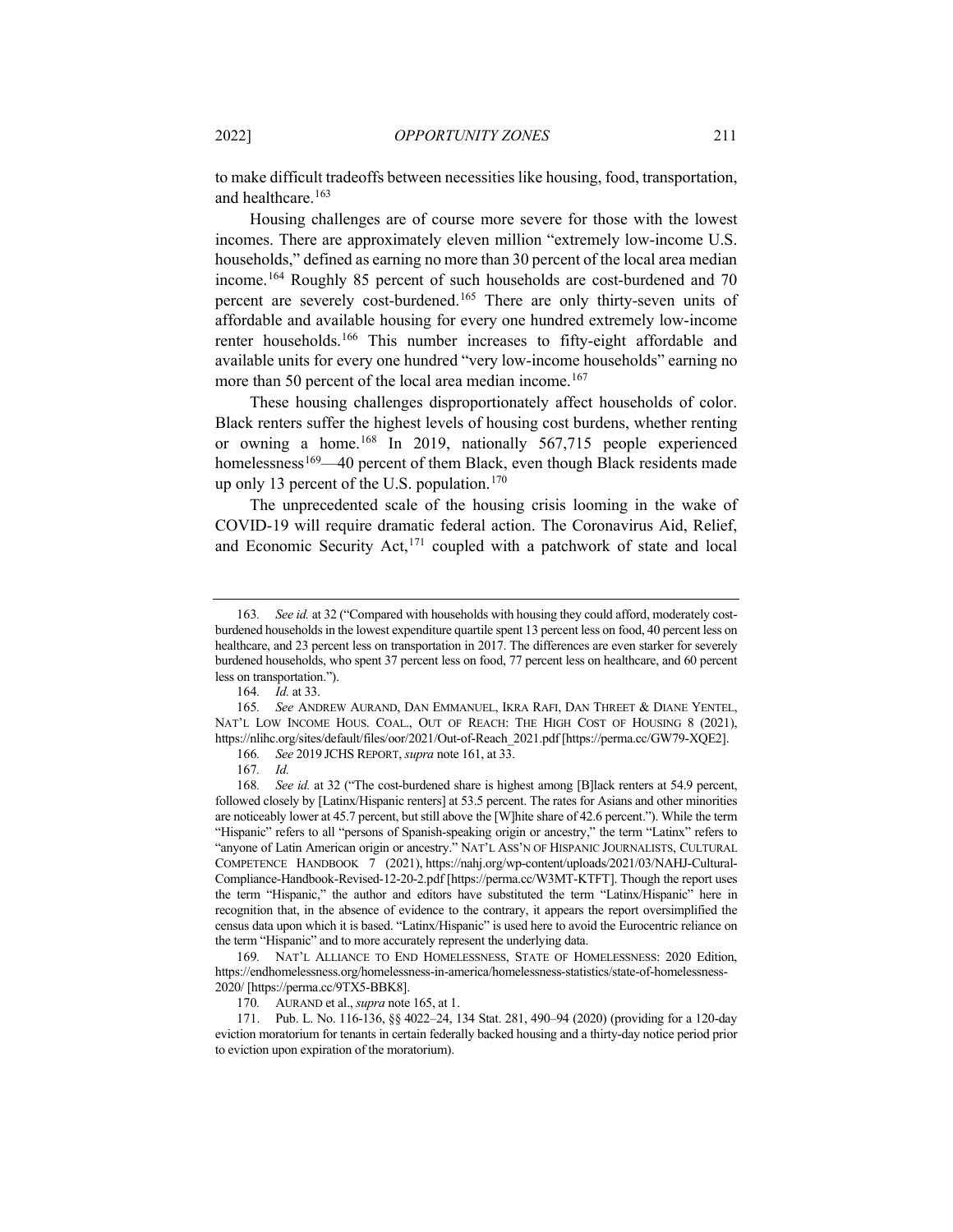eviction moratoria,<sup>[172](#page-33-0)</sup> and the subsequent Centers for Disease Control and Prevention (CDC) national eviction moratorium,<sup>[173](#page-33-1)</sup> provided some initial relief to stave off the worst of the fallout. By March 2021, Congress had allocated \$46.5 billion in emergency rental aid.<sup>[174](#page-33-2)</sup>

While much needed, these stopgap measures do not address the underlying and persistent housing affordability challenges that existed long before the pandemic arrived. These challenges arise from enduring structural features of the modern U.S. economy, including the fact that wages have not kept pace with housing costs. Median real rents went up by 13 percent between 2001 and 2018 while median real incomes declined.<sup>[175](#page-33-3)</sup> The average minimum wage worker with children would be forced to work nearly ninety-seven hours per week to afford a modest two-bedroom apartment.[176](#page-33-4) Work simply does not pay for a large swath of U.S. households.[177](#page-33-5) Solving this problem will require more than sporadic interventions at times of visible and dramatic rupture. Rather, it will require making long-term changes to priorities regarding scarce federal resources.

<span id="page-33-0"></span><sup>172.</sup> For a comprehensive analysis of state and local eviction moratoria, see Michelle D. Layser, Edward W. De Barbieri, Andrew J. Greenlee, Tracy A. Kaye & Blaine G. Saito, *Mitigating Housing Instability During a Pandemic*, 99 OR. L. REV. 445 (2021).

<span id="page-33-1"></span><sup>173</sup>*. See* Temporary Halt in Residential Evictions to Prevent the Further Spread of COVID-19, 85 Fed. Reg. 55292 (Sept. 4, 2020) (temporarily preventing evictions, but not providing for any rent relief). On his first day in office, President Biden extended the CDC eviction moratorium through the end of March 2021. *See* Lisa Rowan, *CDC Extends Renters' Eviction Moratorium Through March. Is More Rent Relief Next?*, FORBES (Feb. 3, 2021), https://www.forbes.com/advisor/personalfinance/eviction-moratorium-extended-to-end-of-march/ [https://perma.cc/BY3N-CXSA]. Note that the Biden administration would go on to extend the moratorium multiple times. *See, e.g.*, Glenn Thrush, *The Biden Administration Plans to Extend the Federal Moratorium on Evictions for Another Month*, N.Y. TIMES (July 31, 2021), https://www.nytimes.com/2021/06/23/us/politics/cdc-evictionmoratorium-extended.html [https://perma.cc/JZJ9-9SYU].

<span id="page-33-2"></span><sup>174</sup>*.* Jason DeParle, *Biden Administration Moves to Speed Aid to Renters*, N.Y. TIMES (May 7, 2021), https://www.nytimes.com/2021/05/07/us/politics/renters-aid-bidenpandemic.html?referringSource=articleShare [https://perma.cc/P7NA-PDPC] (discussing the \$25 billion allocation in December 2020 and the \$21.5 billion allocation in March 2021).

<span id="page-33-3"></span><sup>175</sup>*. See* CTR. ON BUDGET & POL'Y PRIORITIES, FEDERAL RENTAL ASSISTANCE FACT SHEETS 2 (2021), https://www.cbpp.org/sites/default/files/atoms/files/12-10-19hous-factsheet-us.pdf [https://perma.cc/5V7V-UKZL].

<sup>176</sup>*.* AURAND et al., *supra* not[e 165,](#page-32-0) at 2.

<span id="page-33-5"></span><span id="page-33-4"></span><sup>177.</sup> The proposal discussed in this Article to expand housing voucher coverage to all extremely low-income households shares certain features with another intervention that has gained traction in recent policy conversations—namely, a variety of proposals related to providing a universal basic income (UBI). *See* Benjamin M. Leff, *EITC for All: A Universal Basic Income Compromise Proposal*, 26 WASH. & LEE J. C.R. & SOC.JUST. 85 (2019) (comparing UBI with the Earned Income Tax Credit (EITC) and offering four proposals to make the EITC more like UBI). For consideration of the muchdebated relative merits of cash versus in-kind transfers, which is beyond the scope of this Article, see Miranda Perry Fleischer & Daniel Hemel, *Atlas Nods: The Libertarian Case for a Basic Income*, 2017 WIS. L. REV. 1189 (2017). In this Article, I express no opinion on the relative tradeoffs of housing assistance versus income support.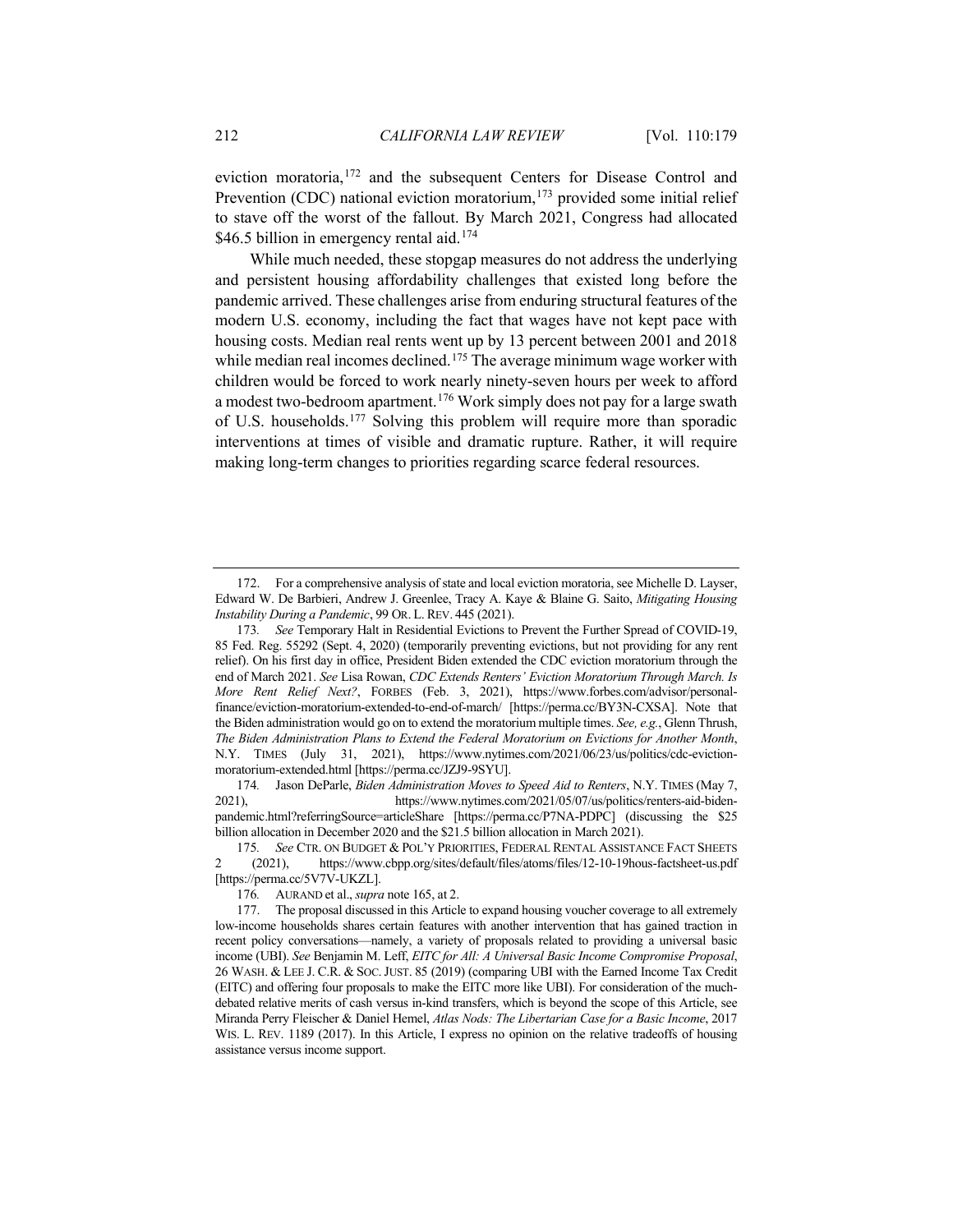# *B. A Universal Housing Voucher for Extremely Low-Income Renters*

#### *1. Funding a Universal Voucher*

One approach to addressing the most severe housing challenges would be to dramatically expand the program that currently provides the most rental assistance to households in need: the "Section 8" Housing Choice Voucher program. Under the voucher program, income-qualifying households find a rental housing unit on the private market and enter into a lease with the landlord. The tenant pays roughly 30 percent of income as rent and, assuming the housing meets certain physical quality standards and costs no more than certain HUDestablished rent levels, the federal government, in partnership with local housing authorities, pays the balance.

In 2019, the Housing Choice Voucher program made 2,556,270 units of housing affordable and available, ensuring that 5,248,994 low-income people had a roof over their head.<sup>[178](#page-34-0)</sup> Notably, per HUD data, 50 percent of these voucher holders have a Black head of household.<sup>[179](#page-34-1)</sup> Recent scholarship has found that housing vouchers utilized in "high-opportunity" neighborhoods can have significant positive economic impacts. In one study, children moving to lowerpoverty areas at age thirteen or younger resulted in future annual income of 31 percent higher than a control group.[180](#page-34-2) By one estimate, moving to a highopportunity neighborhood can result in an approximately \$210,000 increase in lifetime income.[181](#page-34-3) Research has also found that utilizing housing vouchers in high-opportunity areas can significantly improve safety, subjective sense of

<span id="page-34-4"></span><sup>178.</sup> PICTURE OF SUBSIDIZED HOUSEHOLDS*,supra* not[e 18.](#page-5-0)

<span id="page-34-1"></span><span id="page-34-0"></span><sup>179</sup>*. Id.* The other race or ethnicity categories tracked by HUD with respect to voucher utilization include White (non-Latinx/Hispanic) at 30 percent, Latinx/Hispanic at 18 percent (including 2 percent Black and Latinx/Hispanic), Asian or Pacific Islander (non-Latinx/Hispanic) at 3 percent, and Native American (non-Latinx/Hispanic) at 1 percent. *Id.* While the HUD report used the term "Hispanic," the author and editors have substituted the term "Latinx/Hispanic" here in recognition that including "Latinx" as a category would have likely yielded more accurate data. *See supra* note [168](#page-32-10) (explaining the difference between the two terms).

<span id="page-34-2"></span><sup>180</sup>*.* Raj Chetty, Nathaniel Hendren & Lawrence F. Katz, *The Effects of Exposure to Better Neighborhoods on Children: New Evidence from the Moving to Opportunity Experiment*, 106 AM. ECON. REV. 855, 873 (2016) (reviewing data from HUD's Moving to Opportunity experiment from the mid-1990s in which randomly selected families were offered the opportunity to move from high-poverty housing projects to lower-poverty neighborhoods). Chetty, a leading economist in this research, created the Opportunity Atlas, a mapping tool connecting location with various metrics of opportunity; Chetty also directs the Opportunity Insights project at Harvard. *See* THE OPPORTUNITY ATLAS, https://www.opportunityatlas.org [\[https://perma.cc/9DC8-C5TU\]](https://perma.cc/9DC8-C5TU); OPPORTUNITY INSIGHTS, <https://opportunityinsights.org/> [https://perma.cc/68L9-ALZH].

<span id="page-34-3"></span><sup>181</sup>*. See* Dylan Matthews, *America Has a Housing Segregation Problem. Seattle May Just Have the Solution*, VOX (Aug. 4, 2019), https://www.vox.com/future-perfect/2019/8/4/20726427/raj-chettysegregation-moving-opportunity-seattle-experiment [https://perma.cc/W95V-WS5H] (interviewing Harvard economist Nathaniel Hendren who estimates an 8.1 percent lifetime earnings increase for a newborn child to move from a low-opportunity to a high-opportunity neighborhood).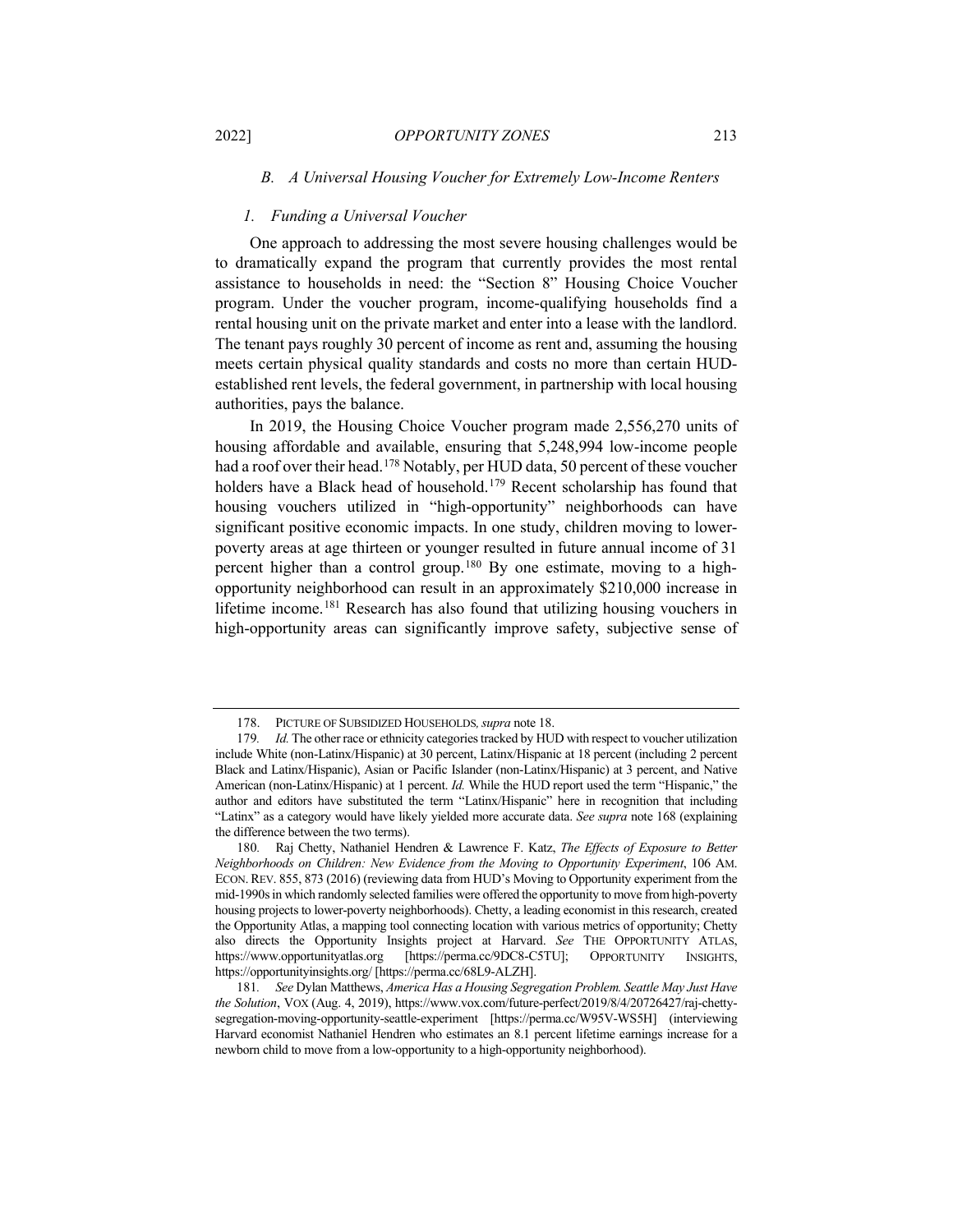well-being, and health.<sup>[182](#page-35-0)</sup> Voluntarily choosing to move to a high-opportunity neighborhood with a voucher thus carries the promise of a variety of economic and other household benefits. This is to say nothing of the advantages, including economic, that vouchers are likely to provide simply by making households less housing insecure, whether or not they are utilized in a high-opportunity neighborhood.

Despite the magnitude and potential of the Housing Choice Voucher program, participation is not an entitlement; not all income-eligible households receive a voucher. Given perennial funding shortfalls, roughly only one in four eligible households receives a voucher.<sup>[183](#page-35-1)</sup> The remaining three-quarters of eligible households languish, often for many years, on housing authority waitlists. In October 2017, Los Angeles, which had closed its Section 8 waitlist for being oversubscribed, reopened the list for the first time in thirteen years.<sup>[184](#page-35-2)</sup>

The Housing Choice Voucher program is far from perfect. Tenants encounter increased difficulty using vouchers in neighborhoods with low vacancy rates.[185](#page-35-3) Despite progress, in most jurisdictions landlords can still refuse to lease to voucher tenants.<sup>[186](#page-35-4)</sup> Other challenges of the program include barriers to inter-jurisdictional collaboration and inflexible payment standards that overpay in some areas and underpay in others, resulting in a poor use of resources and further limiting tenant mobility.<sup>[187](#page-35-5)</sup>

Some efforts are underway to address these challenges. For example, HUD has experimented in recent years with "Small Area Fair Market Rents," setting

<span id="page-35-0"></span><sup>182</sup>*. See, e.g.*, Jens Ludwig, Jeffrey B. Liebman, Jeffrey R. Kling, Greg J. Duncan, Lawrence F. Katz, Ronald C. Kessler & Lisa Sanbonmatsu, *What Can We Learn About Neighborhood Effects from the Moving to Opportunity Experiment?*, 114 AM.J. SOCIO. 144 (2008)(noting significant mental health improvements from HUD's Moving to Opportunity Experiment);*see also* Chetty et al., *supra* not[e 180,](#page-34-4)  at 856 (referencing prior studies of Moving to Opportunity data).

<span id="page-35-1"></span><sup>183</sup>*. See* JOINT CTR. FOR HOUS. STUDIES OF HARV. UNIV., THE STATE OF THE NATION'S HOUSING 2014, at 30 (2014), https://www.jchs.harvard.edu/sites/default/files/media/imp/sonhr14-colorfull\_0.pdf [https://perma.cc/2F8X-8XRV].

<span id="page-35-2"></span><sup>184</sup>*. See* Aaron Schrank, *It's a Long Wait for Section 8 Housing in U.S. Cities*, MARKETPLACE (Jan. 3, 2018), https://www.marketplace.org/2018/01/03/its-long-wait-section-8-housing-us-cities/ [https://perma.cc/F3G9-EFV4].

<span id="page-35-3"></span><sup>185</sup>*. See* CTR. ON BUDGET & POL'Y PRIORITIES, HOUSING VOUCHER SUCCESS AND UTILIZATION INDICATORS, AND UNDERSTANDING UTILIZATION DATA 2–3 (2019), https://www.cbpp.org/sites/default/files/atoms/files/3-4-19hous-appendix.pdf [https://perma.cc/MU2M-48FU].

<span id="page-35-5"></span><span id="page-35-4"></span><sup>186</sup>*. See* ALISON BELL, BARBARA SARD & BECKY KOEPNICK, CTR. ON BUDGET & POL'Y PRIORITIES, PROHIBITING DISCRIMINATION AGAINST RENTERS USING HOUSING VOUCHERS IMPROVES RESULTS: LESSONS FROM CITIES AND STATES THAT HAVE ENACTED SOURCE OF INCOME LAWS 1 (2018), https://www.cbpp.org/sites/default/files/atoms/files/10-10-18hous.pdf [https://perma.cc/4XBB-E2PV] (noting that only one in three voucher households is covered by a source of income protection law).

<sup>187</sup>*. See, e.g.*, TEGELER,*supra* not[e 17,](#page-5-11) at 6, 14–16.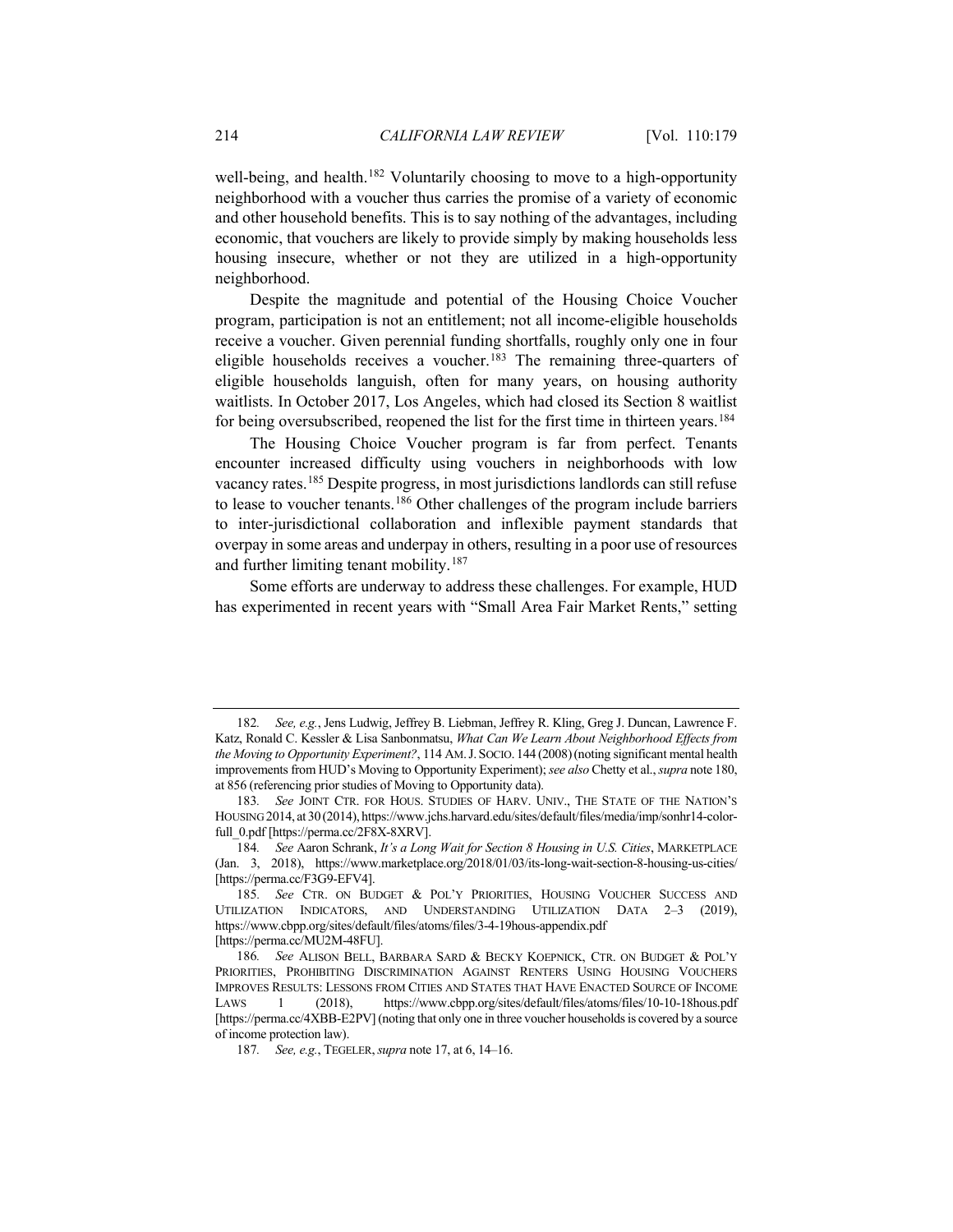program rent limits at the neighborhood rather than the metropolitan level.<sup>[188](#page-36-0)</sup> An increasing number of jurisdictions are passing source of income protection laws that make it illegal to discriminate on the basis of Section 8 status.<sup>[189](#page-36-1)</sup> The Yes In My Backyard (or YIMBY) movement is galvanizing energy around reducing regulatory barriers at the state and local levels to new housing supply that could help ease vacancy rates in the future.<sup>[190](#page-36-2)</sup> Commentators have developed a host of other ideas that would improve the Housing Choice Voucher program, including recent increased interest in supporting households in accessing high-opportunity neighborhoods.[191](#page-36-3)

These advances, however, will take time, and even with them, the program will not solve all low-income housing challenges. For example, for households with severe physical or mental disabilities, permanent supportive housing with on-site health and social services has proven to be an effective intervention.<sup>[192](#page-36-4)</sup> Such onsite care is not as easily available, or economically feasible, in a model that relies on individual households renting dispersed units from the private market. A toolkit approach to our housing policy is best, which includes construction of new subsidized units, and elsewhere I have argued for how to improve so-called "supply-side" programs, like the Low-Income Housing Tax Credit and Public Housing programs.[193](#page-36-5)

<span id="page-36-0"></span><sup>188</sup>*. Small Area Fair Market Rents*, HUD EXCHANGE, https://www.hudexchange.info/programs/public-housing/small-area-fair-market-rents/ [https://perma.cc/ZR5P-3HJ3] (describing the final HUD rule allowing certain metropolitan areas to use

<span id="page-36-1"></span>small area fair market rents calculated by zip codes rather than across entire metropolitan jurisdictions). 189. *See* MOLLY M.SCOTT,MARY CUNNINGHAM,JENNIFER BIESS,JENNIFER LEE O'NEIL,PHIL TEGELER, EBONY GAYLES & BARBARA SARD, POVERTY & RACE RSCH. ACTION COUNCIL, EXPANDING CHOICE: PRACTICAL STRATEGIES FOR BUILDING A SUCCESSFUL HOUSING MOBILITY PROGRAM app. B (2013), https://prrac.org/pdf/AppendixB.pdf [https://perma.cc/5GAP-6BBH] (listing in an updated appendix more than one hundred state and local governments with such laws as of March 2021).

<span id="page-36-2"></span><sup>190</sup>*. See, e.g.*, John Infranca, *The New State Zoning: Land Use Preemption amid a Housing Crisis*, 60 B.C. L. REV. 823 (2019) (describing increased state intervention in local land use regulations in response to affordable housing shortages).

<span id="page-36-3"></span><sup>191</sup>*. See* TEGELER, *supra* note [17](#page-5-11) (advocating for extending permitted housing search times, security deposit assistance, and enhanced "portability" of vouchers making it easier to move from one public housing authority jurisdiction to another, among other interventions).

<span id="page-36-4"></span><sup>192</sup>*. See* Maria C. Raven, Matthew J. Niedzwiecki & Margot Kushel, *A Randomized Trial of Permanent Supportive Housing for Chronically Homeless Persons with High Use of Publicly Funded Services*, 55 HEALTH SERV. RSCH. 797 (2020) (finding that chronically homeless individuals who received a unit of permanent supportive housing had reduced psychiatric emergency department visits and increased outpatient mental health care).

<span id="page-36-5"></span><sup>193</sup>*. See, e.g.*, Brandon M. Weiss, *Residual Value Capture in Subsidized Housing*, 10 HARV. L. & POL'Y REV. 521 (2016) (arguing for a nonprofit developer preference in Low-Income Housing Tax Credit allocations); Brandon M. Weiss, *Locating Affordable Housing: The Legal System's Misallocation of Subsidized Housing Incentives*, 70 HASTINGS L.J. 215 (2018) (arguing for a revision to state housing credit allocation rules to ensure affordable housing project rents are below market); Brandon M. Weiss, *Narrowly-Tailored Privatization*, 26 J. AFFORDABLE HOUS. & CMTY. DEV. L. 79 (2017) (evaluating the Rental Assistance Demonstration approach to recapitalizing the Public Housing stock). For the purposes of this Article, I am less concerned with settling decades-long debates regarding which precise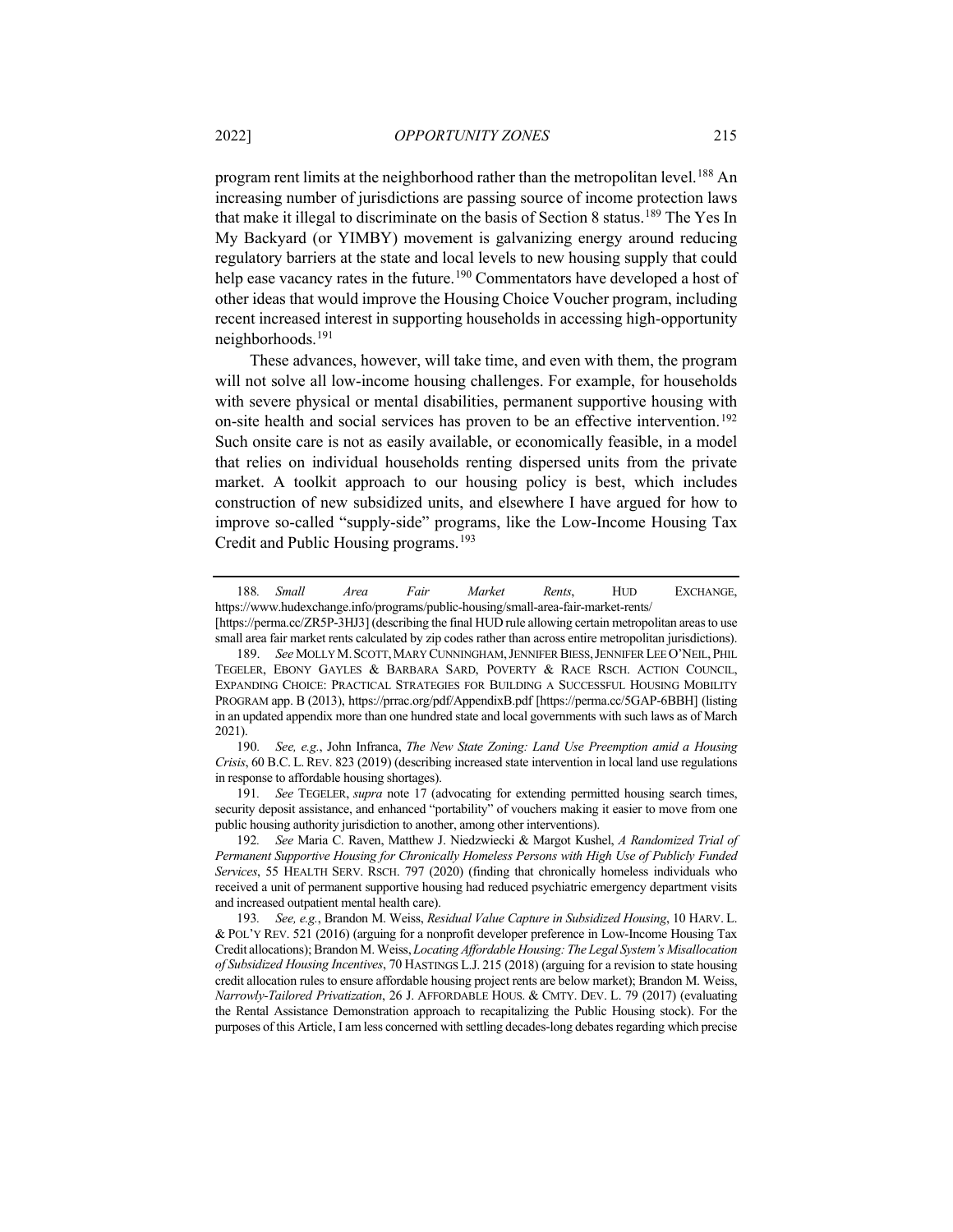<span id="page-37-3"></span>Yet proposals to significantly expand the Housing Choice Voucher program have gained political momentum in recent years.[194](#page-37-0) Matthew Desmond proposed a universal voucher for extremely low-income households in his Pulitzer Prize-winning book, *Evicted: Poverty and Profit in the American City*. [195](#page-37-1) Democratic candidates for President in the 2020 election, including now-President Joe Biden, picked up on the idea of providing vouchers to all eligible households.<sup>[196](#page-37-2)</sup> My aim in this Article is of relatively modest ambition—to consider one approach to how, via shifting federal tax priorities, we might fund such a proposal that, unlike the Opportunity Zone program, would clearly have positive economic effects for low-income households.

<span id="page-37-4"></span>What would it cost to expand the Housing Choice Voucher program to cover all extremely low-income households as Desmond proposed? He

assortment of federal housing policy interventions is best and instead am focused on a more modest pursuit—how we could fund an idea that has gained some significant political momentum in recent years and that would clearly help many low-income households. For background on the broader supplyside versus demand-side debate, see William C. Apgar, Jr., *Which Housing Policy is Best?*, 1 HOUS. POL'Y DEBATE 1 (1990).

<span id="page-37-0"></span><sup>194.</sup> Of course, calls to increase housing vouchers to help households access low-poverty neighborhoods have existed for decades. *See, e.g.*, Alexander Polikoff, *Racial Inequality and the Black Ghetto*, 1 NW. J.L. & SOC. POL'Y 1, 11 (2006) (considering the impact of making fifty thousand incremental vouchers available every year for ten years for "inner-city" families to move to "non-poor neighborhoods").

<span id="page-37-1"></span><sup>195</sup>*. See* MATTHEW DESMOND, EVICTED: POVERTY AND PROFIT IN THE AMERICAN CITY 308– 11 (2016). "Extremely low-income households," as discussed above, are typically defined as households earning no more than 30 percent of the local area median income. *See* AURAND et al., *supra* not[e 165,](#page-32-0)  at 281.

<span id="page-37-2"></span><sup>196</sup>*. See The Biden Plan for Investing in our Communities Through Housing*, JOEBIDEN.COM (July 29, 2020), https://joebiden.com/housing/ [https://perma.cc/EZU3-FQ3D] ("Provide Section 8 housing vouchers to every eligible family so that no one has to pay more than 30% of their income for rental housing. Roughly three in four households eligible for Section 8 rental assistance do not receive housing assistance because the program is underfunded. Biden's approach is straightforward: the Section 8 rental housing assistance program should be fully funded so that everyone eligible gets the assistance they need to pay their rent for a safe home. Biden will devote resources to both voucher-based rental assistance and the project-based program. Over time, this approach will provide assistance to at least 17 million low-income families. And, as part of the Homeowner and Renter Bill of Rights, Biden will enact a law prohibiting landlords from discriminating against renters receiving federal housing benefits."). Biden's first proposed budget requested funding for an additional 200,000 vouchers. *See*  Glenn Thrush, *Biden Proposes a Massive Expansion of Housing Programs for the Poor, Signaling a Big Shift in Poverty Policy*, N.Y. TIMES (Apr. 9, 2021), https://www.nytimes.com/2021/04/09/us/housing-biden-budget.html [https://perma.cc/E34G-SKMF].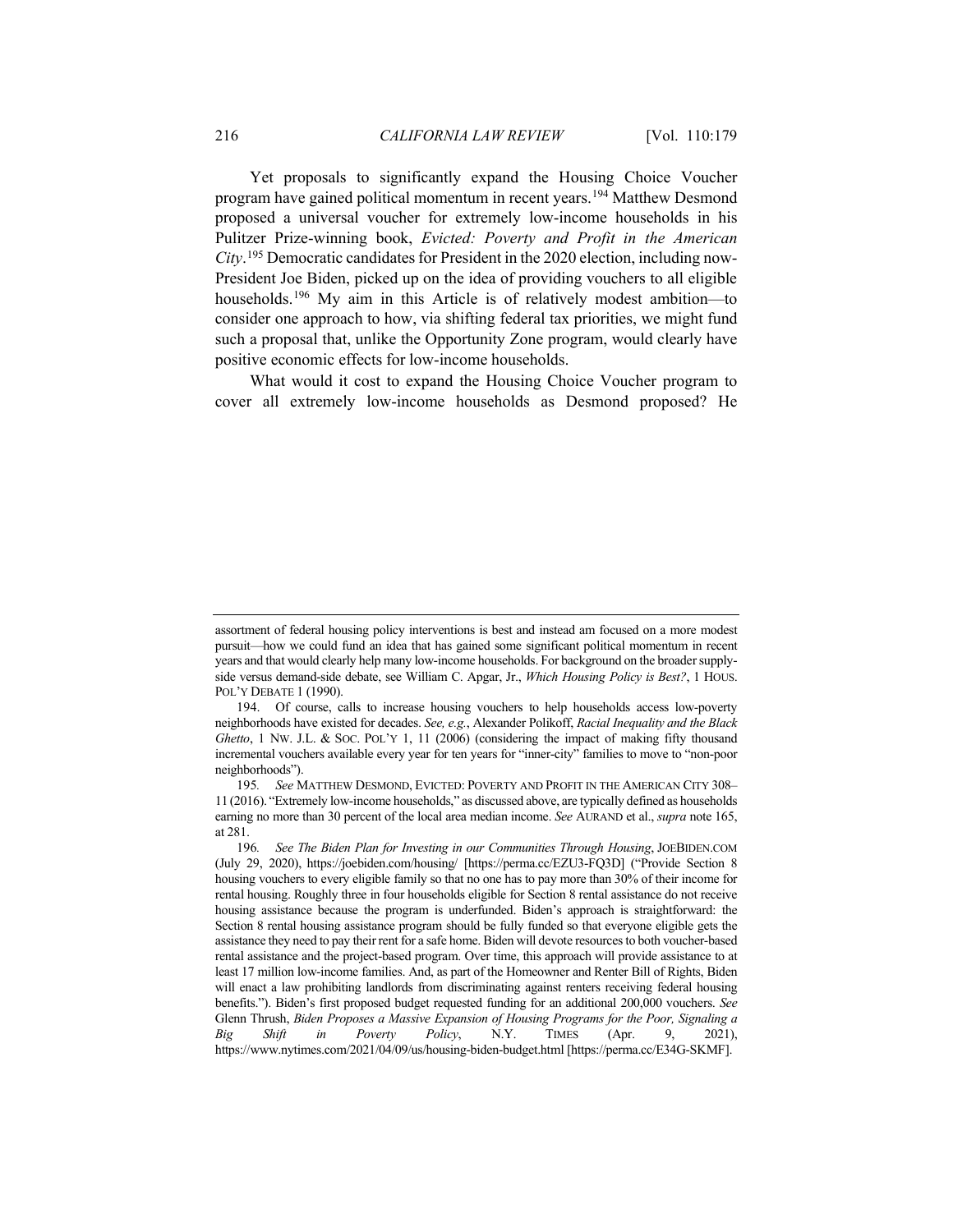suggested that the price tag would be \$22.5 billion.<sup>[197](#page-38-0)</sup> This essentially would be a doubling of the current funding, which in FY 2020 was \$23.87 billion.[198](#page-38-1)

Where might Congress start to look for such funds? Eliminating § 1031 exchanges altogether would be a good place to start. The tax expenditure costs the federal government approximately  $$13.6$  billion annually.<sup>[199](#page-38-2)</sup> According to a database maintained by HUD, the average cost to the government of a voucher is \$807 per month, or roughly \$10,000 (\$9,684) per year.<sup>[200](#page-38-3)</sup> If \$13.6 billion were available to the federal treasury through the elimination of  $\S$  1031, those savings could be used to fund roughly 1.4 million new vouchers per year. Assuming a 2.3:1 ratio of occupants per unit,  $201$  that would bring housing security to more than 3.2 million additional U.S. residents on an annual basis. Add the annual \$3.4 billion estimated cost of the Opportunity Zone program<sup>[202](#page-38-5)</sup> and the available total would increase to approximately \$17 billion. That is nearly all the money necessary to fund Desmond's proposal—funds for approximately 1.8 million new vouchers to house more than 4 million additional extremely low-income residents.

## *2. Political Challenges*

Any attempt to redirect the value of the  $\S$  1031 tax expenditure will no doubt be met with fierce political opposition. As discussed above, some version of the provision for nonrecognition of gain for like-kind exchanges dates back a hundred years. The longevity of the provision is attributable to widespread support from industry over the years. The Federation of Exchange Accommodators, described above, has been a particularly staunch defender of

<span id="page-38-0"></span><sup>197</sup>*.* DESMOND, *supra* note [195,](#page-37-3) at 311 (referencing a 2013 study by the Bipartisan Policy Center). By comparison, Trump's fiscal year 2021 budget requested \$740.5 billion for national defense, nearly thirty-three times this amount. OFF. OF MGMT. & BUDGET, EXEC. OFF. OF THE PRESIDENT, A BUDGET FOR AMERICA'S FUTURE, FISCAL YEAR 2021 2 (2020), https://www.govinfo.gov/content/pkg/BUDGET-2021-BUD/pdf/BUDGET-2021-BUD.pdf [https://perma.cc/A4SR-7EKK]. The same budget requested \$47.9 billion in total gross discretionary spending for the U.S. Department of Housing and Urban Development. *Id.* at 59.

<span id="page-38-1"></span><sup>198</sup>*. See* NAT'L LOW INCOME HOUS. COAL., FY21 BUDGET CHART FOR SELECTED HUD AND USDA PROGRAMS (2020), https://nlihc.org/sites/default/files/NLIHC\_HUD-USDA\_Budget-Chart.pdf [https://perma.cc/JRP2-AQFD] (showing the FY 2020 final appropriation for tenant-based rental assistance at \$23.874 billion). Another study found that to cover all eligible households, including very low-income households in addition to extremely low-income households, the cost would be \$62 billion per year. Mary K. Cunningham, *It's Time to Reinforce the Housing Safety Net by Adopting Universal Vouchers for Low-Income Renters*, URB. WIRE (Apr. 7, 2020), https://www.urban.org/urban-wire/itstime-reinforce-housing-safety-net-adopting-universal-vouchers-low-income-renters

<sup>[</sup>https://perma.cc/VCS5-BUQM]. "Very low-income households," as described above, are typically defined as households earning no more than 50 percent of the local area median income.*See* AURAND et al., *supra* not[e 165,](#page-32-0) at 281.

<sup>199</sup>*. See* 2015 JCT TAX EXPENDITURE ESTIMATES,*supra* not[e 113,](#page-20-7) at 28.

<span id="page-38-5"></span><span id="page-38-4"></span><span id="page-38-3"></span><span id="page-38-2"></span><sup>200.</sup> PICTURE OF SUBSIDIZED HOUSEHOLDS*, supra* not[e 18.](#page-5-0) Note that increased administrative costs associated with expanding the program could affect the actual number.

<sup>201</sup>*. See id.*

<sup>202</sup>*. See* 2019 JCT TAX EXPENDITURES ESTIMATES, *supra* not[e 5,](#page-2-7) at 26.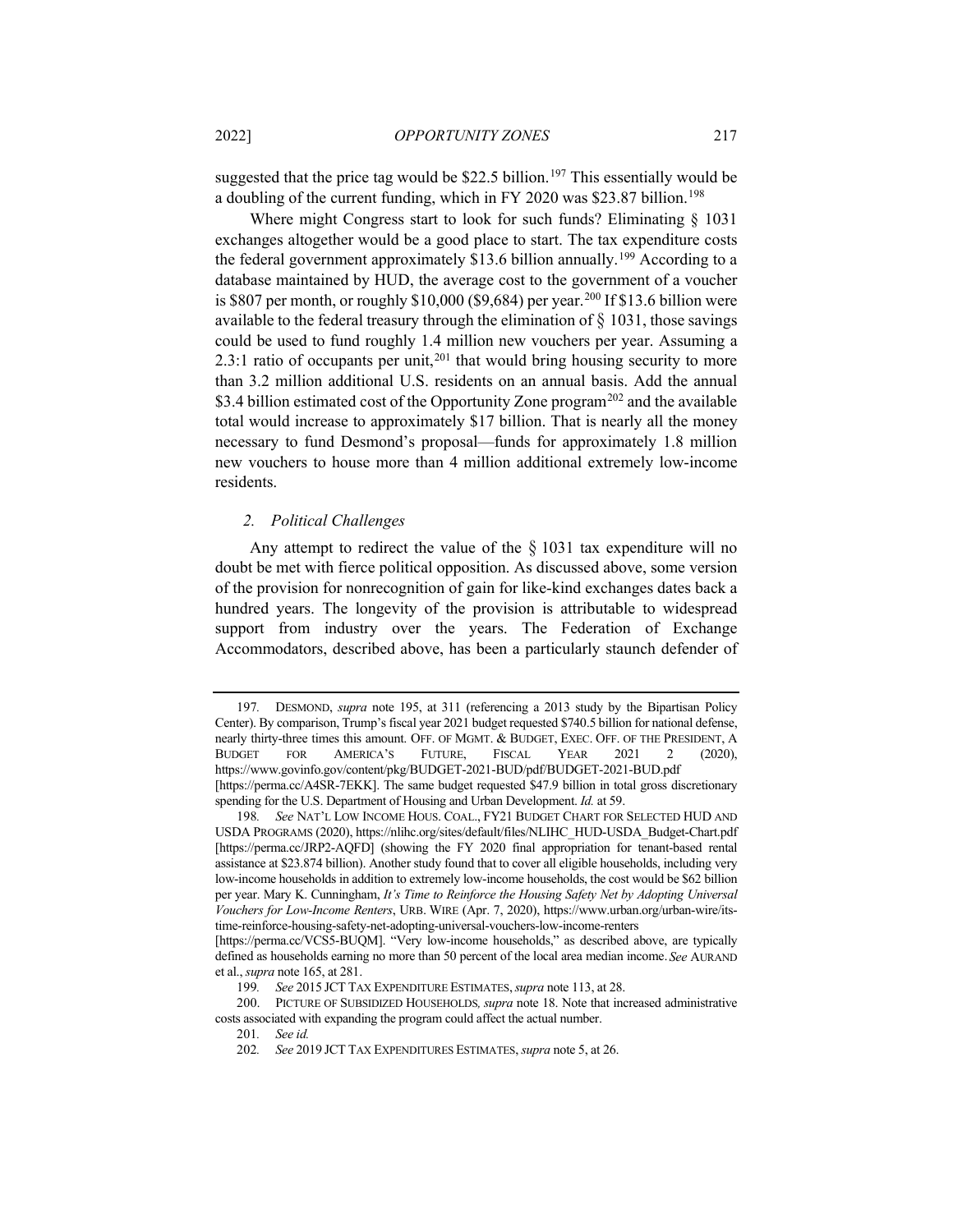the tax expenditure. The FEA notes nearly one hundred other organizations that support § 1031, including the National Association of Home Builders, the National Association of Realtors, the National Apartment Association, and the U.S. Chamber of Commerce.<sup>[203](#page-39-0)</sup>

Yet various initiatives over the past decade have attempted to eliminate or scale back  $\S$  1031, with some success. The Tax Reform Act of 2014 would have eliminated the provision entirely.[204](#page-39-1) The Obama administration's final budget for FY 2017 would have limited the amount of capital gains that could be deferred under § 1031 to \$1 million per taxpayer per year and would have eliminated preferential treatment of like-kind exchanges of certain sorts of personal property—including works of art and collectibles.[205](#page-39-2) And, as discussed above, in a relatively dramatic change to the provision, the Tax Cuts and Jobs Act of 2017 limited the provision to real property exchanges, excluding a wide variety of other types of property that had formerly been covered.<sup>206</sup> It would thus seem that industry advocacy is not insurmountable.

The current political moment may be a particularly ripe one for change. Indeed, in July 2020, then-candidate Biden proposed eliminating the use of § 1031 by investors with annual incomes over \$400,000.<sup>[207](#page-39-4)</sup> In the announcement, Biden stated that if elected he intended to "[c]los[e] loopholes. Unproductive tax cuts for high-income real estate investors while ensuring highincome earners pay their tax bills."[208](#page-39-5) During his speech at the Democratic National Convention, he again stated, "And we can pay for these investments by ending loopholes . . . . Because we don't need a tax code that rewards wealth more than it rewards work."[209](#page-39-6) In announcing his American Families Plan, Biden reiterated his support for limiting  $\S$  1031, though the plan increased the exemption to \$500,000.<sup>[210](#page-39-7)</sup> The resurgence of the Black Lives Matter social

206*. See supra* not[e 117](#page-21-8) and accompanying text.

<sup>203</sup>*. See* FEA RECENT THREATS TO § 1031,*supra* not[e 147,](#page-28-1) at 2.

<span id="page-39-1"></span><span id="page-39-0"></span><sup>204</sup>*. See* STAFF OF JOINT COMM. ON TAXATION, 113TH CONG., TECHNICAL EXPLANATION OF THE TAX REFORM ACT OF 2014,A DISCUSSION DRAFT OF THE CHAIRMAN OF THE HOUSE COMMITTEE ON WAYS AND MEANS TO REFORM THE INTERNAL REVENUE CODE: TITLE II – BUSINESS TAX REFORM,JCX-14-14, at62–64(2014) ("The proposal repeals the provision providing for nonrecognition of gain in the case of like-kind exchanges.").

<sup>205</sup>*. See* 2017 REVENUE PROPOSAL GENERAL EXPLANATIONS, *supra* not[e 137,](#page-25-3) at 107.

<sup>207</sup>*. See* Clark et al, *supra* note [25.](#page-5-12)

<span id="page-39-5"></span><span id="page-39-4"></span><span id="page-39-3"></span><span id="page-39-2"></span><sup>208</sup>*. See* Rich Bockmann, *Biden's Tax Plan Would "Pull the Rug Out" from Under the Real Estate Industry: Insiders*, REAL DEAL (July 21, 2020), https://therealdeal.com/2020/07/21/bidens-taxplan-would-pull-the-rug-out-from-under-the-real-estate-industry-insiders/ [https://perma.cc/XQC7- EVNM].

<span id="page-39-6"></span><sup>209</sup>*. Fact Check: Biden's Address to the DNC, Annotated*, NPR (Aug. 20, 2020), https://www.npr.org/2020/08/20/901380014/fact-check-bidens-address-to-the-dnc-annotated [https://perma.cc/FX6P-8FEZ].

<span id="page-39-7"></span><sup>210</sup>*. See* Press Release, The White House, Fact Sheet: The American Families Plan (Apr. 28, 2021), https://www.whitehouse.gov/briefing-room/statements-releases/2021/04/28/fact-sheet-theamerican-families-plan/ [https://perma.cc/8S8W-F6SP] ("The President would also end the special real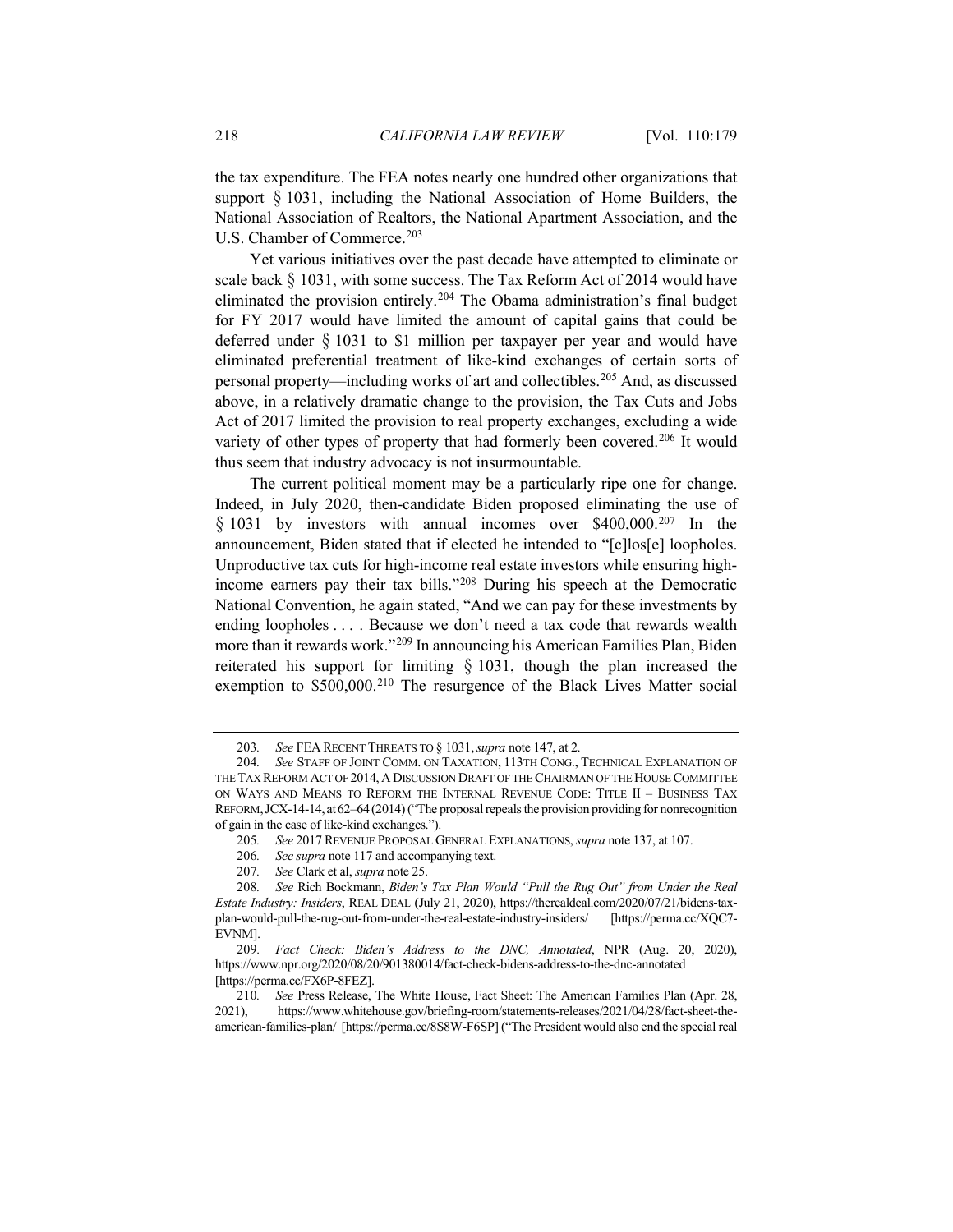movement in the wake of the police killings of George Floyd and Breonna Taylor, among others—with its emphasis on redirecting scarce government resources toward social goods and services, like education, healthcare, and, prominently, affordable housing—also may contribute to a favorable political climate for such change.<sup>[211](#page-40-0)</sup>

On the other hand, the FEA responded promptly to Biden's support for § 1031 reform, noting that it had already begun vigorous lobbying of members of Congress on the issue.[212](#page-40-1) In March 2021, a number of real estate trade groups, including the National Association of Home Builders, the National Association of Realtors, and the National Apartment Association, sent Treasury Secretary Janet Yellen a letter arguing for the preservation of  $\S$  1031 in the face of the

estate tax break—that allows real estate investors to defer taxation when they exchange property—for gains greater than \$500,000 . . . ."). The plan would raise the exemption to \$1 million for married taxpayers filing jointly. *See* Lynn Mucenski Keck, *Like-Kind Exchanges to Be Limited Under Biden's Tax Proposals*, FORBES (June 30, 2021), https://www.forbes.com/sites/lynnmucenskikeck/2021/06/30/like-kind-exchanges-to-be-limitedunder-bidens-tax-proposals/?sh=4c5cbabf229d [https://perma.cc/P3MR-697T].

<span id="page-40-0"></span><sup>211</sup>*. See* Francisco Pérez & Luis Feliz Leon, *Calls to Defund the Police Are Joining the Demand to Cancel Rent*, JACOBIN (Aug. 10, 2020), https://www.jacobinmag.com/2020/08/defund-the-policecancel-rent-housing [https://perma.cc/LX93-FMBL] (discussing the relationship between policing and housing needs in New York, and quoting Michael Velarde, "a Chicano labor and community organizer" who stated, "The New York Police Department's budget is dramatically outsized when compared to [the New York City Housing Authority] . . . [and] decades of investment in the police, as well as neoliberal cuts to social spending more broadly, have resulted in over \$45 billion in essential repairs owed to NYCHA residents"). For an example of recent housing organizing and advocacy that garnered widespread national attention, see Erin Baldassari & Molly Solomon, *How Moms 4 Housing Changed Laws and Inspired a Movement*, KQED (Oct. 19, 2020), https://www.kqed.org/news/11842392/howmoms-4-housing-changed-laws-and-inspired-a-movement [https://perma.cc/5EG9-C3FY] (describing how the activism of Bay Area mothers who occupied an empty home sparked a number of legislative proposals addressing the shortage of affordable housing).

<span id="page-40-1"></span><sup>212.</sup> *See* Lynn Harkin, *FEA Continues Work to Preserve Section 1031 as Biden Campaign Targets Like-Kind Exchanges*, FED'N EXCH. ACCOMMODATORS (Aug. 11, 2020), https://www.1031taxreform.com/fea-continues-work-to-preserve-section-1031-as-biden-campaigntargets-like-kind-exchanges/ [https://perma.cc/AR9D-2PQ4] ("In anticipation of this kind of announcement, FEA has been advocating for the preservation of Section 1031 with key Biden supporters in a number of ways. . . . In recent weeks, we have met virtually with key members of Congress, including key members of the Senate and House tax-writing committees to discuss the economic importance of like-kind exchanges. . . . FEA's Government Affairs Committee, along with our lobbying partners at Williams and Jensen, is working with a coalition of real estate industry associations to update the ground-breaking 2015 studies on the economic stimulus provided by Section 1031 like-kind exchanges and the negative impact to the US economy that would ensue from elimination of this important and valuable tax tool.").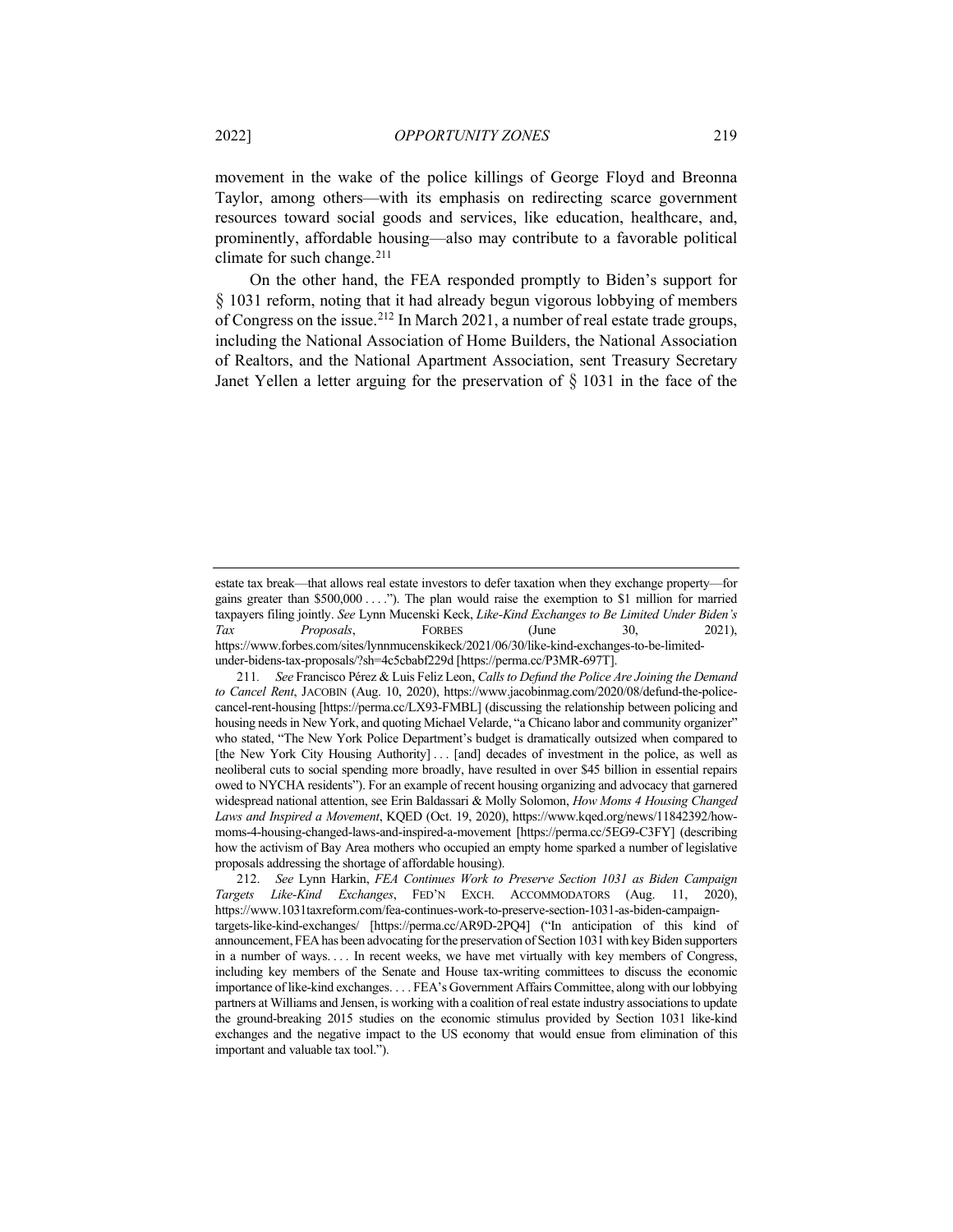Biden administration's review of the tax code.<sup>[213](#page-41-0)</sup> It thus appears that the next round of political struggle over like-kind exchanges is underway.[214](#page-41-1)

With respect to the Opportunity Zone program, the most immediate economic benefits of the program will naturally expire in 2026. Of course, the end of the program could be hastened. Representative Rashida Tlaib introduced legislation proposing exactly that.[215](#page-41-2) In introducing the Repeal Opportunity Zones Act of 2019, she stated:

The American people have been scammed by Opportunity Zones. . . . Opportunity Zones were supposed to help uplift low-income communities and those living in poverty, but instead we are seeing them benefit billionaires and their luxury projects. Our communities deserve resources and programs with proven track records to thrive – the current Opportunity Zone law fails to drive real benefits to low-income communities, instead often rewarding President Trump's donors. We must repeal them to stop yet another form of corporate greed from hurting our communities and tarnishing our democracy.<sup>[216](#page-41-3)</sup>

Thus far, however, the Biden administration appears to be more inclined to amend rather than eliminate the program.<sup>217</sup>

## *3. Psychological Challenges*

As a final note, it is worth pausing to reflect upon a couple psychological barriers to the proposal to massively expand direct financial assistance in the form of housing vouchers to all eligible extremely low-income households. Even for those who would disavow Porter's market-based ideology—that the "inner

<span id="page-41-0"></span><sup>213</sup>*. See* Letter from ADISA—Alt. & Direct Inv. Sec. Ass'n, Am. Farm Bureau Fed'n, Am. Hotel & Lodging Ass'n, Am. Land Title Ass'n, Am. Resort Dev. Ass'n, Asian Am. Hotel Owners Ass'n, Building Owners & Managers Ass'n (BOMA) Int'l, CCIM Inst., Com. Real Est. Fin. Council, Fed'n of Exch. Accommodators, Forest Landowners Ass'n, Inst. for Portfolio Alts., Inst. of Real Est. Mgmt., Int'l Council of Shopping Ctrs., Land Trust All., Latino Hotel Ass'n, Mortg. Bankers Ass'n, NAIOP, the Com. Real Est. Dev. Ass'n, Nareit, Nat'l Alliance of Forest Owners, Nat'l Apartment Ass'n, Nat'l Ass'n of Home Builders, Nat'l Ass'n of Black Hotel Owners, Operators and Developers, NAT'L ASS'N OF REALTORS®, Nat'l Cattlemen's Beef Ass'n, Nat'l Council of Farmer Coops., Nat'l Multifamily Hous. Council, REALTORS® Land Inst., The Conservation Fund, The Nature Conservancy, The Real Est. Roundtable to Janet L. Yellen, Sec'y of the Treasury (Mar. 16, 2021), https://www.icsc.com/uploads/t07-subpage/Coalition\_Letter\_to\_Treasury\_Secretary\_Yellen.pdf [https://perma.cc/XSJ6-VKRZ].

<span id="page-41-1"></span><sup>214</sup>*. See* Joe Gose, *Investors Fret as Biden Takes Aim at a 100-Year-Old Tax Loophole*, N.Y. TIMES (June 8, 2021), https://www.nytimes.com/2021/06/08/business/like-kind-real-estate-taxloophole.html?referringSource=articleShare [https://perma.cc/D65D-PZRF] (discussing the politics of § 1031 reform).

<sup>215.</sup> *See* H.R. 5252, 116th Cong. (2019).

<span id="page-41-3"></span><span id="page-41-2"></span><sup>216</sup>*.* Press Release, Rashid Tlaib, House of Representatives, Congresswoman Rashid Tlaib Introduces Bill to Repeal Controversial Opportunity Zones (Nov. 22, 2019), https://tlaib.house.gov/media/press-releases/congresswoman-rashida-tlaib-introduces-bill-repealcontroversial-opportunity [https://perma.cc/Z447-AF45].

<span id="page-41-4"></span><sup>217</sup>*. See The Biden Plan for Investing in Our Communities Through Housing*, *supra* not[e 196](#page-37-4) (laying out steps to revise Opportunity Zones, including incentivizing partnering with non-profit organizations, greater Treasury Department oversight, and enhanced reporting and public disclosure).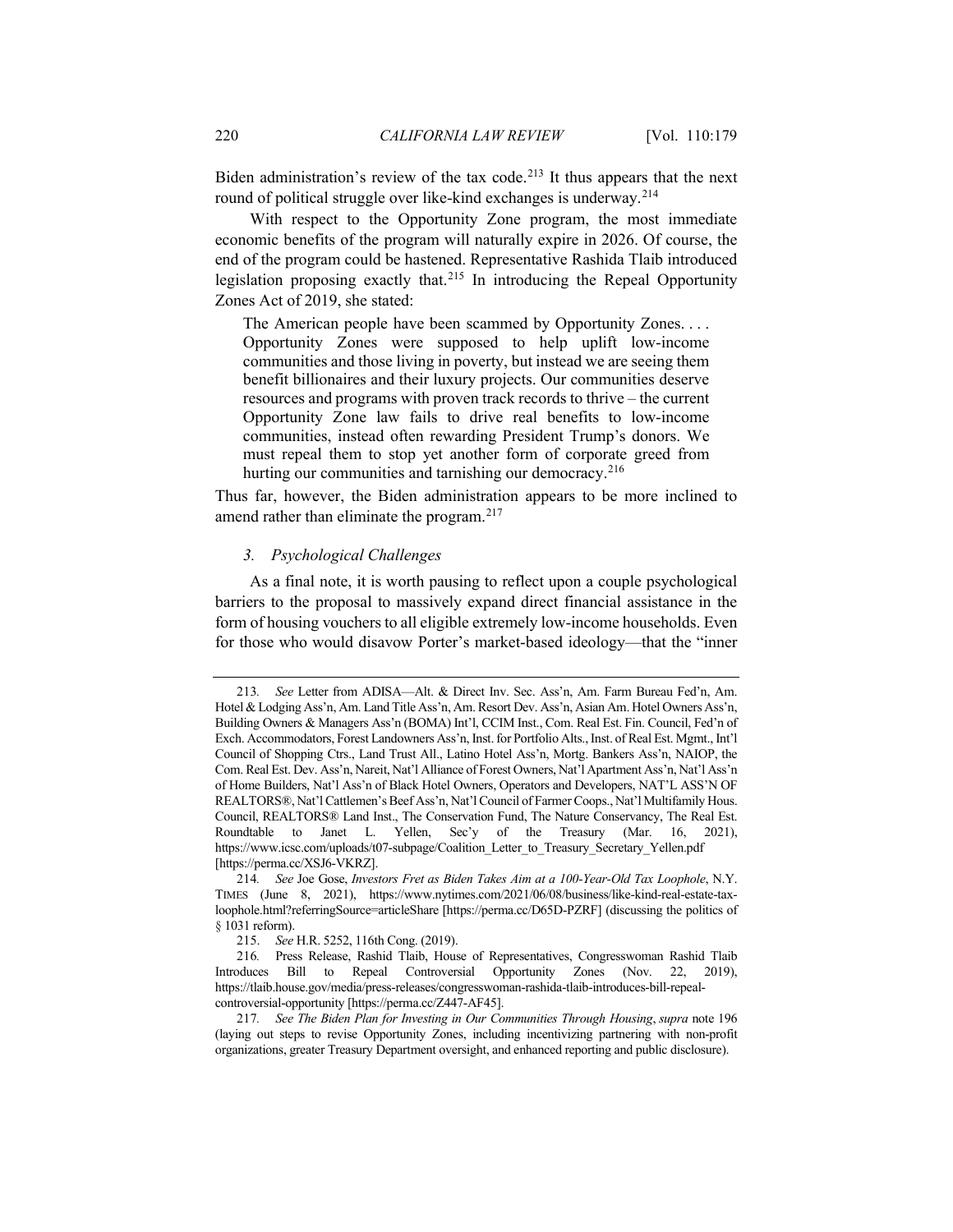city's crippling social problems" could be solved primarily by letting business do business—there often lingers the trace of an unspoken, yet related sentiment: that direct government aid to individuals and households in need is at best a temporary but necessary evil, and that the goal is eventually for all individuals to take personal responsibility for their own housing outcomes.

When a pandemic strikes, leading to record-breaking levels of unemployment, it is easy to see how one's circumstances prevent the ability to take personal responsibility for housing outcomes and to rationalize government intervention. But when subtle yet powerful changes to the structure of the economy occur—such that it becomes essentially impossible to afford decent housing on available wages—it takes a more discerning look to understand that one is equally constrained by the situation. In the face of natural disasters, when, for example, a family's home is blown away in a storm, we assume that disaster relief is appropriate.[218](#page-42-0) But when one's livelihood is slowly whittled away by real wages year after year failing to keep pace with real rents, the mantra of personal responsibility is prone to reappear. Our federal housing policy thus limps along, providing woefully inadequate levels of support reflecting ambivalence about whether aid is warranted.

Attributing to the individual disposition what is more accurately causally connected with situational forces is a long-established psychological phenomenon.[219](#page-42-1) Hopefully the lesson of COVID-19 will not be that a once-in-alifetime pandemic gave rise to a once-in-a-lifetime need for serious government housing assistance, but rather that the pandemic magnified and encouraged an empathic understanding of the ways in which a large swath of society already lived in seriously constrained situations.

Another barrier to significant rental assistance expansion is the psychological tendency to protect the status quo. System justification theory posits an innate human psychological motive to defend and rationalize the

<span id="page-42-0"></span><sup>218.</sup> For a related point in the aftermath of Hurricane Katrina, see Jon Hanson & Kathleen Hanson, *The Blame Frame: Justifying (Racial) Injustice in America*, 41 HARV. C.R.-C.L. L. REV. 413, 454–55 (2006) ("Although seeing through the illusion of choice is uncommon, it does happen. Perceiving situational influences can sometimes even be easy—particularly when situation is salient, when acknowledging situation enhances (or at least does not threaten) our sense of ourselves or our system, or when no powerful interests have a stake in framing the matter as 'choice.' But it takes an extraordinary event indeed to pierce the veil of choice and reveal the influence of situational forces when doing so opens the possibility that something horribly unfair is afoot. A 'natural disaster' is just such an extraordinary event." (internal citations omitted)).

<span id="page-42-1"></span><sup>219</sup>*. See* Jon Hanson & David Yosifon, *The Situational Character: A Critical Realist Perspective on the Human Animal*, 93 GEO.L.J.1,6n.6(2004)(discussing the origins of the "fundamental attribution error" in the social psychology literature and citing LEE ROSS & RICHARD E. NISBETT, THE PERSON AND THE SITUATION 4 (1983) ("People's inflated belief in the importance of personality traits and dispositions, together with their failure to recognize the importance of situational factors in affecting behavior, has been termed the 'fundamental attribution error.'")).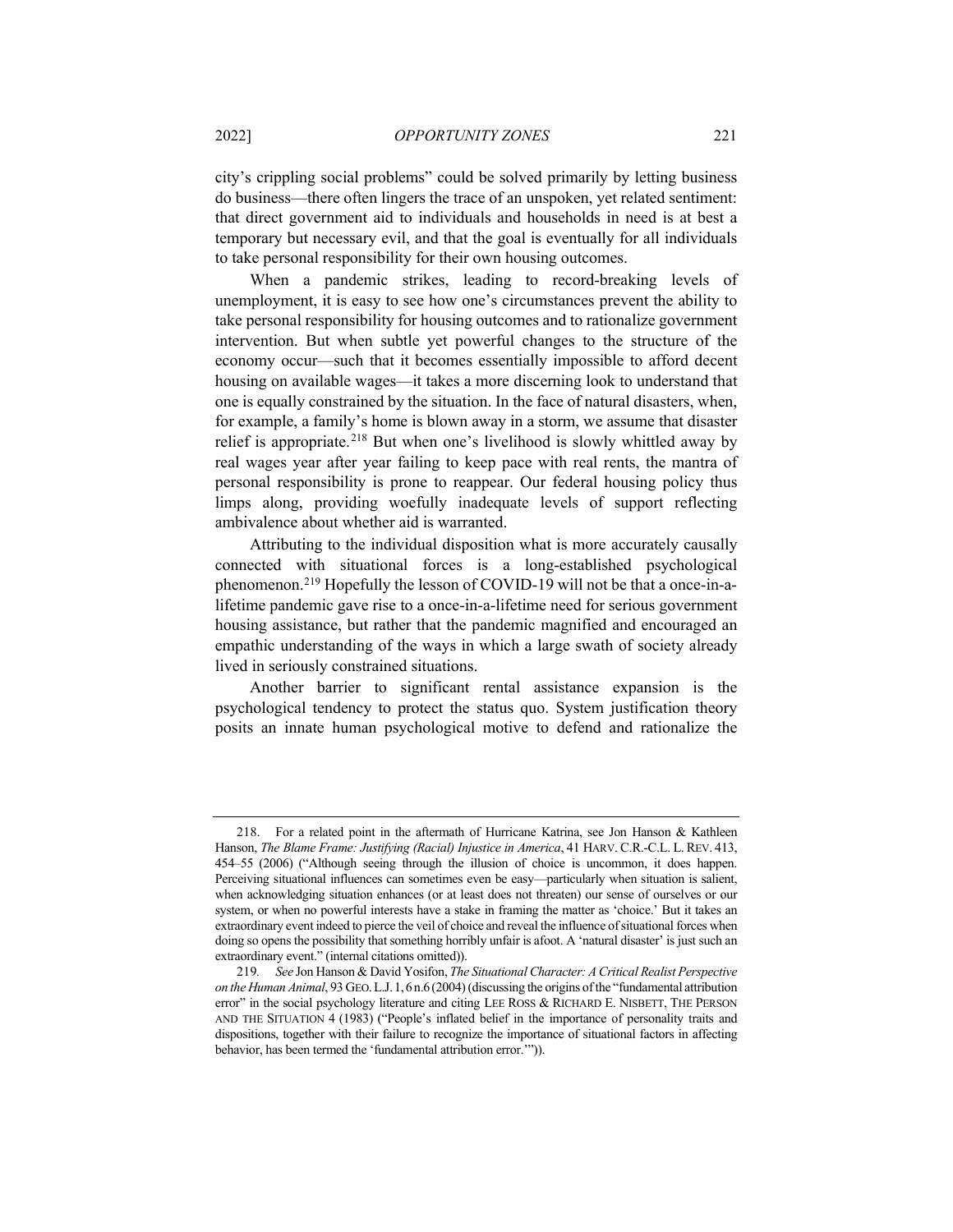current system, even by those it disadvantages.<sup>[220](#page-43-0)</sup> The Opportunity Zone program strikes a deeply resonant chord in this respect in that it embodies notions about how our system is supposed to work—the notion of a largely market economy unfettered by intrusive government intervention. Porter's ideology has been so influential for its resonance with this idea.

The prospect of providing widespread rental assistance creates tension with this free-market ideology that lies at the core of the American psyche. One approach with less tension would be to keep the broad market-based structure of the Opportunity Zone program in place but to amend certain features to make it work better. As discussed in Part I.B, we might require investment in the development of more necessary community assets; incentivize partnering with local stewards, for example, mission-driven community-based organizations; insist upon local hiring requirements and preferences for disadvantaged business enterprises; demand greater transparency and governmental accountability; and tighten up the geographical requirements to ensure investments are made in lowincome communities. All such reforms would be welcome—one could imagine a well-designed Opportunity Zone program that reflects the best lessons the field of community economic development has learned to date. Place-based approaches that leverage market forces to help redress poverty remain critically important and do not stand in opposition to approaches that alternatively provide individuals options for mobility.

Yet, in the current environment, with such dire housing needs—both preand post-pandemic—more immediate and widespread support is needed as a complementary strategy. While inclusive economic development initiatives continue to further systemic approaches to developing a more inclusive market economy, direct relief is necessary immediately. And economic development initiatives alone aimed at spurring job growth will never address all the need. Individuals with disabilities and the elderly, for example, are among the largest categories of those served by federal rental assistance.<sup>[221](#page-43-1)</sup> Their need for assistance will not disappear even were the market economy to become more broadly inclusive.

<span id="page-43-0"></span><sup>220</sup>*. See, e.g.*, John T. Jost, Mahzarin R. Banaji & Brian A. Nosek, *A Decade of System Justification Theory: Accumulated Evidence of Conscious and Unconscious Bolstering of the Status Quo*, 25 POL. PSYCH. 881, 887 ("We argue that there is a general (but not insurmountable) system justification motive to defend and justify the status quo and to bolster the legitimacy of the existing social order. Such a motive is not unique to members of dominant groups.").

<span id="page-43-1"></span><sup>221</sup>*. See* CTR. ON BUDGET & POL'Y PRIORITIES, POLICY BASICS: FEDERAL RENTAL ASSISTANCE 2 (2017), https://www.cbpp.org/sites/default/files/atoms/files/PolicyBasics-housing-1-25- 13RA.pdf [https://perma.cc/8FQC-YJ45] (noting that of all households receiving federal rental assistance, 36 percent are headed by a person age sixty-two or older, and a separate 24 percent are adults with disabilities).